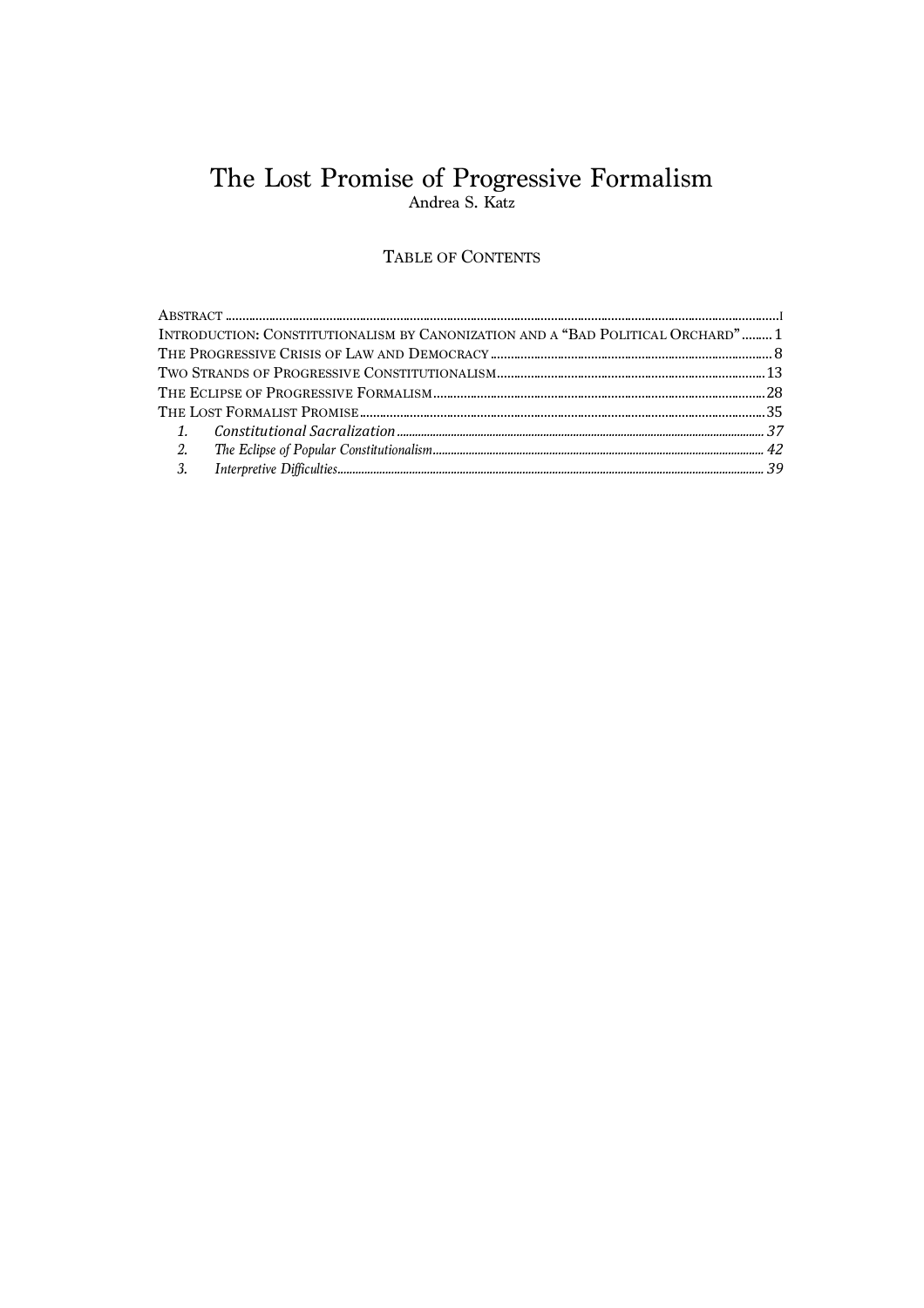#### **ABSTRACT**

Today, the Progressive Era is often pilloried as a moment when Americans, carried aloft on a foam of heady reformist sentiment, turned their back on fixed rights and structure in favor of a loose, unprincipled "living constitutionalism." Such a view, however, obscures a multisided, vibrant debate that took place in this period about the Constitution's relationship to American democracy. Along with a critique of nineteenth-century laissez faire principles that left the masses exposed to the vicissitudes of industrial democracy, the Progressives mounted a sustained attack on political institutions that insulated the law from change: courts, political parties, the federal bar—even the structure of the U.S. Constitution itself.

However, in terms of practical solutions, what said constitutional critique ultimately required was not a question admitting of easy answers. Some Progressives called for a constitutional convention to free the nation from "constitution worship" and the 1787 text entirely. Others proposed amendment of the text's most undesirable features, the Senate, presidential reelection, and the Electoral College being frequent targets. Still others, however disenchanted, considered the Constitution at most a collection of "vague words" and "ambiguous expressions" that could be reread for diverse purposes. At the heart of these debates lay a deeper question of textual interpretation: does the law contain its own enduring truths, or are these supplied by the historical, political, and social context in which it is interpreted?

Though Progressive legal thought has been rightly associated with a "revolt against formalism," this account offers limited insight into the fixation with "constitution tinkering" and the prodigious amount of constitutional amendment that *did* take place in the period. Moreover, by obscuring a tradition of reform-minded formalists, it has helped to reify an association between anti-formalism and the political left that survives until today. Along these lines, this Article makes two distinctive contributions. First, it uncovers and illustrates a "lost" tradition of *progressive formalism* that viewed the Constitution as bearing a relatively fixed meaning, particularly when it came to structure. Second, it explains how this strand of thought was marginalized by the competing tradition of *interpretivism,* which championed textual flexibility and in particular the powers of the President as a solution to the difficulties of rigid constitutional structure.

After tracing the contours of the debate, I show how progressive formalism fell by the wayside in the early decades of the twentieth century. Passage of the Sixteenth and Seventeenth Amendments blunted the popular critique of government, while the excesses of World War I and Prohibition turned the public away from state-sponsored meliorist projects and Progressive democracy generally. The most important cause was President Woodrow Wilson's turn to interpretivism to free the President from the constraints of structure and allow the office, in turn, to supply government with an energy and purpose that had seemed impossible under the existing Constitution. A constitutional critic as an academic, Wilson became a supporter as a politician: what he had once deemed a rickety, rigid machine thwarting democratic politics he later called a "vehicle of life" whose "spirit is always the spirit of the age."

In ensuing decades, interpretivism and a powerful presidency endowed the State with the strength and flexibility needed to confront a series of twentieth-century crises. But "los[ing] the ability to write" came with a cost: an emerging mismatch between empowered institutions and a patchwork of improvised doctrines to accommodate them in constitutional structure. Constitutional theory of an "unamendable text" becomes a top-heavy exercise of warring scholars and legal elites drawing attention to features of American democracy they insist are a proper part of America's "unwritten" constitutional canon. Textual interpretation, in turn, betrays pathologies of self-referentiality, while democratic constitutional politics are stunted. A return to progressive formalism's core tenets—taking seriously the implied limits of text, while insisting that the Constitution must evolve continually to fit modern times—could offer a corrective to the "constitution stretching" of which much contemporary constitutional scholarship is arguably guilty, as well as a chance to set our constitutional tradition upon stronger democratic foundations.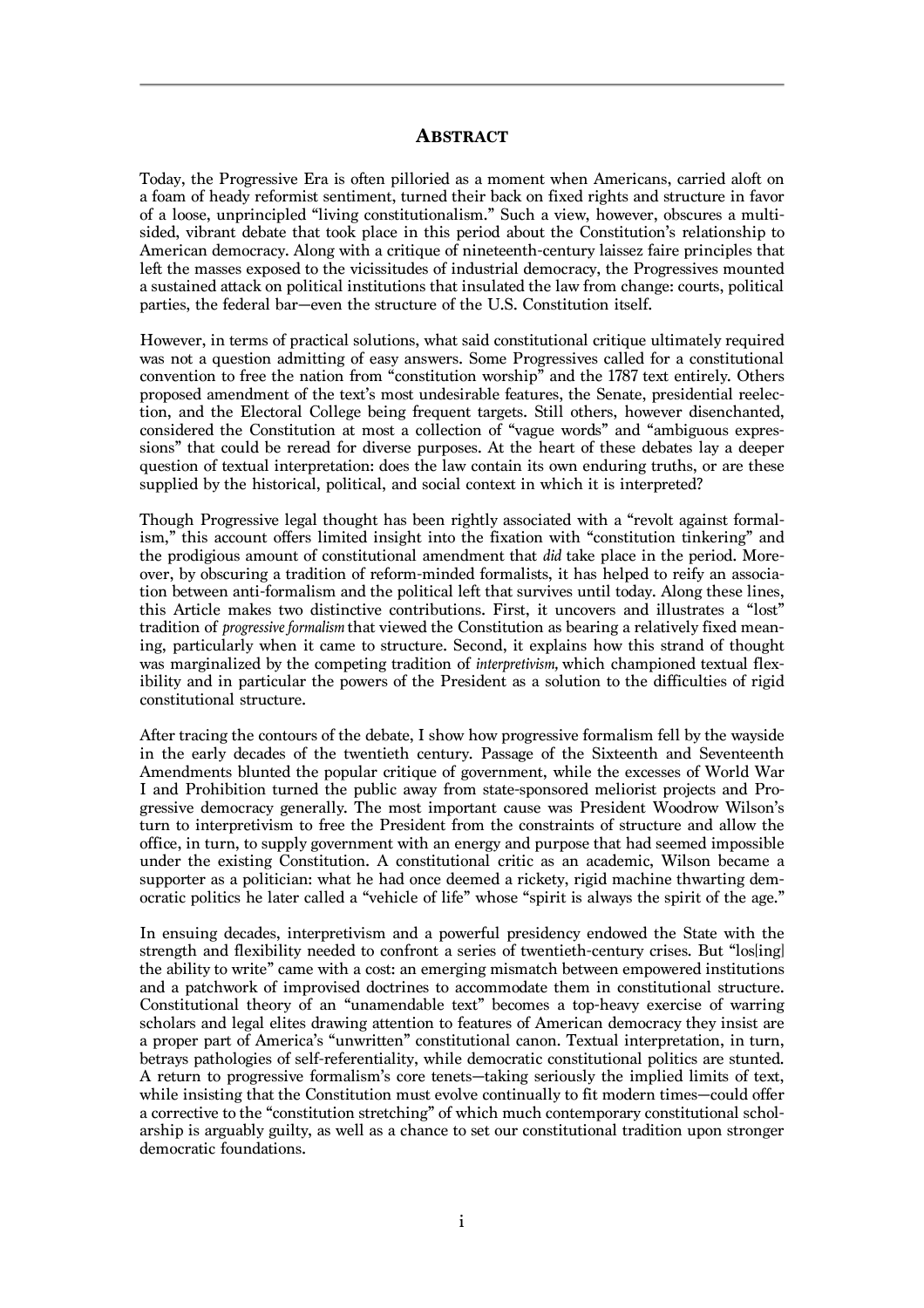# Introduction: Constitutionalism by Canonization and a "Bad Political Orchard"

"If, in the opinion of the people, the distribution of the constitutional powers be in any particular wrong, let it be corrected in the way which the Constitution designates. But let there be no change by usurpation, for this … is the ordinary weapon by which free governments are destroyed." *George Washington,* Farewell Address, 1796

"Democracy seethes in me. I demand expression. I demand it for myself and for all those whose existence, like mine, is cooped up and reduced to a nothingness because every step, all initiative, is hindered by settled conditions whose fitness we deny, by a maze of regulation for human life which has been foisted upon this generation by its ancestors and has become folly by the progress and changes of which our ancestors did not dream and in which they had no part." *Anonymous Citizen*, quoted in *Frederick Cleveland*, ORGANIZED DEMOCRACY, 1914

"If we want things to stay as they are, things will have to change." *Giuseppe di Lampedusa*, THE LEOPARD, 1966

On January 3, 1916, a fifty-nine-year-old Louis Brandeis stood before the Chicago Bar Association. The purpose of his address: to explain how the law could survive in swiftly changing social and economic conditions. "In periods of rapid societal transformation," explained Brandeis, challenges to existing law, "instead of being sporadic," became general. In war-torn ancient Athens, the dramatist Euripides denounced "the trammelings of law which are not of the right." As the Reformation swept Europe, German jurist Ulrich Zasius declared: "All sciences have put off their dirty clothes, only jurisprudence remains in its rags." After the French Revolution, the poet-sage Goethe wrote a satirical poem to show that laws that outlived their time were a "curse" spreading "from race to race," reduced to "nonsense" and a "pest" in new settings from which they could not be erased.

Brandeis demanded the attorneys seated before him:

Is not Goethe's diagnosis applicable to the twentieth-century challenge of the law in the United States? Has not the recent dissatisfaction with our law as administered been due, in large measure, to the fact that it had not kept pace with the rapid development of our political, economic and social ideals? In other words, is not the challenge of legal justice due to its failure to conform to contemporary conceptions of social justice?<sup>1</sup>

A century later, Brandeis's questions sound surprisingly fresh as a new generation experiences its own "collective revulsion against the privileges of great wealth allied with great power."<sup>2</sup> Today's pressing political concerns have more than a passing familiarity with those of that era. Stories of price-gouging in the pharmaceutical industry find an ancestor in Ida Tarbell's muckraking exposé of the "ruthless methods" of Standard Oil in 1902.3 Wisconsin's "Fighting Bob" La Follette's stormy speeches on the Senate floor in 1906 calling for increased railroad regulation sound not unlike

 $\overline{a}$ <sup>1</sup> Louis Brandeis, The Living Law, 10 ILL. LAW REV. 4 (Feb. 1916); *see* MELVIN UROFSKY, LOUIS D.

 $^2$  Paul Starr, How Gilded Ages End, AMERICAN PROSPECT (Apr. 29, 2015). The term "Gilded Age" was coined by Mark Twain for the late 19th-century period when a veneer of refinement covered the brutal realities of industrial capitalism. Thomas Piketty's 2013 blockbuster *Capital* exposed present-day levels of economic inequality as a historical anomaly with a parallel in the Gilded Age, helping to put inequality on the broader political radar. Many other scholarly and public policy works are making the connection between the Gilded Age and the present day, including LARRY M. BARTELS, UNEQUAL DEMOCRACY: THE POLITICAL ECONOMY OF THE NEW GILDED AGE (2<sup>nd</sup> ed. 2018); K. SABEEL RAHMAN, DEMOCRACY AGAINST DOMINATION (2008); LAWRENCE LESSIG, AMERICA, COMPROMISED (2018); JA-COB S. HACKER & PAUL PIERSON, WINNER-TAKE-ALL POLITICS (2010); GANESH SITARAMAN, THE CRI-SIS OF THE MIDDLE-CLASS CONSTITUTION (2017).<br><sup>3</sup> Ida Tarbell, <u>On the Methods of the Standard Oil Company</u> (1902) <u>in</u> THE PROGRESSIVE MOVEMENT,

<sup>1900-1915</sup> 20 (Richard Hofstadter ed. 1963).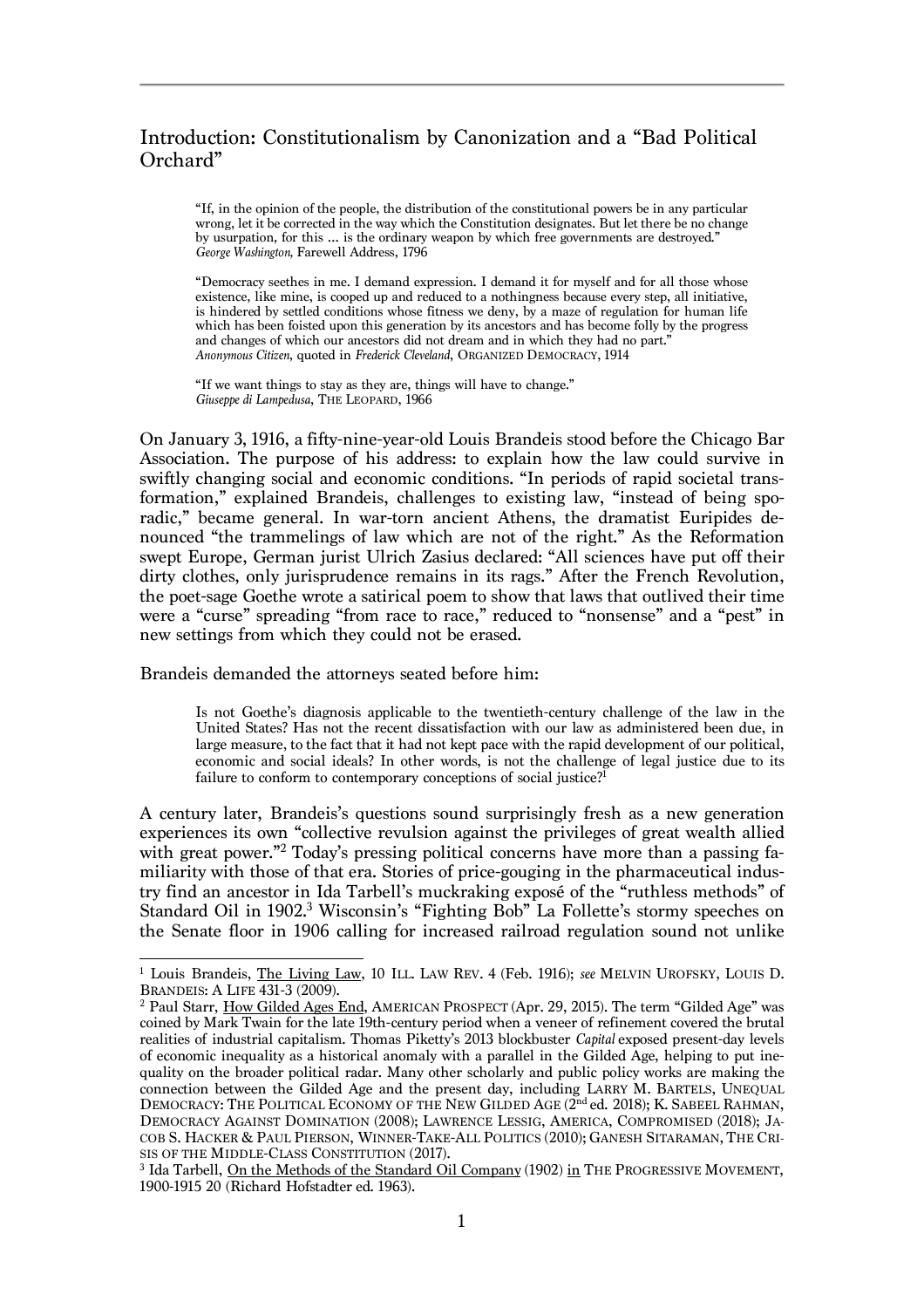Senator Elizabeth Warren's admonitions about the need for consumer protection regulation against loan servicers and banks. The anti-trust invective of Theodore Roosevelt and Woodrow Wilson parallels a present-day concern with consolidation, especially in the tech and telecommunications fields, and a revival and retheorizing of anti-trust law.4

As in Brandeis's time, economic upheaval has pushed out the boundaries of the political imagination. For the first time in several decades, American democracy itself is under sustained critique, the idea that the problem is not a batch of political "bad apples," but a "bad orchard" steadily gaining currency.5 Scholars diagnose a pronounced "malaise" in our democracy, while politicians on both the political left and right hammer home the point that the system is "rigged."6 Institutional tinkering is back on the radar, with a flurry of popular and scholarly proposals targeting the constitutional system's more undemocratic features. This includes the abolishment of the Electoral College (or at least its circumvention by inter-state compact); term limits for Supreme Court justices; Senate representation for Washington, D.C. and Puerto Rico; and a constitutional amendment to overturn the Court's 2010 *Citizens United*  decision and sever the unholy alliance of money and politics.<sup>7</sup>

History imitates itself, but it does not repeat. For the Progressives, this latest flourishing of constitutional criticism would be small potatoes; almost a century-and-a-half ago, popular discontent was spurring calls to radically reimagine the Constitution in ways that would be unimaginable today. One of the defining constitutional theories of the time was that of economic historian Charles Beard, who saw the Constitution as irretrievably anti-democratic, its scheme of checks and balances part of an elaborate machinery concocted by a wealthy aristocratic class to shield property from the grasp of popular majorities.8 Progressives saw their critiques of the Constitution, not as anti-American or exceptionally radical, but as part of a longer, veritably American tradition of Jeffersonian and Hamiltonian thought—Hamiltonian in calling for a government capable of swift and decisive action; Jeffersonian in the hope to free Americans from "worship" of the Constitution and allow democratic majorities to exercise mastery over their constitutional fate.9 Progressives agreed in the main that *some* departure from the old text was necessary; the question was, a departure of what kind?

While the fundamental heterogeneity of Progressive thought on economic theory, race, religion, and gender has been well-established, scholars have not normally paid Progressive constitutional thought the same courtesy.10 Progressive-era legal thought

 $\overline{a}$ <sup>4</sup> JONATHAN B. BAKER, THE ANTITRUST PARADIGM: RESTORING A COMPETITIVE ECONOMY (2019); Lina M. Khan, Note, Amazon's Antitrust Paradox, 126 YALE L.J. 564 (2017).

<sup>&</sup>lt;sup>6</sup> Jack M. Balkin, Constitutional Crisis and Constitution Rot in CONSTITUTIONAL DEMOCRACY IN CRISIS? 13 (Mark A. Graber et al eds. 2018); LAWRENCE LESSIG, REPUBLIC, LOST: VERSION 2.0 (2015); THOMAS E. MANN & NORMAN J. ORNSTEIN, IT'S EVEN WORSE THAN IT LOOKS (2016). Politicians denouncing a "rigged system" include Elizabeth Warren, Speech of February 9, 2019 (Lowell, Massachusetts); Bernie Sanders (@BernieSanders), Twitter (June 6, 2019, 5:57 PM), https://twitter.com/berniesanders/status/1136754053369778176?lang=en.; Donald Trump, Address of July 22, 2019 (Washington, DC).

<sup>7</sup> *See, e.g.,* CAMPAIGN FOR SCOTUS TERM LIMITS (https://scotustermlimits.org); Democracy For All Amendment of 2019, H.R. 2, 116th Congress (2019).

<sup>8</sup> *See, e.g.,* CHARLES BEARD, AN ECONOMIC INTERPRETATION OF THE CONSTITUTION OF THE UNITED STATES (1913); BEARD, AMERICAN GOVERNMENT AND POLITICS 132 (1928). 9 HERBERT CROLY, PROGRESSIVE DEMOCRACY 22, 54-55 (1914).

 $10$  On Progressivism as a "divided faith," Arthur S. Link, What Happened to the Progressive Movement in the 1920s?, 64 AM. HIST. REV. 833, 836 (Jul. 1959) ("[T]he progressive movement never really existed as a recognizable organization with common goals and a political machinery geared to achieve them"); JAMES R. HURTGEN, THE DIVIDED MIND OF AMERICAN LIBERALISM (2002); Peter G. Filene, An Obituary for 'The Progressive Movement, 22 AM. Q. 20 (1970) (seeking to "prove that 'the progressive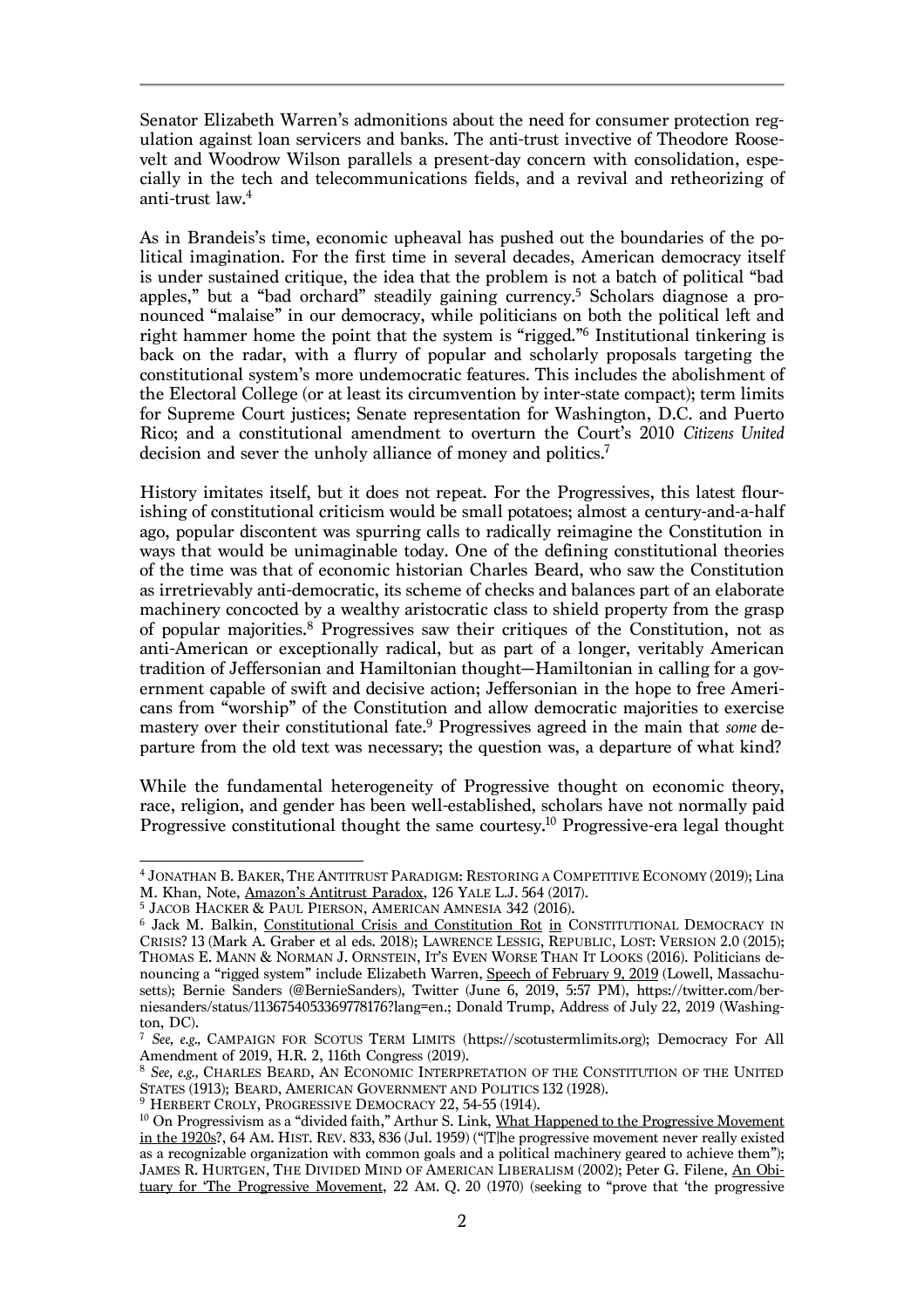is conventionally associated with a pragmatic and unsentimental "revolt against formalism" that deemphasized fixed rights and structure in favor of popular democracy, the ancestor of modern-day currents of *living constitutionalism,* in its pragmatist, radical, or popular varieties.11 Yet a key question provoked a multiplicity of opinions: did the old 1787 structure "have enough internal resources to survive modern pressures, or would it have to be scrapped entirely?"<sup>12</sup> The debate boiled down to a fundamental question of textual interpretation. For some Progressives, the Constitution was represented by its Preamble, a compendium of lofty phrases—"vague words" and "ambiguous expressions," wrote Beard—with little fixed content.13 Nothing in the document prevented the people from suffusing the text with new meaning as they saw fit to meet their own needs and wishes: *constitutional reform,* therefore, required little more than *rereading*. This line of anti-formal thought, which I call *interpretivism,* represents the dominant picture of Progressive Era legal thought that has survived in scholarly work.

But whatever Beard and his ilk thought about the Constitution's capacity for nearly endless reinvention, for other Progressives, the problem was less simple. For a radical democrat like Columbia University historian J. Allen Smith, because the Constitution's very structural core was set against majority rule, no amount of creative interpretation could salvage its "spirit"—at least, not without major alternations.14 Walter Clark, the chief justice of the Supreme Court of North Carolina, believed that the Constitution had been "made as undemocratic as possible," and that "the sole remedy possible is by amendment of the Constitution to make it democratic."15 Such "external critics" of the Constitution embodied a *formalist* tradition of Progressive thought emphasizing the text's hardwired features and its preservationist symbolic role in public culture.16

The formalist-interpretivist divide arose in a complicated political landscape of diverse viewpoints and parties: the Republican Party, increasingly torn between its reformist

movement' never existed"); Daniel T. Rodgers, <u>In Search of Progressivism</u>, 10 REV. IN AM. HIST. 113 (1982).

<sup>&</sup>lt;sup>11</sup> This thesis is associated with the landmark scholarship of Morton White, Morton Horwitz and Edward Purcell Jr., as well as a revanchist conservative tradition that has used the Progressive Era as a mobilizational tool. MORTON WHITE, SOCIAL THOUGHT IN AMERICA: THE REVOLT AGAINST FOR-MALISM (1970); MORTON HORWITZ, THE TRANSFORMATION OF AMERICAN LAW, 1860-1960 (1992); ED-WARD PURCELL JR., THE CRISIS OF DEMOCRATIC THEORY: SCIENTIFIC NATURALISM AND THE PROB-LEM OF VALUE (1973); Stephen M. Teles, How the Progressives Became the Tea Party's Mortal Enemy: Networks, Movements, and the Political Currency of Ideas in THE PROGRESSIVES' CENTURY 453 (Stephen Skowronek et al. ed 2016) (providing an overview of present-day right-wing critiques of the Progressive Era, particularly those that have used the Progressives as a mobilizing symbol).

 $P<sub>12</sub>$  Aziz Rana, Progressivism and the Disenchanted Constitution in THE PROGRESSIVES' CENTURY 25, 25 (Stephen Skowronek et al. ed 2016).

<sup>&</sup>lt;sup>13</sup> Charles Beard, The Living Constitution, 185 THE ANN. OF THE AM. ACAD. OF POL. & SOC. SCI 29, 30 (May 1936). *But see* Donald Lutz, The United States Constitution as an Incomplete Text, 496 AN. OF THE AM. ACAD. OF POL. & SOC. SCI. 23 (Mar. 1988) (arguing that gaps in the text of the Constitution should be filled by a purposive reading that includes the Declaration of Independence as part of the constitutional canon). Recently, comparative constitutional theorists are questioning the idea that constitutional preambles should of necessity be unenforceable, but as a matter of practice, they acknowledge that the U.S. preamble "remains the most neglected section in American constitutional theory." Liav Orgad, The preamble in constitutional interpretation, 8 INT. J. CON. L. <sup>4</sup> <sup>714</sup> (Oct. 2010). <sup>14</sup> Curiously, this conclusion seems to follow from Beard's own neo-Marxist account, although he did not see things that way.

<sup>&</sup>lt;sup>15</sup> Walter Clark, Some Defects of the Constitution of the United States 3, 7 (Address to the Law Department of the University of Pennsylvania on April 27, 1906).

<sup>&</sup>lt;sup>16</sup> Aziz Rana, in his excellent survey of constitutional critique in the Progressive Era, distinguishes between "internal" and "external critics" of the Constitution, a divide which corresponds to the one I draw between interpretivists and formalists. Internal critics, presumably more sympathetic to the text, believed that it could be salvaged. External critics, such as the Socialist Party, took it as settled that the text could not be salvaged without major revision. Rana, *supra* n. 12 at 49-50.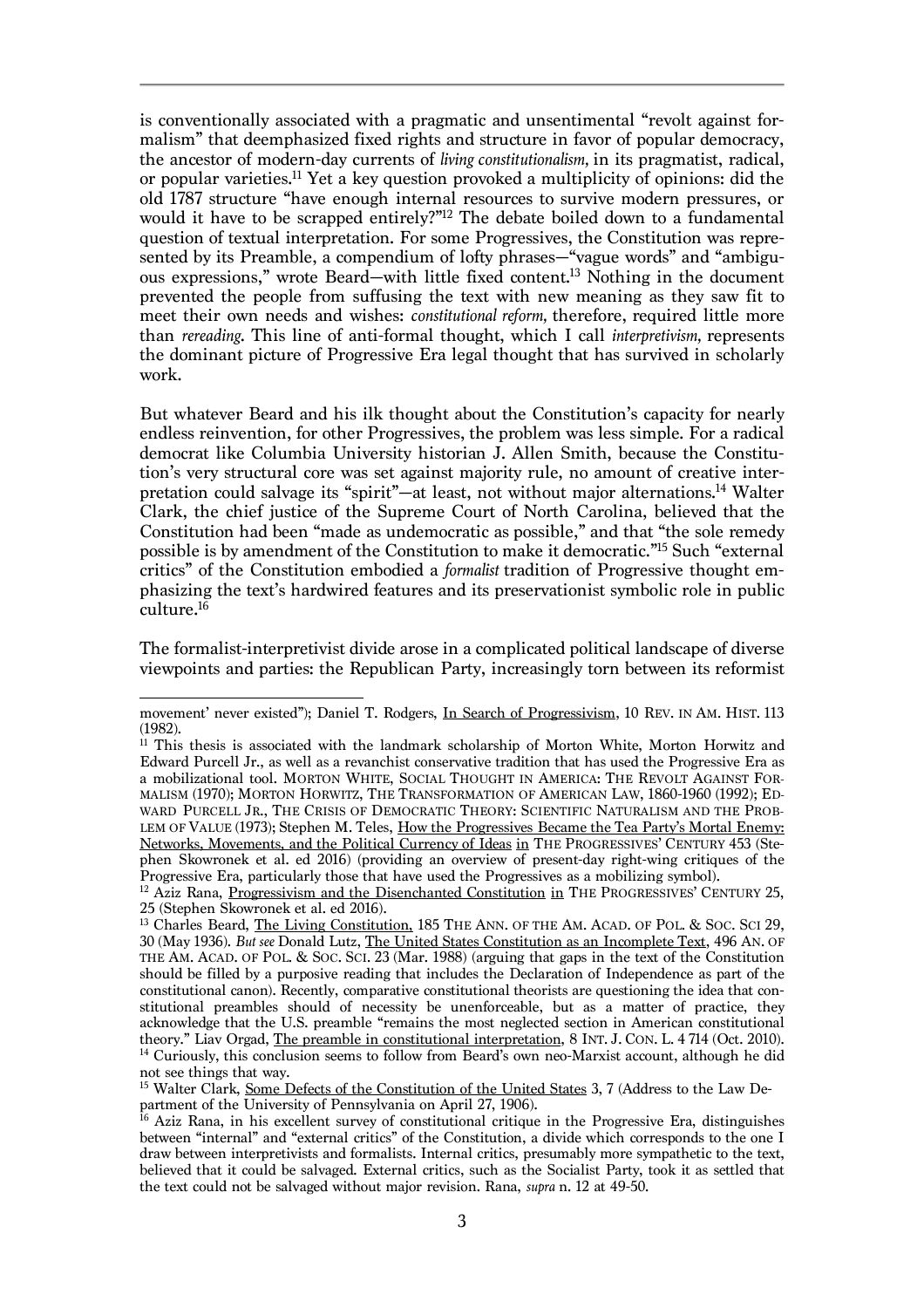and conservative wings, which were represented by Theodore Roosevelt and William Howard Taft, respectively; the Democrats, still the party of the South but nurturing a growing discontent among farmers and laborers toward the monied classes; Socialists, who saw repudiating the Constitution as a critical step toward constructing a classless society; and the Progressive Party, short-lived as a party but prominent in reorienting the terms of the political debate and spearheading reform at all levels. *Progressive formalism* scooped up elements of all these groups into an unlikely coalition of radical Constitution-skeptics like Smith and legalists like Taft, whose moderate Progressive sympathies lay uneasily with his concern to preserve law's formal integrity. To a loose extent, one's position on the formalism-interpretivism question was predicted, too, by profession: although lawyers and judges were among the early proponents of Progressive constitutional reforms, by the 1920s only a handful of national figures like the dogged Robert "Fighting Bob" La Follette (R-WI) believed Progressivism required putting higher law-making power directly into the hands of the people. Academics and legal scholars like Beard, Oliver Wendell Holmes, Woodrow Wilson, Louis Brandeis, and Felix Frankfurter turned, more soberly, to theory to solve the impasse between reformist goals and institutional limits.17 What the Constitution did not provide, legal practitioners could read into it.

Layered upon these party and vocational groupings were regional ones, as well. A particularly pure form of Progressive democracy thrived at the state level in the American West, where critiques of moneyed interests and calls for direct democratic reforms sat well with frontier democrats writing brand-new constitutions.18 In addition to causes like women's suffrage and regulation of the trusts, reformers advocated for greater popular control over higher law.19 Oregon's William Simon U'Ren became a symbol of this strand of popular democratic Progressivism. At age 33, the former blacksmith decided his life's work would be to become a "tool make[r] for democracy," and his study of Swiss-style democracy convinced him that the referendum, the initiative, and the recall were the right tools for a modern American democracy.

Recovering the vibrant but largely-ignored tradition of Progressive formalism is the one of the principal contributions of this Article. A second is to explain how and why formalism lost out to its interpretivist counterpart. There were several contributing factors: the Sixteenth through Nineteenth Amendments, which sapped the public's appetite for further constitutional revision; the Wilson administration's success at coopting much of the Progressive agenda with the Clayton Antitrust Act of 1914, the establishment of the Federal Reserve Bank and the Federal Trade Commission, federal farm loan boards, the eight-hour workday, and women's suffrage; and the larger decline of Progressivism after the First World War and Prohibition soured many on the Progressives' top-down, bureaucratic vision of governance.20

Yet perhaps the crucial factor in the eclipse of progressive formalism lies in the tidy solution interpretivism offered to the problem of a rigid constitution. Wilson was again a key figure in this story, pivoting from a critic of the Constitution as a young academic to a supporter as a politician. What he had once considered a rickety, rigid

<sup>&</sup>lt;sup>17</sup> At the state level, constitutional reformism continued to thrive, however, well into the 1920s and 1930s, and indeed, the present day. *See, e.g.,* John L. Shover, The California Progressives and the 1924 Campaign, 51 CAL. HIST. Q. 59, 59 (Spring 1972) ("California Progressivism remained a viable political movement in the nineteen twenties."). John Dinan thoroughly catalogues these practices in STATE CONSTITUTIONAL POLITICS: GOVERNING BY AMENDMENT IN THE AMERICAN STATES (2018), esp. Ch. 1. <sup>18</sup> AMY BRIDGES, DEMOCRATIC BEGINNINGS 3 (2015) (describing the constitution-writers in the new states as working on changed understandings of "citizenship in a democratic republic"); Nathaniel A. Persily, The Peculiar Geography of Direct Democracy: Why the Initiative, Referendum, and Recall Developed in the American West, 2 MICH. L. & POL'Y REV. 11 (1997).<br><sup>19</sup> BRIDGES, *supra* n. 18.

<sup>19</sup> BRIDGES, *supra* n. 18. <sup>20</sup> Link, *supra* n. 10 at 838-39.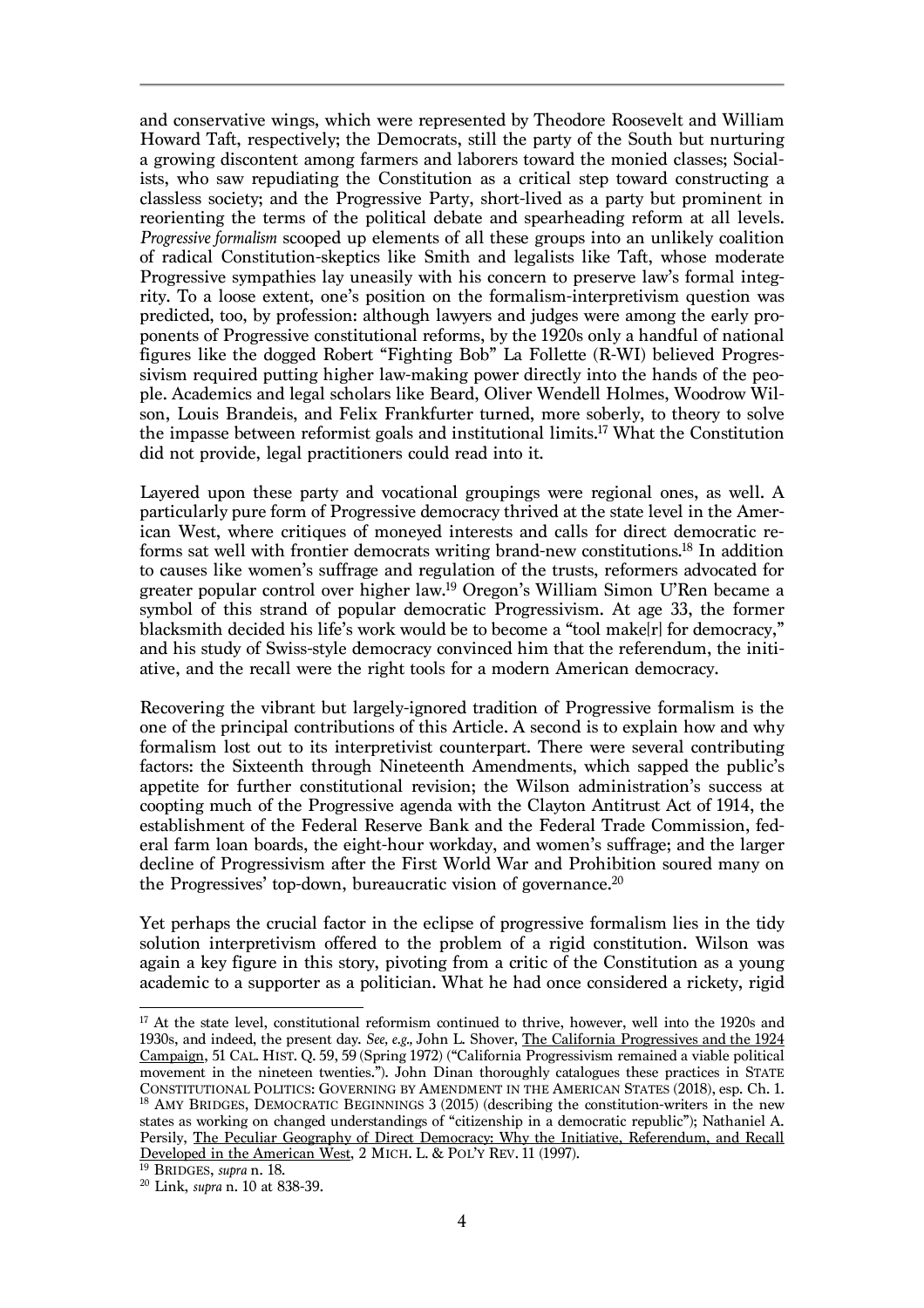machine crippling strong popular leadership he later called a "vehicle of life" whose "spirit is always the spirit of the age."<sup>21</sup> Wilson's turn to interpretivism was paralleled by his evolution from a defender of parliamentarism in his 1884 *Congressional Government* to his championing, in his 1908 *Constitutional Government in the United States*, of a strong President as a force supplying government with energy and purpose. Wilson's good friend, the political scientist Henry Jones Ford captured this sentiment when he wrote in his 1898 *The Rise and Growth of American Politics*: "The greatness of the presidency is the work of the people, breaking through the constitutional form."22

Most Progressives probably had not read Italian sociologist Robert Michels' 1911 classic *Political Parties*; if they had, they might have been dismayed by Michels' "iron law" whereby democratic movements unavoidably evolve into top-heavy, oligarchic structures.23 Just as, after 1912, the bulk of Progressives were eventually folded into the Democratic Party, so—particularly after World War I and Prohibition's excesses sapped popular faith in democracy—did the spirit of radical reform disappear under the mantle of legal realism and New Deal technocratic paternalism. By the 1920s, popular crusaders like La Follette and California's Hiram Johnson had come to seem naïve remnants of an earlier age. A young Felix Frankfurter supported Robert La Follette's 1924 presidential campaign though he considered the elder stateman's fixation with constitutional amendment proposals "pie-in-the-sky."24 FDR's Brains Trust marked perhaps the culminating symbol of Progressivism's abandonment of a pure democratic faith for a rule by experts.

There are several reasons why this story is worth retrieving at the present moment. Painting Progressive constitutional thought as purely the handiwork of pragmatists and realists not only reifies a view of modern-day liberalism as linked to constitutional anti-formalism25; it also leaves conspicuously unexplained the fact that the Progressive Era is one of the peaks of constitution-writing and amendment in American history.<sup>26</sup> Had interpretivism, so to speak, been the only game in town, it would be difficult to explain the passage of four constitutional amendments in a seven-year period, affecting some of the most contentious issues of the day—taxation, the direct election of senators, Prohibition, and women's suffrage. Nor can the standard account explain the national preoccupation with "Constitution-tinkering," as alarmed conservatives of the time called it: the popular initiative and referendum and abolishing judicial review, the appearance of national political party platforms including constitutional amendment proposals, or the remarkable 1,004 amendment proposals floated in Congress between 1899 and 1925 alone.<sup>27</sup> Calls for change were so widespread that

<sup>24</sup> BRAD SNYDER, THE HOUSE OF TRUTH 349 (2017).<br><sup>25</sup> *c.f.* Paul Killebrew, Where Are All The Left-Wing Textualists?, 82 NYU L. REV. 1895 (2007).

<sup>&</sup>lt;sup>21</sup> WOODROW WILSON, CONSTITUTIONAL GOVERNMENT IN THE UNITED STATES 69 (1908).

<sup>&</sup>lt;sup>22</sup> HENRY JONES FORD, THE RISE AND GROWTH OF AMERICAN POLITICS 292-93 (1898). On Woodrow Wilson's bona fides as a reformer, *see infra*, n. 39.

<sup>&</sup>lt;sup>23</sup> *Id.* at 12 ("Organization implies the tendency to oligarchy. In every organization, whether it be a political party, a professional union, or any other association of the kind, the aristocratic tendency manifests itself very clearly. The mechanism of the organization, while conferring a solidity of structure, induces serious changes in the organized mass, completely inverting the respective position of the leaders and the led. As a result of organization, every party or professional union becomes divided into a minority of directors and a majority of directed.")

<sup>&</sup>lt;sup>26</sup> This asymmetry places legal scholarship of the Progressive Era on very different footing than social or political accounts, which identify this period as a peak of popular mobilization. Histories of labor and feminist politics are particularly strong on this point, *see, e.g.,* PAUL FRYMER, BLACK AND BLUE: AFRICAN AMERICANS, THE LABOR MOVEMENT, AND THE DECLINE OF THE DEMOCRATIC PARTY (2008); ELIZABETH SANDERS, ROOTS OF REFORM: FARMERS, WORKERS, AND THE AMERICAN STATE, 1877-1917 (1999); NELL IRVIN PAINTER, STANDING AT ARMAGEDDON (2008).

 $\hat{a}^7$  As a typical statement of contemporary alarm about "Constitution-tinkering," *see* Robert E. Lee Saner, "Has America Outgrown the Constitution?" (Address at the Annual Meeting of the Alabama State Bar Association on July 2, 1925), in REP. OF PROCEEDINGS OF THE ANNUAL MEETING OF THE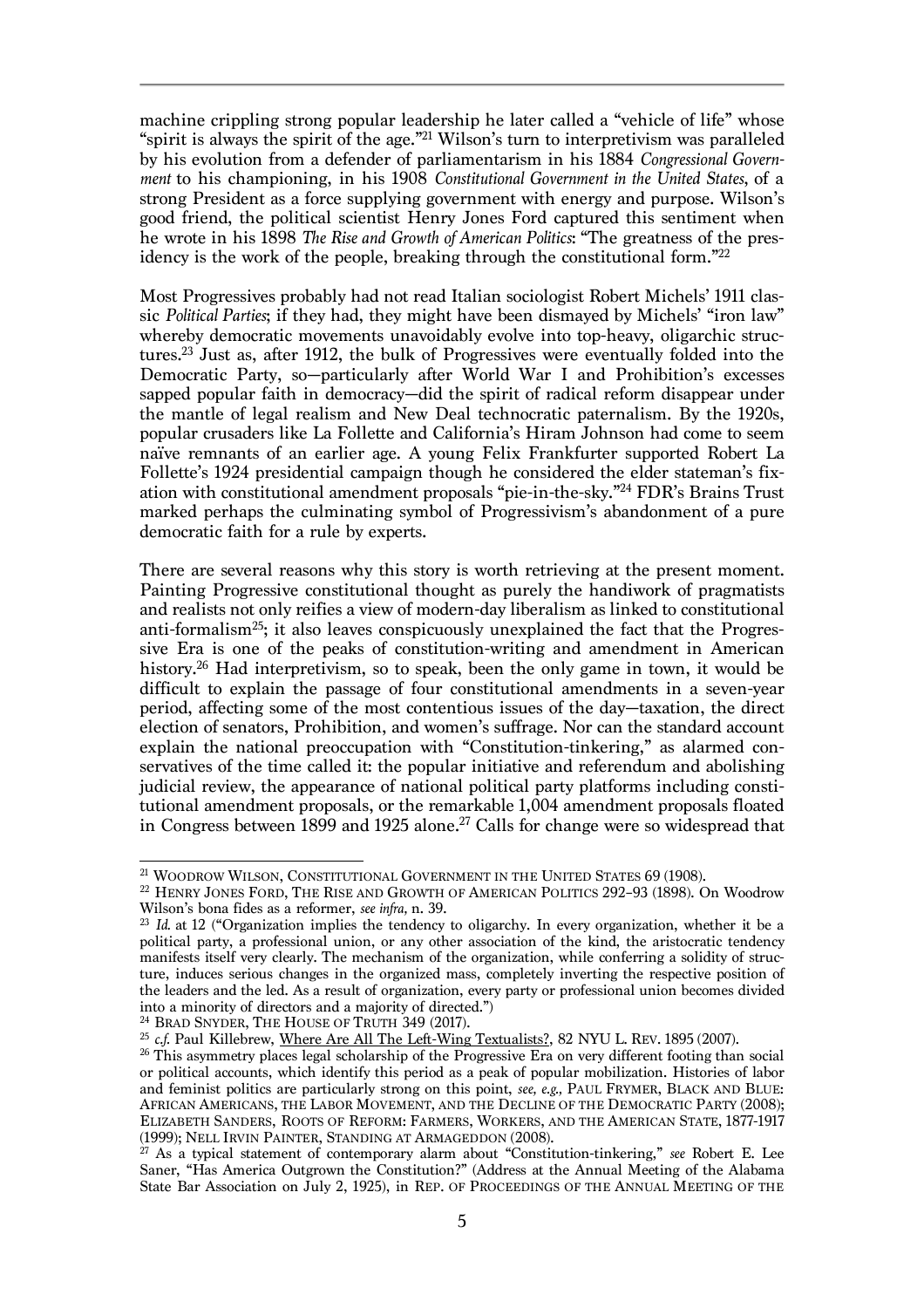real political pressure existed to convene a convention to draft a new Constitution something that today would be entirely unthinkable. 28

By comparison, today's popular dissatisfaction turns its sights not onto reforming or reconstructing institutions, but on capturing, working around, or at most tweaking them. The narrow ambitions of present-day reform efforts reflect a fundamental difference between the Progressive Era and ours: namely, a lack of faith in the transformative power of democratic majorities. Even the swell of popular anger that carried Donald Trump to the White House was fundamentally status quoist, with the pledge to "Drain the swamp!" conceding that, with a new cast of characters, the problems would self-correct. There are many reasons for our present pessimism about democratic solutions: the rocky twentieth-century trajectory of direct democracy in states like California<sup>29</sup>; declining civic participation;<sup>30</sup> and, crucially, the "strong upper-class" accent" of policymaking, exacerbated by organized lobbying, the concentration of wealth among top earners, and the Supreme Court's effective elimination of legal barriers to the use of money in political campaigns. <sup>31</sup> The loss of a Progressive tradition of formal-democratic constitutionalism, while often neglected, is also among them.

The story told here offers another lesson for the debates of today. Interpretivism is ordinarily associated with evolving rights. When the Supreme Court, for instance, found a constitutional right to marry that could not be denied to same-sex couples, Justice Roberts memorably insisted in dissent that "the Constitution had nothing to do with" the result.32 Constitutional structure, meanwhile, is supposed to be fixed, resistant to erosion by changing political winds. Yet this story calls precisely this conclusion into question. Interpretivism triumphed precisely because it offered a way to reroute the hardwired features of the Constitution by informal means: a Progressive presidency that would bridge constitutional separations by active leadership, enabling the government to tackle modern problems with energy and purpose. Yet today, it is not clear that there is an interpretivist solution to the problems posed by this new constitutional order.

As Bruce Ackerman adverts, because America has "lost the ability to write," most of our "operational [constitutional] canon" (i.e., what courts deciding constitutional questions are "likely to do in fact"<sup>33</sup>) lies outside the four corners of the text.<sup>34</sup> We might

 $\overline{a}$ ALA. ST. BAR 94 (Jul. 1-2, 1925). *See also* JOHN R. VILE, THE CONSTITUTIONAL AMENDING PROCESS IN AMERICAN POLITICAL THOUGHT 151 (1992); MICHAEL KAMMEN, A MACHINE THAT WOULD GO OF ITS OWN 204-08, 226-31 (1986).

<sup>&</sup>lt;sup>28</sup> Rana, *supra* n. 12 at 50.<br><sup>29</sup> RICHARD J. ELLIS, DEMOCRATIC DELUSIONS: THE INITIATIVE PROCESS IN AMERICA (2002).<br><sup>30</sup> William A. Galston, <u>Civic Engagement, Civic Education, and Civic Engagement: A Summary of</u> Recent Research, 30 INT. J. PUB. ADMIN. 623 (May 8, 2007); CIVIC ENGAGEMENT IN AMERICAN DE-MOCRACY (Theda Skocpol & Morris P. Fiorina ed. 1999); THEDA SKOCPOL, DIMINISHED DEMOC-RACY: FROM MEMBERSHIP TO MANAGEMENT IN AMERICAN CIVIC LIFE (2004); Edward T. Walker, Privatizing Participation: Civic Change and the Organizational Dynamics of Grassroots Lobbying <u>Firms</u>, 74 Am. Soc. Rev. 83 (2009).

<sup>&</sup>lt;sup>31</sup> The phrase "strong upper-class accent" comes from E.E. SCHATTSCHNEIDER, THE SEMISOVEREIGN PEOPLE (1960) (expressing a concern that liberal interest-group pluralism gave organized interests disproportionate influence over policy outcomes). On the political organization, behavior, and outsized policy influence of the wealthy, *see e.g.,* LARRY M. BARTELS, UNEQUAL DEMOCRACY: THE POLIT-ICAL ECONOMY OF THE NEW GILDED AGE () and CHRISTOPHER H. ACHEN & LARRY BARTELS, DE-MOCRACY FOR REALISTS: WHY ELECTIONS DO NOT PRODUCE RESPONSIVE GOVERNMENT (2017); ANAND GIRIDHARADAS, WINNERS TAKE ALL: THE ELITE CHARADE OF CHANGING THE WORLD (2018);<br>JANE MAYER, DARK MONEY (2017).

 $^{32}$  Obergefell v. Hodges, 576 U.S.  $\_$  29 (2015) (slip op.) (ROBERTS, J., dissenting).<br> $^{33}$  Oliver Wendell Holmes, <u>The Path of the Law</u> 10 HARV. L. REV. 457, 461 (1897).<br> $^{34}$  Bruce Ackerman, <u>The Living Constituti</u>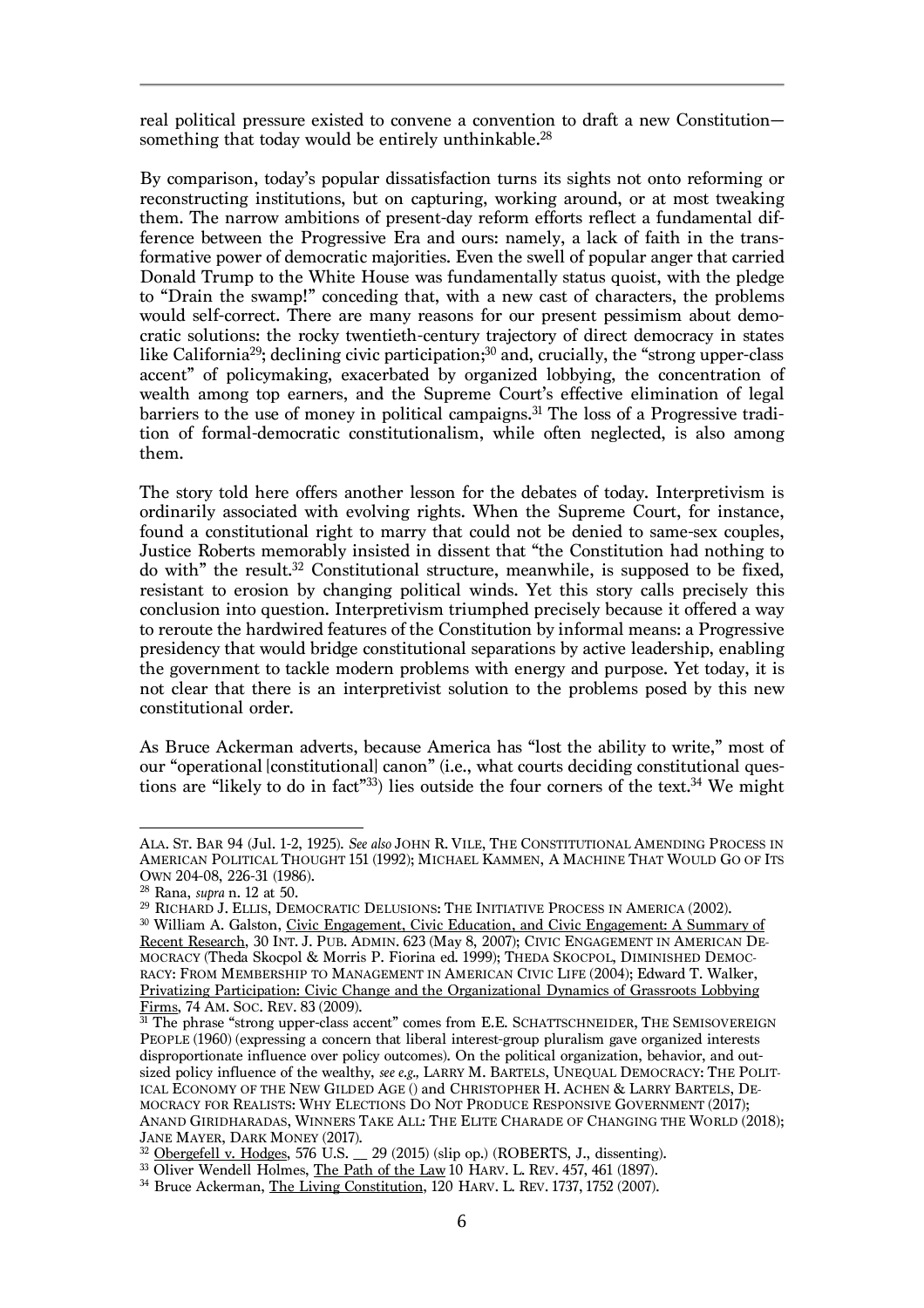call this *constitutionalism by canonization*, and it has several problematic implications. First, a healthy constitutional system requires "reverence for the laws,"35 yet some scholars believe that, as the years pass without major reform, a "sacralization of the text" is taking place that "discourage[s] recognition of its all-too-present imperfections."36 Even worse, the spread of a Manichean view that equates textual preservation with patriotism per se may strangle all forms of constitutional change—or in practice, political life. A second problem with constitutional theorizing outside a "frozen" text is that formalism itself becomes ever harder to sustain.<sup>37</sup> After two centuries of an American state (especially the American presidency) unfolding under a fixed constitution, the gap between text and reality is larger than ever. Conservative scholarship often takes this as a starting point for urging a "return" to original understandings, but these attempts often seem like opportunism—for instance, many conservatives indict the constitutionality of the administrative state but pass over America's global military.<sup>38</sup> Trying to force modern problems within "the four corners of the text" requires increasingly heroic interpretive leaps. Constitutional text is invoked, in the words of one originalist scholar, "at such a high level of generality that it ceases to function as an effective constraint on the interpreter."39 Third and finally, as the Constitution becomes a frozen idol, American constitutional life becomes a performance of warring legal elites advancing canons of "super-precedents" that, they claim, *definitively* set the proper bounds of what is constitutional: the civil rights movement or the modern cult of the Second Amendment, for instance. While increasingly preaching to the choir, such claims lack persuasive authority to those of a different constitutional denomination, so to speak. The two problems, I suggest, are quite interrelated: as avenues for *literal* popular authorship of constitutional text have dried up, the power claims at stake in constitutional argumentation are increasingly obvious, which makes these arguments, in turn, increasingly suspect. This places us in a self-defeating predicament: the more exclusively we rely on constitutional construction to do the work of supplying constitutional meaning, the weaker the persuasive power of these arguments.

Progressive formalism always had its quixotic aspects.<sup>40</sup> To say that nothing short of revising our Constitution will do is an obvious non-starter. But even if a Constitutional Convention is not a possibility in any foreseeable future—and given present

<sup>&</sup>lt;sup>35</sup> James Madison, No. 49 in THE FEDERALIST (Clinton Rossiter ed. 1961 [1789]).

<sup>&</sup>lt;sup>36</sup> Sanford Levinson, Introduction: Imperfection and Amendability in RESPONDING TO IMPERFECTION 4, *supra* n. 24. Aziz Rana echoes the diagnosis of what he calls "creedal constitutionalism" in THE RISE OF THE CONSTITUTION (manuscript on file with author); Rana, *supra* n. 12 at 56.

<sup>&</sup>lt;sup>37</sup> See Thomas W. Merrill, Interpreting an Unamendable Text, 71 VANDERBILT L. REV. 547, 552 (2018) (arguing that unamendable texts have particular interpretive consequences, namely that "the interpreter will increasingly substitute analysis of precedent interpreting the text for interpretation of the text itself," transforming the process of interpretation into "a species of common law incrementalism").

<sup>38</sup> ERIC J. SEGALL, ORIGINALISM AS FAITH xi (2018) ("Originalism is a method of textual interpretation that is nothing more than a misleading label for conservative results for some (the Justices) and an article of faith for others including many legal scholars and the public at large."); Lawrence Solum, The Supreme Court in Bondage: Constitutional Stare Decisis, Legal Formalism, and the Future of Unenumerated Rights, 9 J. CONST. LAW 167 n. 29 ("One of the most common objections to constitutional originalism is that it is a "flag of convenience").

<sup>&</sup>lt;sup>39</sup> CHRISTOPHER WOLFE, THE RISE OF MODERN JUDICIAL REVIEW: FROM CONSTITUTIONAL INTERPRE-<br>TATION TO JUDGE-MADE LAW 395 (1994).

 $40$  Stephen Griffin describes a similar concept he calls "rule-of-law constitutionalism," whose object "is to preserve a clear separation between constitutional law and everyday politics by making sure that everyone has the same understanding of what the Constitution means." To achieve this unanimity in constitutional interpretation, rule-of-law constitutionalism "insists that every important change in constitutional practice be marked by an amendment, just as every important change in statutory law is marked by new legislation." Griffin rejects this philosophy as overly literalistic and constricting of political growth. Stephen M. Griffin, Constitutionalism in the United States: From Theory to Politics in RESPONDING TO IMPERFECTION 42 (Sanford Levinson ed. 1995).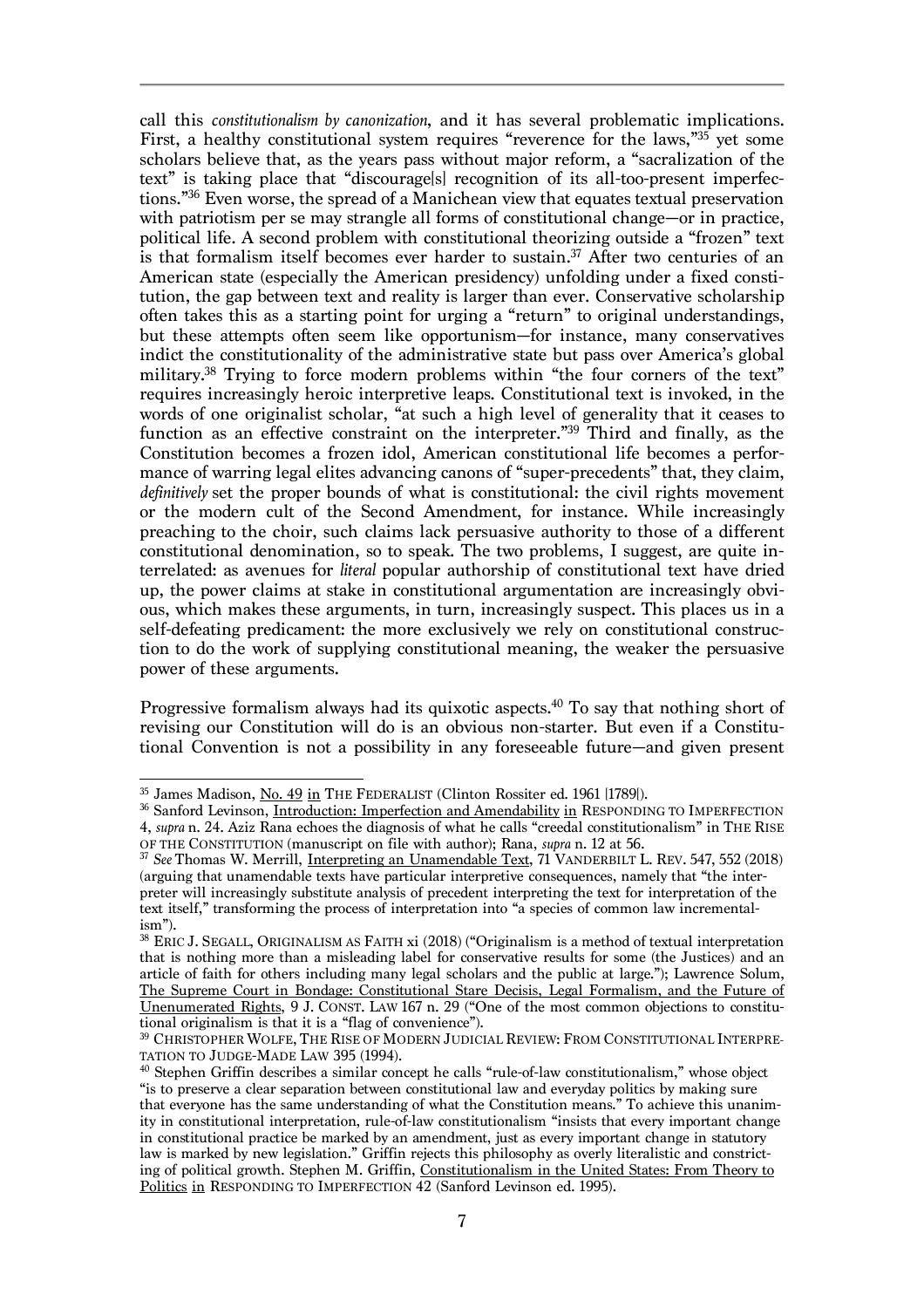political dissensus, such a Convention would almost certainly be unproductive—recovering Progressive formalist thought remains worthwhile in the present day. Orienting the conversation on political dysfunction around institutions, as the Progressives did, encourages us to think more like political scientists about our governing institutions: how are particular configurations working in practice, and which might be more useful? Vying to "disenthrall" Americans from "constitution worship" does not mean abandoning constitutional values of limited government, federalism, or individual rights. Indeed, a more pragmatic, instrumental attitude toward the Constitution could invite broader debate about which forms are best suited to maximizing these values. Furthermore, cultivating a more literal form of popular "authorship" over the text itself constitutes a particularly strong form of civic education, with the result being better popular understanding of, as well as allegiance to the text, not to mention enhancing the legitimacy of constitutional theory and argumentation itself. 41 Progressive formalism offers particular consolations for conservatives, as well: first, because it ties constitutional change to (more demanding) textual reform; secondly, because it takes seriously the implied limits of text in a way much constitutional debate today does not. Broad-based, open debate about how power is to be allocated and exercised in our democracy could help extricate us from a structure of constitutional norms built on shifting sands. A hundred years after the end of Progressive formalism, we are still in pursuit of the same end: submitting political power to legible democratic controls.

# **The Progressive Crisis of Law and Democracy**

As the nineteenth century drew to a close, Progressives took a hard look at American democracy and found much to be displeased with. In the words of historian Vernon Parrington, a series of "blowsy romanticisms"—the independent Jeffersonian farmer, Jacksonian democracy, frontier life, universal male suffrage, the Constitution—had lulled the American people into complacency.42 Democracy lay in the hands of political parties; the economic life of the nation was prey to the whims of moneyed elites and "the predominant influence of lawyers."43 Party machines, with their deep pockets and tight-knit, bottom-up structure, hand-selected political candidates (including for President), set legislative priorities, and staffed the public bureaucracy. A cadre of newly moneyed elites was exploiting America's "lawless and unregulated individualism" to turn the federal government into a "mouthpiece and agent of property interests."44 In its new role as protector of individual rights against state action, the Supreme Court was proving a disappointment, dismantling, under the aegis of the Fourteenth Amendment, the states' and federal government's first efforts to protect workers under law.45 Collectively, it made for an American government uniquely unresponsive to the popular will: party politics were shot through with bribery and corruption, the federal bureaucracy was a morass of patronage and incompetence,

 $\overline{a}$ <sup>41</sup> Heidi Schreck's breakaway hit play of 2017, <u>What the Constitution Means to Me</u>, tellingly concludes with a staged impromptu debate over whether we should abolish the Constitution.

<sup>&</sup>lt;sup>42</sup> Vernon Parrington, Introduction in J. ALLEN SMITH, THE GROWTH AND DECADENCE OF CONSTITU-TIONAL GOVERNMENT xi (1929). <sup>43</sup> *Id.* <sup>44</sup> *Id.*

<sup>45</sup> WILLIAM E. NELSON, THE FOURTEENTH AMENDMENT: FROM POLITICAL PRINCIPLE TO JUDICIAL DOCTRINE 197-98 (1988) (describing the Court's Fourteenth Amendment jurisprudence in this period as attempting to reconcile the twin imperatives of restraining the postwar South from discriminating against blacks and Northerners while, on the other hand, refraining from radically altering the powers of the federal government).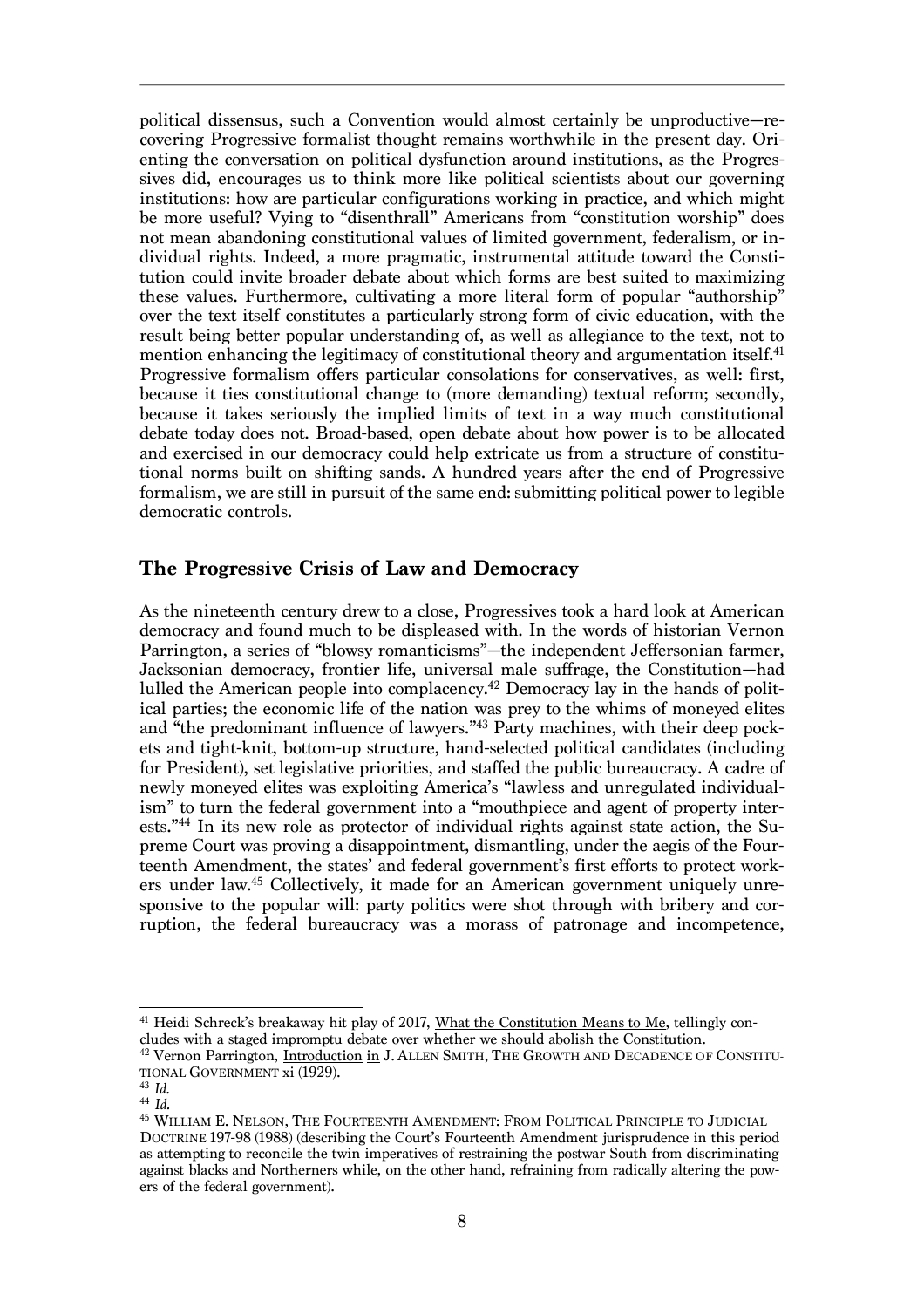Congress was prone to immobilism and capture by wealthy elites, and the President was a weakling beholden to his party.<sup>46</sup>

The Progressives saw hope on the horizon, however. A series of events had shaken the nation's faith in its institutions, making it a propitious time for reform: the Whiskey Ring and Crédit Mobilier scandals of the Grant administration; widespread discontent at Reconstruction and Jim Crow alike; the growing strength of the woman suffrage movement; protracted agrarian and labor unrest that culminated in the 1886 Haymarket bombings, the nationwide Pullman strike, and the 1896 presidential campaign of William Jennings Bryan; disputes over the tariff and the gold standard; and the constant thrum of "muck-raking" exposés of political corruption, urban squalor, and rampant price-gouging and monopolistic practices among the "trusts." "The Age of Innocence," writes Parrington, was "past, and a mood of honest realism was putting away the naive myths that passed for history and substituting homely authentic fact."<sup>47</sup>

The swelling discontent that percolated into the Progressive Movement took shape in the late 1870s in two very different settings. In the cities, a coalition of middle-class reform-oriented voters, academic experts, and reformers began to contest and win municipal elections in places like Detroit, Cleveland, Jersey City, and New York.48 As they wrested back control of local government from the political bosses, urban Progressives advanced a series of reforms to make government more "businesslike" (more effective, efficient, and less corrupt), including the introduction of scientific methods into government, compulsory education, and administrative innovations.<sup>49</sup> Around the same time, Progressive ideas started to win adherents in the South and West, as struggling farmers bolted from small government Bourbon Democrats like Samuel Tilden and Grover Cleveland and toward reformers like Bryan, whose 1896 presidential campaign platform called for monetary inflation, stronger antitrust laws, strict regulation of railroads, a protective tariff, and an income tax—all of which required the expansion of governmental powers at the national level.<sup>50</sup> After an 1885 article in the *Nation* by British jurist A.V. Dicey praised the Swiss as "the most democratic population of Europe" and endorsed the referendum, which gave the People greater say over higher law, these devices took off at the state level. Bryan endorsed the initiative and recall in his 1896 presidential campaign, and in 1898, South Dakota became the first state to encode them into law. Between 1867 and 1914, twenty-five state constitutions came into existence or were substantially revised, fifteen of which adopted the popular initiative, referendum, and/or the recall.

But the heady wave of progress soon hit a wall. While radical "constitution tinkering" by the states, as contemporaries called it, survived Supreme Court scrutiny, economic regulation proved a bridge too far.51 In 1877, the Court delivered reformers an early

 $\overline{a}$ <sup>46</sup> STEPHEN SKOWRONEK, BUILDING A NEW AMERICAN STATE: THE EXPANSION OF NATIONAL ADMIN-ISTRATIVE CAPACITIES, 1877-1920 (1982).<br><sup>47</sup> Parrington, *supra* n. 42 at xi.<br><sup>48</sup> Richard Hofstadter, <u>Introduction in</u> THE PROGRESSIVE MOVEMENT 1900-1915 5-10 (Richard Hof-

stadter ed. 1963); RICHARD HOFSTADTER, THE AGE OF REFORM: FROM BRYAN TO F.D.R. 132-135 (1955) (on the fusing of agrarian Populism and urban Progressivism after 1900).

<sup>49</sup> *See, e.g.,* Woodrow Wilson, The Study of Administration, 2 POL. S. Q. 197 (Jun. 1887).

<sup>50</sup> It was in this period, many historians emphasize, that the Democratic Party shed its laissez-faire and small government roots and began to become the party of reform. The election of 1912 was the turning point, according to John Milton Cooper, *supra* n. 17 at 165. This case is also made strongly in DAVID SARASOHN, THE PARTY OF REFORM: DEMOCRATS IN THE PROGRESSIVE ERA (1989), and ELIZABETH SANDERS, *supra* n. 26.

<sup>&</sup>lt;sup>51</sup> It is interesting to consider how different the American constitutional landscape would be had the Supreme Court given the "republican form of government clause" of Article IV, Section 2 the same jurisprudential weight as the Due Process Clause. Although state experiments in constitutionalism faced a number of challenges in this period under the former provision, none of these challenges survived. Prior to 1912, the Court's policy seems to have been to proceed to the merits of these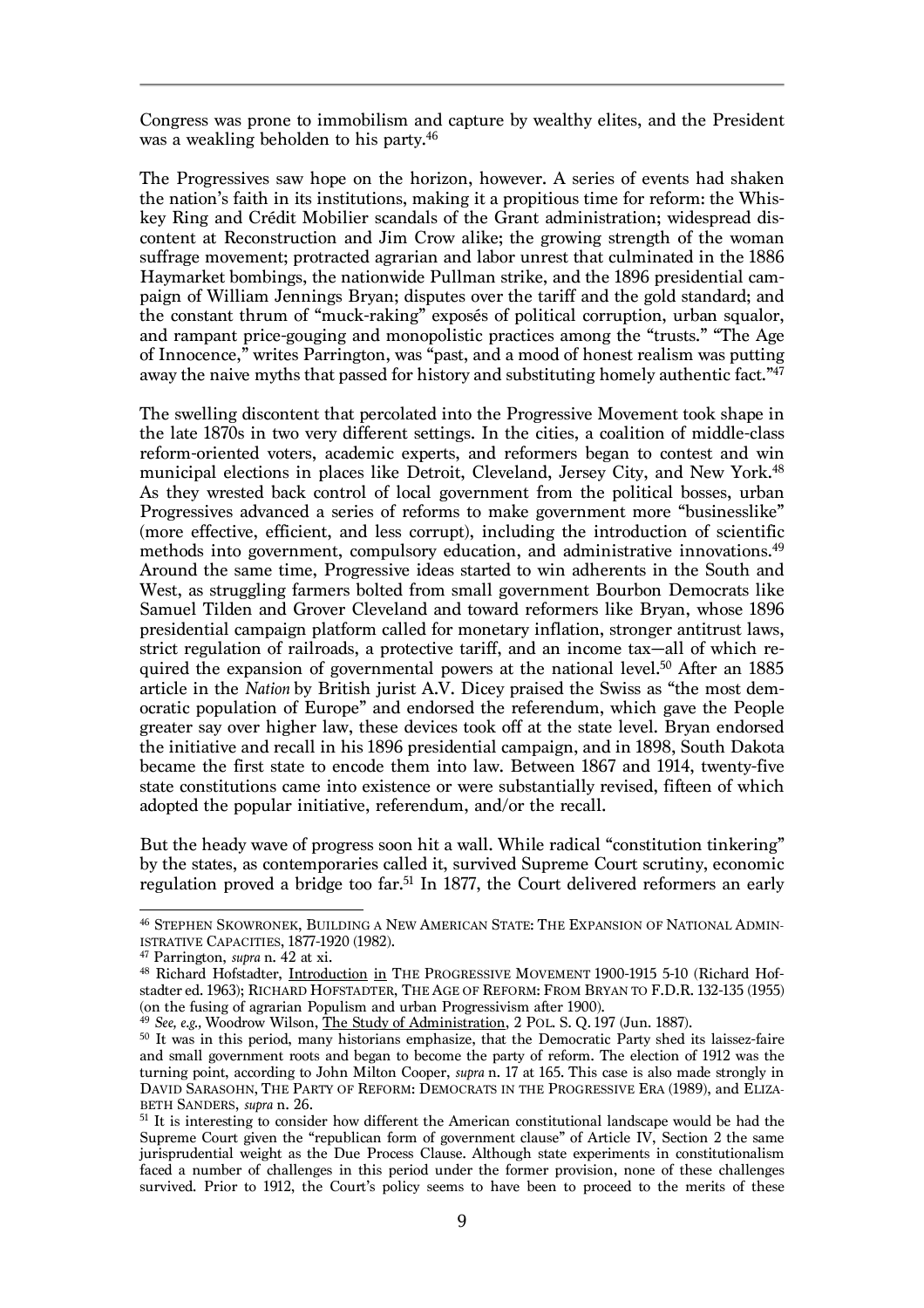victory with a decision in *Munn v. Illinois* holding that any business "affected with a public interest" could be regulated by states, including common carriers like railroads and grain elevators, which farmers needed to access railroads and national markets.<sup>52</sup> In a rare dissent, Justice Stephen Field vociferously insisted that business's essentially private character was outside the power of democratic majorities to change.

A tailor's or a shoemaker's shop would still retain its private character even though the assembled wisdom of the State should declare, by organic act or legislative ordinance, that such a place was a public workshop and that the workmen were public tailors or public shoemakers. One might as well attempt to change the nature of colors by giving them a new designation.<sup>53</sup>

Ensuing decades would prove Justice Field farsighted and *Munn* an aberration. Time and again, higher principles of law were invoked by the Court to invalidate democratic creations that threatened the power of business.54 In its 1895 *Pollock v. Farmers' Loan and Trust Co.* decision, the Court struck down the nation's first income tax, which applied to just the top two percent of earners, on the grounds that the Constitution gave Congress no power to pass "direct taxes."55 In 1898*,* a unanimous Court invalidated, on due process grounds, a Nebraska statute that fixed railroad rates at a level the Court considered "unreasonably low."56 In the 1905 case that gave the period its name, *Lochner v. New York*, the Court held that a New York law setting a weekly maximum on workhours for bakers violated the Fourteenth Amendment's protection of "liberty of contract as well as of person."57 These liberties featured again in a pair of cases striking down laws banning "yellow-dog" contracts, which forbade workers from joining a union. <sup>58</sup> Concerns of federalism loomed large for the Court when it ruled that a business conglomerate in control of 98% of the nation's sugar refining capacity was beyond the reach of the 1890 Sherman Antitrust Act because the Constitution gave Congress power only to regulate "commerce," whereas sugar refining was "manufacture," and thus under the purview of the states.<sup>59</sup> Similar federalism concerns

 $\overline{a}$ challenges, but without exception it found these forms "compatible" with the language of the Constitution. *See* Attorney General of the State of Michigan ex rel. Kies v. Lowrey, 199 U.S. 233, 239 (1905) (upholding legislative creation and alteration of school districts); Forsyth v. City of Hammond, 166 U.S. 506, 519 (1897) (finding that delegation of power to court to set municipal boundaries did not infringe republican form of government); Minor v. Happersett, 88 U.S. (21 Wall.) 162, 175–176 (1875) (denial of suffrage to women no violation of republican form of government). In its 1912 opinion in Pacific States Tel. Co. v. Oregon, the Court established once and for all that all such cases fell under the "political question" doctrine, and thereafter refused to reach their merits, *e.g.,* 223 U.S. 118 (1912) (a challenge to a citizen initiative regarding tax policy); Kiernan v. City of Portland, 223 U.S. 151 (1912) (the initiative and referendum); Marshall v. Dye, 231 U.S. 250 (1913) (state constitutional amendment procedure); O'Neill v. Leamer, 239 U.S. 244 (1915) (delegation to a court to form drainage districts); Ohio ex rel. Davis v. Hildebrant, 241 U.S. 565 (1916) (submission of legislation to referendum); Mountain Timber Co. v. Washington, 243 U.S. 219 (1917) (workmen's compensation); Ohio ex rel. Bryant v. Akron Metropolitan Park District, 281 U.S. 74 (1930) (concurrence of all but one justice of state high court required to invalidate statute); Highland Farms Dairy v. Agnew, 300 U.S. 608 (1937) (delegation of legislative powers).

<sup>52</sup> 94 U.S. 113 (1877).

<sup>53</sup> *Id.* at 138 (FIELD, J., dissenting).

<sup>&</sup>lt;sup>54</sup> Logan Sawyer III, Revising Constitutional History in A COMPANION TO THE GILDED AGE AND PROGRESSIVE ERA 351 (Christopher McKnight Nichols ed. 2017).

<sup>55</sup> Pollock v. Farmers Loan & Trust Co., 157 U.S. 429 (1895).

<sup>&</sup>lt;sup>56</sup> Smyth v. Ames, 169 U.S. 466, 524 (1898) (observing that while ordinarily it was "not the province of the courts to enter upon the merely administrative duty of framing a tariff of rates for carriage," "judicial duty" required the Court "to restrain anything which, in the form of a regulation of rates," denied railroad operators of "that equal protection which is the constitutional right of all owners of other property.")

<sup>57</sup> Lochner v. New York*,* 198 U.S. 45 (1905).

<sup>58</sup> Adair v. U.S.*,* 208 U.S. 161 (1908); Coppage v. Kansas*,* 236 U.S. 1 (1915).

<sup>&</sup>lt;sup>59</sup> United States v. E.C. Knight, 156 U.S. 1 (1898). Morton Horwitz sees this decision of emblematic of the Court's unreconstructed formalism. HORWITZ, *supra* n. 14 at 84-85. In later decades, the Court would uphold some anti-trust prosecutions, including against J.P. Morgan's Northern Securities Company, American Tobacco, and Standard Oil. But it deprived the Sherman Act of substantial bite by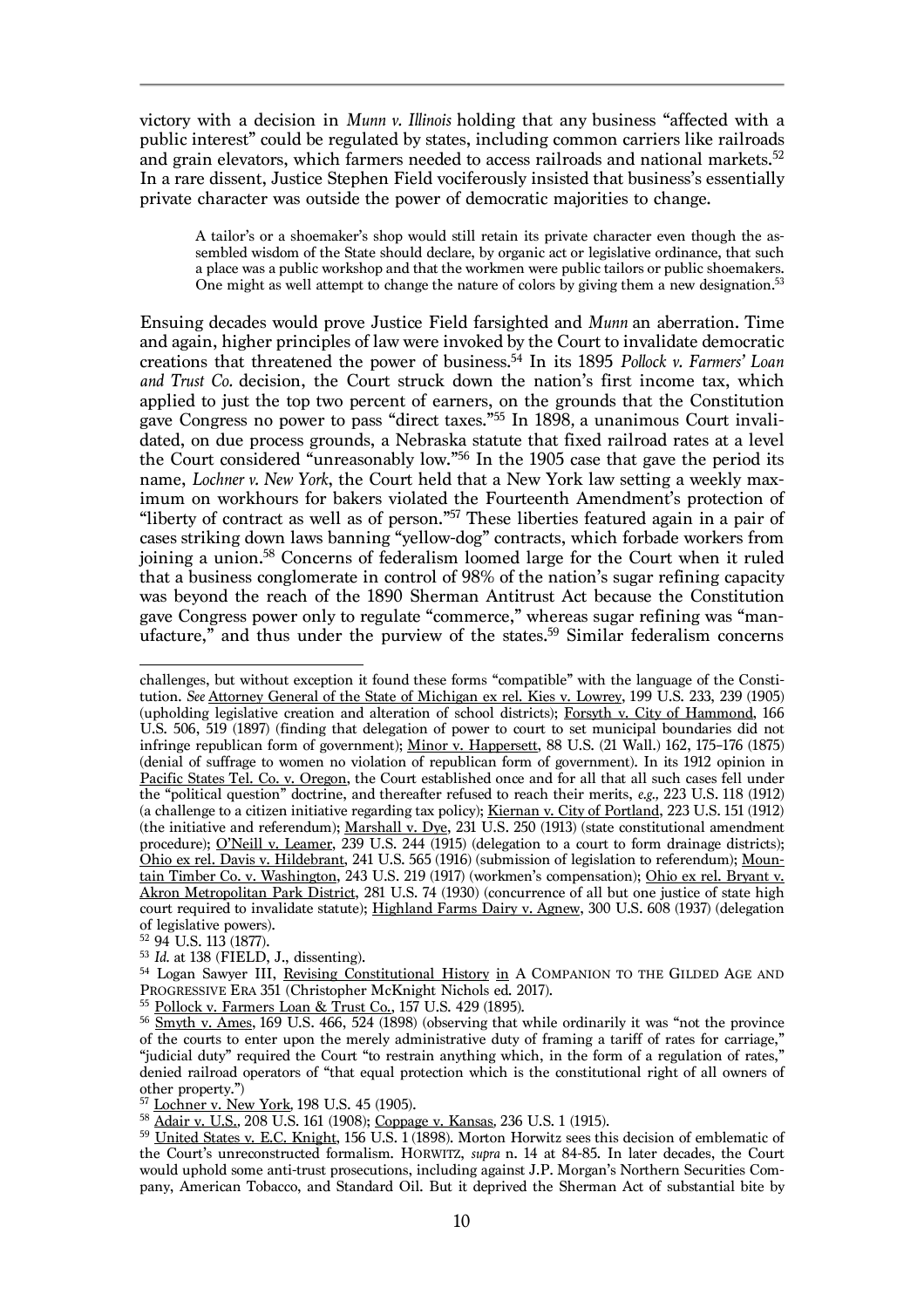motivated the Court's invalidation of congressional attempts to prohibit child labor.<sup>60</sup> These same doctrines did not appear to trouble the Court when it approved use of the Sherman Act to break up labor unions and strikes.<sup>61</sup>

Disappointed Progressives lashed out against the courts.<sup>62</sup> "Why should social legislation for the twentieth century be limited by judicial norms propounded in the eighteenth century?" demanded Clyde King, a political scientist.63 After *Pollock* came down, appeals court judge and *American Law Review* editor Seymour Thompson (Holmes's successor, in fact) thundered*,* "Our judicial annals do not afford an instance of a more unpatriotic subserviency to the demands of the rich and powerful classes."64 Frank Goodnow, a Columbia University political scientist and pioneer in administrative law, insisted that the modern concept of due process was "not a legal concept at all; it comprises nothing more or less than a roving commission to judges to sink whatever legislative craft may appear to them to be, from the standpoint of vested interests, of a piratical tendency."65 Theodore Schroeder, a co-founder of the ACLU precursor Free Speech League who defended the anarchist Emma Goldman at trial, spewed forth in the *Yale Law Journal*, "So long as our judicial opinions are formed by the mental processes of the intellectual bankrupts these will only be crude justifications of predispositions acquired through personal or class interests and sympathy, 'moral' superstitions, or whim and caprice."66

Others like Harvard Law professor Roscoe Pound sympathized with the public frustration, but concluded more benignly that it was foolish to blame judges for a "want of sympathy with social legislation," when this was merely what they had been taught as young lawyers.67 "I do not criticize these decisions," Pound wrote. "As the law stands, I do not doubt that they were rightly decided."68 It was true, Pound admitted, that the law *tended* towards conservatism.<sup>69</sup> The longevity of institutions, common-law judges' adherence to precedent, the high hurdles placed on the passage of legislation and constitutional amendments—even the lengthy careers and advanced age of judges (Justice Field refused to leave the bench until he was over 80) were all stabilizing forces, making the law a frequent drag on political change. <sup>70</sup> But this was not *necessarily* 

 $\overline{a}$ narrowing its focus to, not bigness per se, but rather, "unreasonable" restraints of trade, defined as the use of "unfair methods" or "illegitimate means" to set prices or eliminate competitors. *See* Standard Oil Company of New Jersey et. al. v. United States*,* 221 U.S. 1 (1911) (establishing the "rule of reason" in anti-trust prosecutions); MARTIN SKLAR, CORPORATE RECONSTRUCTION OF AMERICAN CAPITALISM, 1890-1916 153-54 (1998).

<sup>&</sup>lt;sup>60</sup> Hammer v. Dagenhart, 247 U.S. 251 (1918); <u>Bailey v. Drexel Furniture</u>, 259 U.S. 20 (1922).<br><sup>61</sup> <u>Loewe v. Lawlor</u>, 208 U.S. 274 (1908); <u>In Re Debs</u>, 158 U.S. 564 (1894).

<sup>62</sup> WILLIAM G. ROSS, A MUTED FURY: POPULISTS, PROGRESSIVES, AND LABOR UNIONS CONFRONT THE COURTS, 1890-1937 (1993), *passim;* STEPHEN M. ENGEL, AMERICAN POLITICIANS CONFRONT THE

<sup>&</sup>lt;sup>63</sup> Clyde Landon King, <u>Review: *Social Reform and the Constitution*, by Frank J. Goodnow</u>, 42 ANN. OF THE AM. ACAD. OF POL. AND SOC. SCI 371-372 (Jul. 1912).

 $^{64}$  Seymour D. Thompson, Government by Lawyers, 30 AM. L. REV. 672 (1896).  $^{65}$  FRANK GOODNOW, SOCIAL REFORM AND THE CONSTITUTION 271 (1912).

<sup>&</sup>lt;sup>66</sup> Theodore Schroeder, <u>Social Justice and the Courts</u>, YALE L. J. 22, 26-27 (1912).<br><sup>67</sup> Roscoe Pound, <u>Social Justice and Legal Justice</u>, 75 CENTRAL L. J. 455, 462 (1912).<br><sup>68</sup> Pound, <u>Do We Need a Philosophy of Law?</u> 445, 445 (1906) ("Law is often on very truth a government of the living by the dead").

 $\frac{70}{10}$  The law's conservative tendencies also supposedly resulted from the federal bar's excessive coziness with the private sector. Federal judges, wrote Walter Clark, chief justice of the North Carolina Supreme Court, had a "natural and perhaps unconscious bias from having spent their lives at the bar in advocacy of corporate claims." Walter Clark, *supra* n. 15 at 15. Louis Brandeis echoed Clark's diagnosis: "lawyers have, to a large extent, allowed themselves to become adjuncts of great corporations and have neglected the obligation to use their powers for the protection of the people. We hear much of the "corporation lawyer,' and far too little of the 'people's lawyer.'" Louis Brandeis, The Opportunity in the Law (Address to the Harvard Ethical Society on Mary 4, 1905).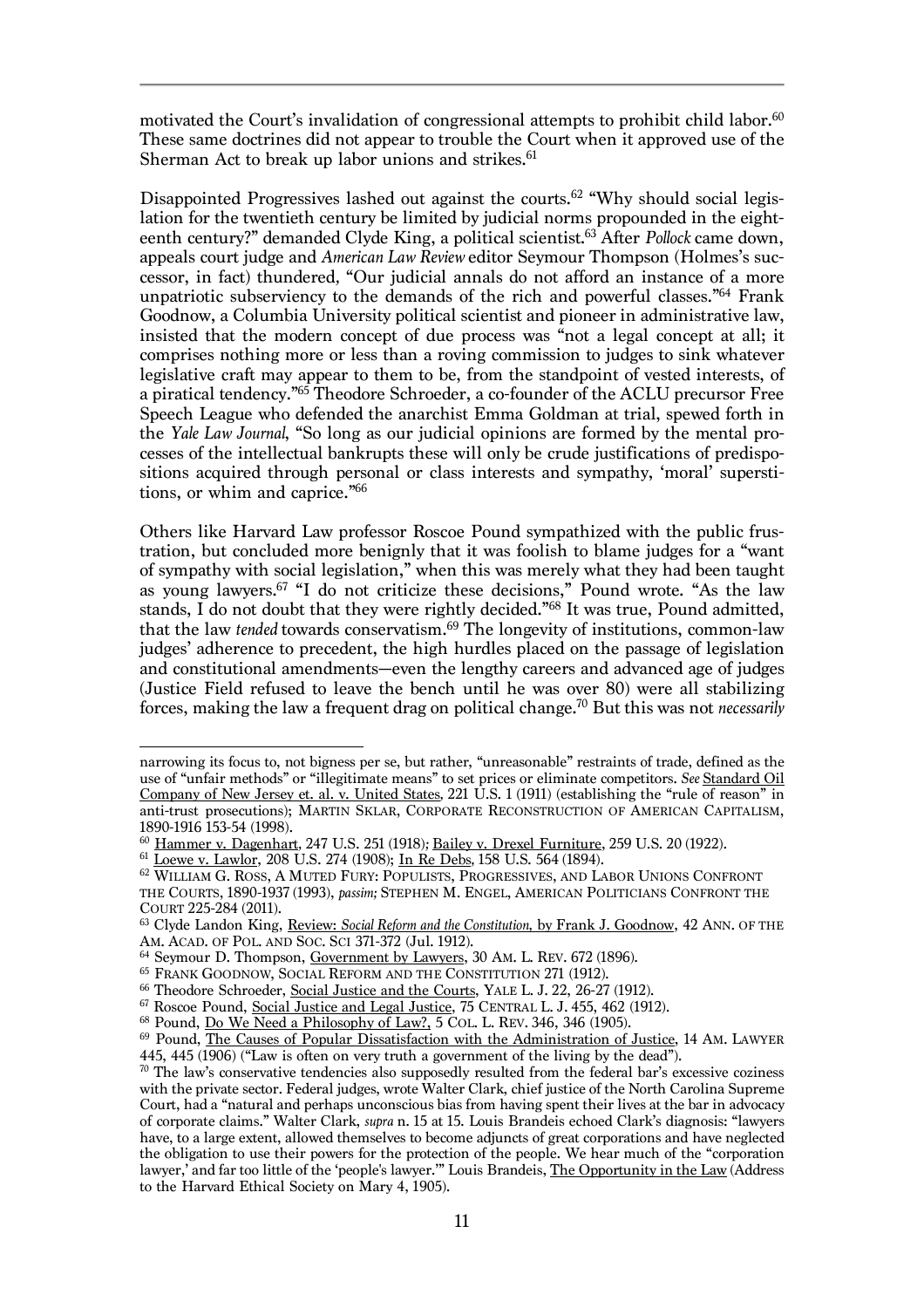so. The problem, Pound concluded, lay in "our legal thinking and legal teaching."71 Pound decided that the problem was "the individualist spirit of our common law" that animated legal education, a spirit that "agree[d] ill with a collectivist age."72 For the modern-day sociologist and economist, "the isolated individual is no longer taken for the center of the universe."<sup>73</sup> Yet individualist-oriented theories of property rights and freedom of contract still taught at law schools remained indifferent to modern circumstances. <sup>74</sup> A young Louis Brandeis agreed. The social sciences had adapted to the changes of the late nineteenth-century—a revolution, wrote Brandeis, "which affected the life of the people more fundamentally than any political revolution known to history." But "legal science" remained "largely deaf and blind" to these changes.75 Something had to give way.

How could the federal bar be coaxed into the modern age? The first step was to do away with sentimental old fictions that kept lawyers from seeing things clearly. In 1881, Brandeis's hero Oliver Wendell Holmes had revolutionized American jurisprudence with his *The Common Law,* a hardboiled critique of nineteenth century formalist thought, with its mawkish faith in logical syllogisms and eternal, pre-political values.76 For Holmes, these pretensions at universality merely served to mask the subjective decisions judges were making in fact.<sup>77</sup> Law was not a "brooding omnipresence in the sky," as Holmes later wrote, but rather, in practice more likely to be the product of "the felt necessities of the time, the prevalent moral and political theories, intuitions of public policy, avowed or unconscious, even the prejudices which judges share with their fellow-men.<sup>"78</sup> *These* were the factors that influenced judges' thinking, Holmes insisted, and which in turn defined the rules under which men and women lived.79 The fix was to make the study of law more "rational" and scientific by infusing judicial decision-making with the teachings of history and economics. As Holmes wrote in his widely circulated 1897 speech, "The Path of the Law":

[History] is a part of the rational study [of law], because it is the first step toward an enlightened scepticism, that is, towards a deliberate reconsideration of the worth of those rules. When you get the dragon out of his cave on to the plain and in the daylight, you can count his teeth and claws, and see just what is his strength. But to get him out is only the first step. The next is either to kill him, or to tame him and make him a useful animal. For the rational study of the law the blackletter man may be the man of the present, but the man of the future is the man of statistics and the master of economics. It is revolting to have no better reason for a rule of law than that so it was laid down in the time of Henry IV. It is still more revolting if the grounds upon which it was laid down have vanished long since, and the rule simply persists from blind imitation of the past.80

<sup>&</sup>lt;sup>71</sup> Roscoe Pound, *supra* n. 67 at 462.

<sup>71</sup> Roscoe Pound, *supra* n. 67 at 462. <sup>72</sup> *Id.* at 447. <sup>73</sup> Pound, *supra* n. 68 at 346. ("[T]o-day the isolated individual is no longer taken for the center of the universe. We see now that he is an abstraction, and has never had a concrete existence. … We recognize that society is in some wise a co-worker with each in what he is and in what he does, and that he does is quite as much wrought through him by society as wrought by him alone.")

<sup>&</sup>lt;sup>74</sup> Pound, <u>The Need of a Sociological Jurisprudence</u>, 31 ANN. REP. OF THE AM. BAR. ASSOC. 990 (1907).<br><sup>75</sup> Brandeis, *supra* n. 1 at 463-64.

<sup>&</sup>lt;sup>76</sup> A sizeable body of scholarship has been dedicated to rescuing the nineteenth-century jurist from the caricature of the "deductive formalist bogeyman" that Holmes left behind. Ronald Dworkin that antiformalist critics had "so far [had] had little luck in caging and exhibiting mechanical jurisprudists (all specimens captured—even Blackstone and Joseph Beale—had to be released after careful reading of their texts.)" TAKING RIGHTS SERIOUSLY 15-16 (1978). Holmes may have been making a strawman out of his critics, but for my purposes here, it matters less whether we classify nineteenth-century legal thought as deductive, formalist, transcendentalist, or moral realist than that Holmes and his contem-

<sup>&</sup>lt;sup>77</sup> SNYDER, *supra* n. 24 at 128.<br><sup>78</sup> Southern Pacific Company v. Jensen, 244 U.S. 205, 222 (1917) (HOLMES, J., dissenting); Holmes,

*supra* n. 28. <sup>79</sup> OLIVER WENDELL HOLMES, THE COMMON LAW 1 (1881). 80 Holmes, *supra* n. 33 at 469.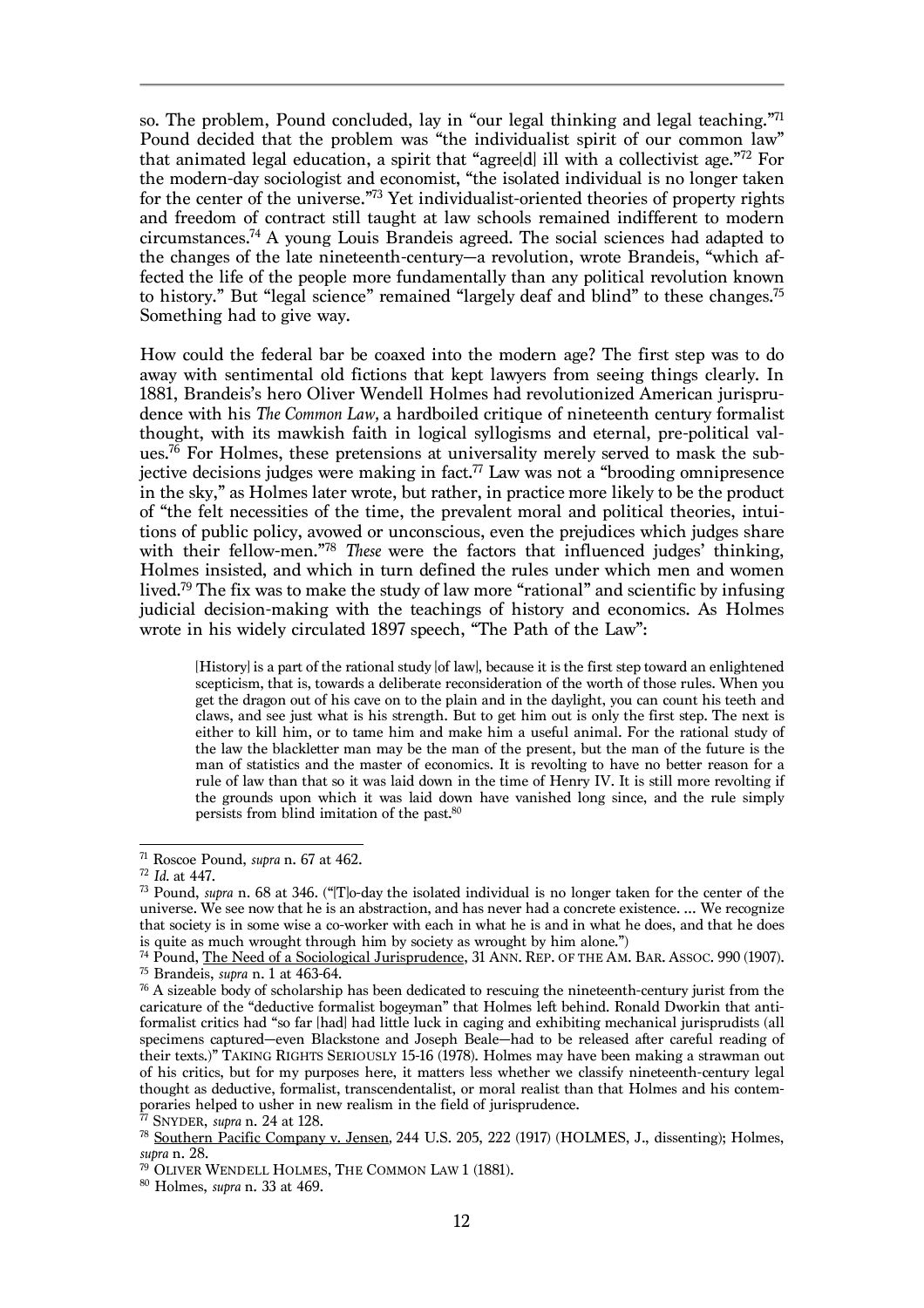One immediate consequence of Holmes's challenge was the scientific revolution in the law that he had called for. As counsel for the state of Oregon in *Mueller v. Oregon*  (1908), Brandeis submitted to the Court a 100-page brief studded with medical data, survey results, and social scientific theories about the unhealthy effects of excess work on female laborers.81 A second consequence of Holmes's broadside was that, by the time of his celebrated quip in *Lochner*—"The Fourteenth Amendment does not enact Mr. Herbert Spencer's Social Statics"—a new generation had been led to doubt whether the law itself had any determinate content to it whatsoever.<sup>82</sup> In the middle third of the century, a plethora of theories would step in to fill the void left by Holmes's attack on formalism, including legal realism, positivism, and legal process theory.83 But in its early twentieth-century form, *textual interpretivism,* the severing of law's form from its content, delivered legal thinkers a tool for salvaging the legitimacy of a tarnished bench. Sympathetic reformers could now meet criticism of the law's supposedly inherent conservative tendencies with an easy reply: the problem lay, not with the law itself, nor the institutions that applied it, but merely with misguided judges imbuing the law with the wrong set of values. These, after all, could be reeducated, or simply replaced.

## **Two Strands of Progressive Constitutionalism**

The same debate was going on in parallel with regard to constitutional law. Building upon the "muted fury" of early Progressives and muckrakers, a later generation of intellectuals would recast early critiques of the bench into a full-fledged indictment of the constitutional system. <sup>84</sup> On this account, the social injustice and economic inequality plaguing the country were attributable to a constitutional system which, while useful in its own time, could no longer serve the interests of a modern, industrial society. Common-law historicism loomed large in these critiques, just as it had in Holmes's attack on nineteenth-century formalism.

Progressives' charges against the Constitution included its protection of property rights, limitation of federal power, and the antimajoritarian nature of checks and balances. Political scientist Frank Goodnow argued, by way of critique, that the very "basis of the American constitutional system" was a Jeffersonian belief in "eternal" and "inalienable" rights. <sup>85</sup> Goodnow's junior colleague at Columbia, historian Charles Beard had equally little patience for theories that viewed the law as "made out of some abstract stuff known as 'justice.'" The law, instead, was a product of its time, and particularly the socioeconomic conditions in which it had been created and applied. For Beard, the Constitution was an artifact of Jefferson's America, an egalitarian, pre-industrial agrarian democratic oasis that the Industrial Revolution had buried and to which the United States would never return again.<sup>86</sup>

<sup>&</sup>lt;sup>81</sup> As Lucas Powe writes in a different context, "A lawyer reading [the Brandeis Brief] was sure to ask, 'where's the law?'" LUCAS A. POWE, THE WARREN COURT IN AMERICAN POLITICS 40 (2000) (discussing the Court's 1954 decision in *Brown v. Board of Education of Topeka*, *Kansas*).

<sup>&</sup>lt;sup>82</sup> Ironically, after *Lochner* came out, the newspapers quoted, not Holmes, but the dissenting opinion of Justice John Harlan. It was not until 1909 that Roscoe Pound argued that Holmes' dissent contained "a few sentences that deserve to become classical." Still, the public mostly ignored it. SNYDER, *supra* n.

<sup>&</sup>lt;sup>83</sup> Purcell has exhaustively tracked the different strands: realists, positivists, Brandeisians (social justice reformers), legal process theory, among others, into which early legal realism would later evolve. PUR-<br>CELL, supra n. 11 at 153-54.

<sup>&</sup>lt;sup>84</sup> ROSS, *supra* n. 62; MICHAEL MCGERR, A FIERCE DISCONTENT: THE RISE AND FALL OF PROGRESSIV-ISM, 1870-1920 (2003).<br><sup>85</sup> GOODNOW, *supra* n. 65 at 4-5.

<sup>&</sup>lt;sup>86</sup> CHARLES BEARD, AN ECONOMIC INTERPRETATION, *supra* n. 8 at 12-13.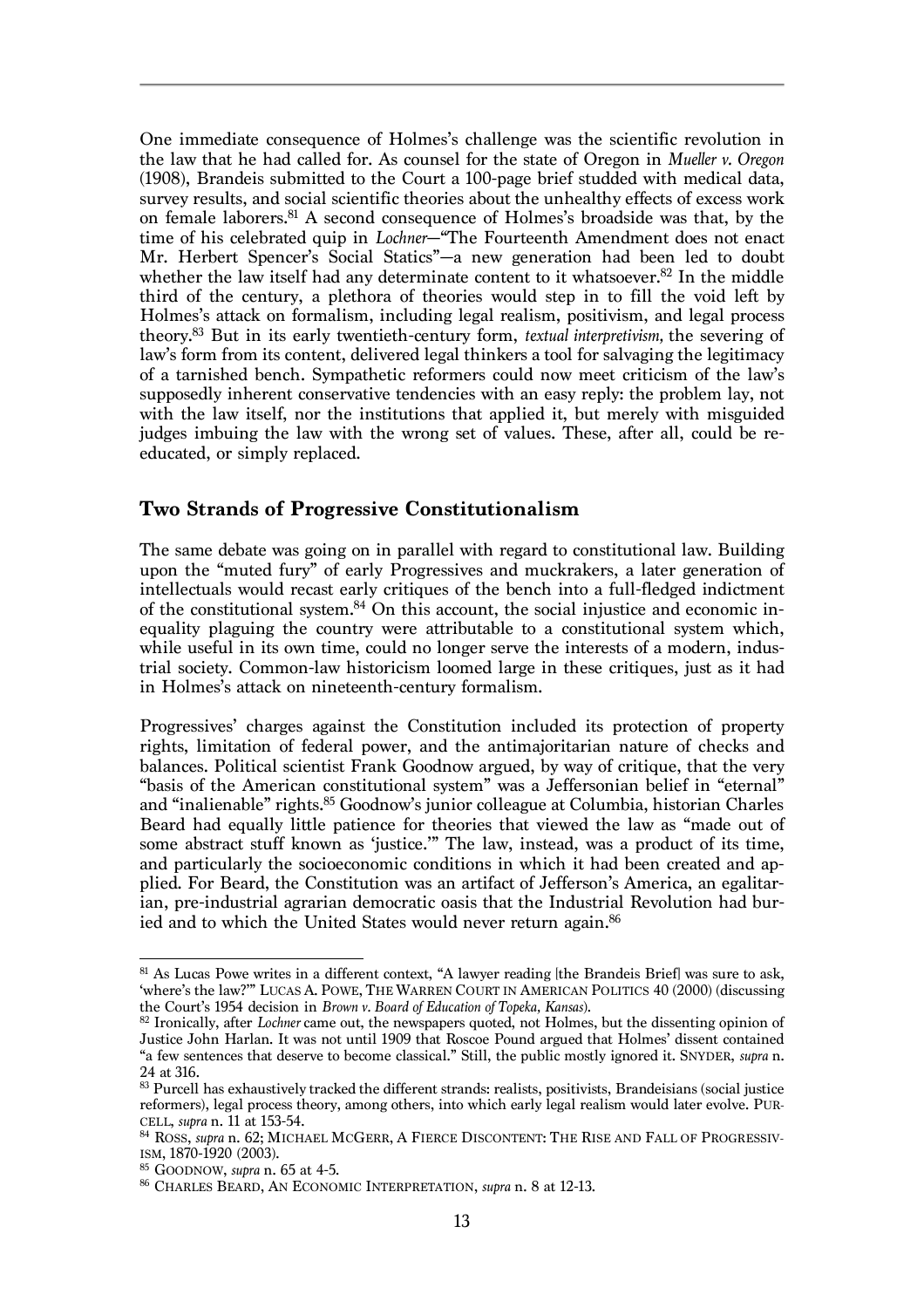A further source of frustration with the Constitution was the sheer lack of power it left Congress to address the greatest concern of the day: the concentration of capital in a modern industrial economy. The rise of enormous conglomerates whose empires stretched across state, even national borders had generated an enormous regulatory vacuum. Yet the Constitution parceled out economic regulatory power, allowing each state to regulate its corporations and companies as it saw fit. Not only that, but it also blunted the power of democratic majorities through its needlessly complicated scheme of checks and balances: staggered elections, the Electoral College, and the jurisdiction of the federal bench were seen as particularly objectionable. The journalist Walter Weyl voiced a typical version of this complaint when he wrote, "Despite race and sex limitations, we have a practically democratic suffrage, and if we were once fairly united in opposition to any institution, however protected by money, we could vote it off the face of the continent."87 What stood in the way of such redemptive action was the deadening, fragmenting effect of the Government's mediating institutions. The Progressives reached the conclusion that the Founding Fathers had had a crippling fear of majorities.

A flurry of accounts began to reexamine the Constitution's origins with the aim of exposing its true guiding motives.<sup>88</sup> By far the most important was Charles Beard's 1913 *An Economic Interpretation of the Constitution of the United States*, which famously described the Constitution as primarily "an economic document based upon the concept that the fundamental private rights of property are anterior to government and morally beyond the reach of popular majorities."89 Beard's account built on the earlier one of his colleague Goodnow, but it was far less charitable: where Goodnow had seen philosophical error in Jefferson's static conception of history, Beard saw intentional, self-interested connivance by a conservative, property-rich minority in the young nation.90

Beard's story was echoed by scores of writers of the period. Walter Weyl provocatively described the Constitution as "a political trust."91 Franklin Pierce, a New York lawyer and anti-tariff and antitrust reformer, called the Constitution "the most undemocratic instrument to be found in any country in the world today."92 For Herbert Croly, whose 1909 *The Promise of American Life* was one of the most important works of the period, the very theory of checks and balances was the institutional manifestation of the Framers' "profound suspicion of human nature," an "organization of obstacles and precautions" that cemented in place a government "divided against itself," so incapable of concerted, deliberate action as to be "deliberately and effectively weakened."<sup>93</sup> A young Woodrow Wilson, while not a devotee of Beardian skepticism, nonetheless agreed that it would be difficult to find "a constitution upon record more complicated with balances than ours."94

<sup>&</sup>lt;sup>87</sup> WALTER WEYL, THE NEW DEMOCRACY (1912).

<sup>&</sup>lt;sup>88</sup> See, e.g., SYDNEY GEORGE FISHER, TRUE HISTORY OF THE AMERICAN REVOLUTION (1902); J. ALLEN SMITH, THE SPIRIT OF AMERICAN GOVERNMENT (1907); SMITH, *supra* n. 42; ALLAN BENSON, OUR DIS-HONEST CONSTITUTION (1914); GUSTAVUS MYERS, HISTORY OF THE SUPREME COURT OF THE UNITED STATES (1912); GILBERT ROE, OUR JUDICIAL OLIGARCHY (1912); LOUIS BOUDIN, GOVERNMENT BY JU-DICIARY (1932). <sup>89</sup> BEARD, *supra* n. 8 at 324-325. Beard based this claim on a discussion of Madison's Federalist No. 10,

and although modern historians reject Beard's materialist lens, it is often to him that the modern relevance of Federalist 10 is credited. *See, e.g.,* FORREST MCDONALD, WE THE PEOPLE: THE ECONOMIC

ORIGINS OF THE CONSTITUTION xv (1958).<br><sup>90</sup> Charles Thach, The Creation of the Presidency, 1775-1789 22 (1922).<br><sup>91</sup> Weyl, *supra* n. 87 at 107, 118.

<sup>&</sup>lt;sup>92</sup> FRANKLIN PIERCE, FEDERAL USURPATION 172 (1908).<br><sup>93</sup> CROLY, *supra* n. 9 at 37, 40.<br><sup>94</sup> WOODROW WILSON, CONGRESSIONAL GOVERNMENT (1884).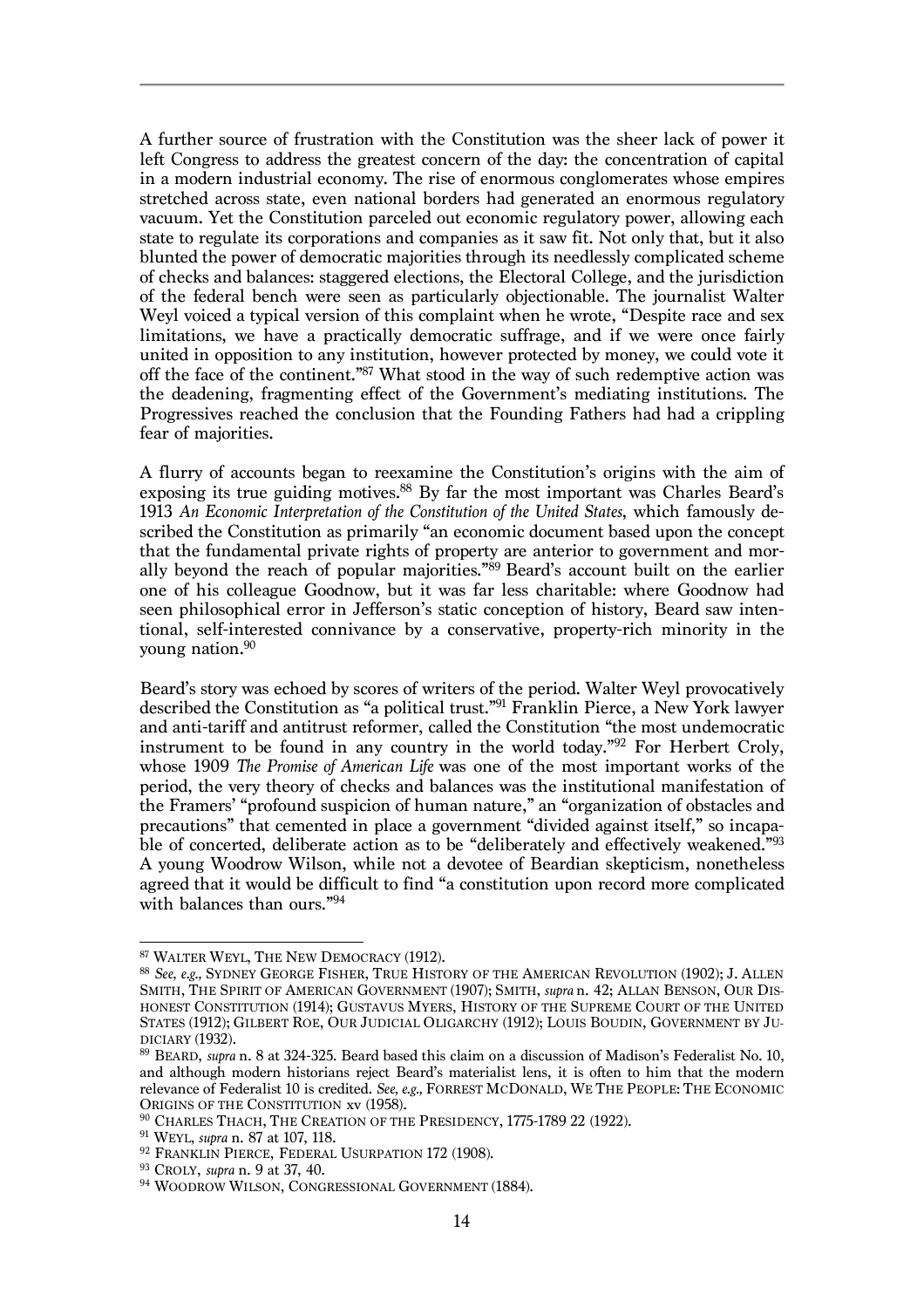Having exposed the Constitution's numerous faults, many Progressives argued it was time to wean the nation off its reactionary cult of constitutionalism. Lined up against the Progressives were what journalist Norman Hapgood derisively called the "Professional Patriots," groups like the American Bar Association and those of the several states, chambers of commerce, and Rotary and Kiwanis clubs committed to a campaign of constitutional revival. <sup>95</sup> These groups poured money and energy into educational campaigns that proclaimed the perfection of the text and the genius of the Founders, and construed necessary reform as disloyal because it violated a unique national heritage of individualism and market self-regulation. Herbert Croly inveighed against this "citadel of conservatism," whose "pathetic and priggish confidence in the power of rules" had turned the Constitution into a "monarchy of the Word."96

Mounting Progressive critiques were pointing to the path of rupture, but even many who wished for it saw the road as blocked by Article V of the Constitution, which established a stringent path to formal amendment.97 Herman V. Ames, a longtime professor of constitutional history at the University of Pennsylvania who counted over 1,736 proposed amendments made to the Constitution in the period from 1791 to 1897, concluded with evident disappointment that "insurmountable constitutional obstacles" lay in the way of formal amendment. <sup>98</sup> In a 1905 article on the U.S. Constitution, the Australian judge H.B. Higgins wrote: "[It is a matter of wonder to us outsiders that [such a] great people should … submit so placidly to the straitjacket for national purposes."99 Historian J. Allen Smith picked up Dicey's idea of the "slumbering sovereign" to offer a critique of the theory of social contract more broadly. The familiar image of the Constitution as establishing "emphatically, and truly, a government of the people," in John Marshall's famous words, was just another noble lie to pacify the people with periodic reminders of their supposed "sovereignty."100 "Nothing," Smith wrote, "was farther from the minds" of the Framers than the idea of creating a popular body "distinct from, and entirely outside of, the government, which would control the Constitution and through it all officials who exercised the political power."101 It was clear, to Progressives at least, that the Constitution neither served the people's interests, nor had ever been intended to do so.

 $\overline{a}$ <sup>95</sup> Rana, *supra* n. 36 at 46. On champions of constitutionalism in the Progressive Era, *see* KAMMEN, *supra* n. 27 at 185-213. <sup>96</sup> CROLY, *supra* n. 9 at 44, 225. <sup>97</sup> U.S. CONST. art. V ("The Congress, whenever two thirds of both Houses shall deem it necessary,

shall propose Amendments to this Constitution, or, on the Application of the Legislatures of two thirds of the several States, shall call a Convention for proposing Amendments, which, in either Case, shall be valid to all Intents and Purposes, as Part of this Constitution, when ratified by the Legislatures of three fourths of the several States, or by Conventions in three fourths thereof, as the one or the other Mode of Ratification may be proposed by the Congress[.]")

 $^{98}$  HERMAN V. AMES, THE PROPOSED AMENDMENTS TO THE CONSTITUTION OF THE UNITED STATES 13 (1897) ("The 'fathers' of the Constitution were not sanguine enough to suppose that the organic law which they had framed was so perfect that it would never need to be altered. [Their] experience ... under the Articles of Confederation convinced them that there was need of a system of amendment by which the Constitution could be made to conform to the requirements of future times").<br><sup>99</sup> Henry Bournes Higgins, <u>The Rigid Constitution</u>, 20 POL SCI. Q. 203, 204 (Jun. 1905).

<sup>100</sup> McCulloch v. Maryland*,* 17 US (4 Wheat.) 316, 419-21 (1819). On the critique of social compact theory, see GOODNOW, *supra* n. 65 at 275-6, 279 ("By reason of the fact that the government controls the interpretation and enforcement of the fundamental law, it has the power in no small degree to remove, evade, or ignore the restraints by which its authority is supposed to be limited. The people having no part in the interpretation of constitutional law, except through the public officials who exercise this power, are as a matter of course bound by the Constitution as thus interpreted. Instead of controlling the Constitution, they are controlled by it as interpreted and enforced by governmental agencies.")

<sup>101</sup> SMITH, *supra* n. 88 at 157.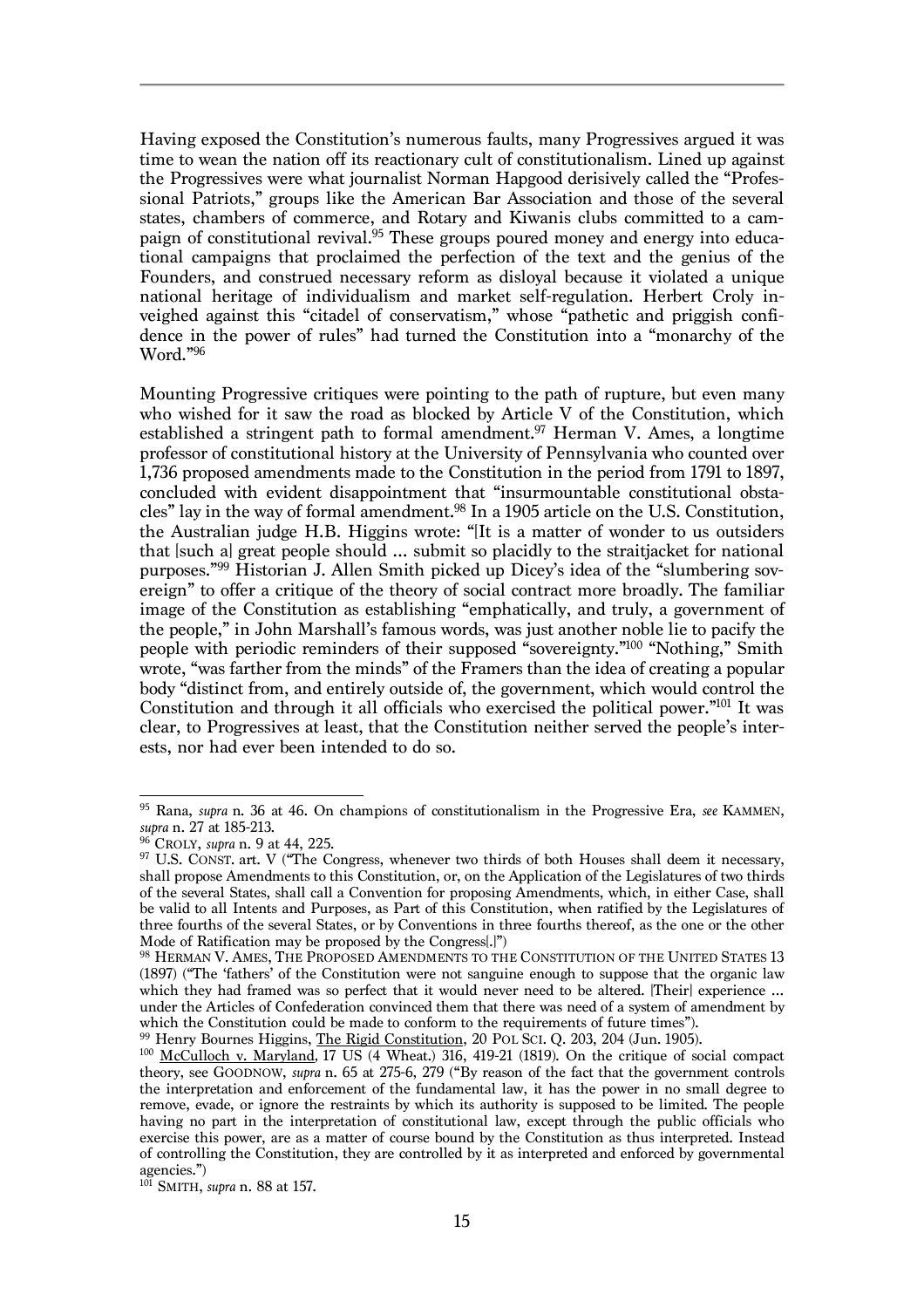#### **The Birth of Interpretivism**

If it was useless to attack the Constitution directly, some thought it could be brought down by other means. The Holmesian "revolt against formalism" presented itself as the Trojan Horse that could penetrate the citadel. Since being appointed to the bench in 1902, Holmes himself was busy applying his pragmatic, historicist lens to the Constitution.

[W]hen we are dealing with words that also are a constituent act, like the Constitution of the United States, we must realize that they have called into life a being the development of which could not have been foreseen completely by the most gifted of its begetters. It was enough for them to realize or to hope that they had created an organism; it has taken a century and has cost their successors much sweat and blood to prove that they created a nation. The case before us must be considered in the light of our whole experience and not merely in that of what was said a hundred years ago.102

In a 1914 case involving a civil contempt proceeding against labor leader Samuel Gompers, Holmes allowed that, to make the document useful, form could cede to function: "Provisions of the Constitution of the United States are not mathematical formulas having their essence in their form, but are organic living institutions transplanted from English soil. Their significance is not to be gathered simply from the words and a dictionary, but by considering their origin and the line of their growth."103 With his historicism, Holmes construed the Constitution as a living, evolving "organism" untethered to any theoretical absolutes; his pragmatism in turn dictated that no "higher law" would govern its evolution but what humankind required as a matter of social necessity.

The notion of a living Constitution moving with the times became for many, a kind of credo of Progressive thought. <sup>104</sup> These critics argued that the written text need not be thought of as a constraint and that in fact extensive reform could be pursued by simply reimagining existing constitutional interpretations and values. By rereading the document to serve popular ends, citizens could empty it of any troubling symbolic power. Declared Woodrow Wilson while a professor at Princeton in 1908: "The Constitution contains no theories. It is as practical a document as Magna Carta."105 In his 1912 *Social Reform and the Constitution,* Frank Goodnow argued that those who saw the Constitution as inadequate to modern times should blame neither the instrument itself nor the Framers, but its modern interpreters, who could choose between restrictive principles that would strangle national life, and those that would allow the text to thrive well into the future. <sup>106</sup> Charles Beard also saw the Constitution as fundamentally open-ended and therefore susceptible of being reconstructed to serve whatever ends social movements desired. From these meditations on the law's "flexibility" came a hopeful conclusion: whatever ailed American democracy, it could be cured by reading. As a result, these critics saw no basic reason to call for extensive formal revisions, since the document had little fixed content. As long as one maintained an emotional distance from the text, and did not invest it with inherent value, the Constitution in practice could be a malleable tool of social change without reinforcing nationalist fantasies.107

<sup>102</sup> State of Missouri v. Holland*,* 252 U.S. 416 (1920)

<sup>103</sup> Gompers v. U.S.*,* 233 U.S. 604, 611 (1904).

<sup>104</sup> Aziz Rana, *supra* n. 36 at 69; LOUIS MENAND, THE METAPHYSICAL CLUB 422 (2001) (on Holmes's pragmatism as the "judicial credo of progressivism.") Another leading pragmatist of the period, the educational reformer John Dewey, wrote, "[S]ocial arrangements, laws, institutions are made for man, rather than that man is made for them." DEWEY, RECONSTRUCTION IN PHILOSOPHY, in JOHN DEWEY, THE MIDDLE WORKS, 1899-1924 191 (Jo Ann Boydston ed. 2008).

<sup>105</sup> WOODROW WILSON, CONSTITUTIONAL GOVERNMENT IN THE UNITED STATES 177 (1908).

<sup>106</sup> GOODNOW, *supra* n. 65 at 276.

<sup>107</sup> Rana, *supra* n. 36 at 44.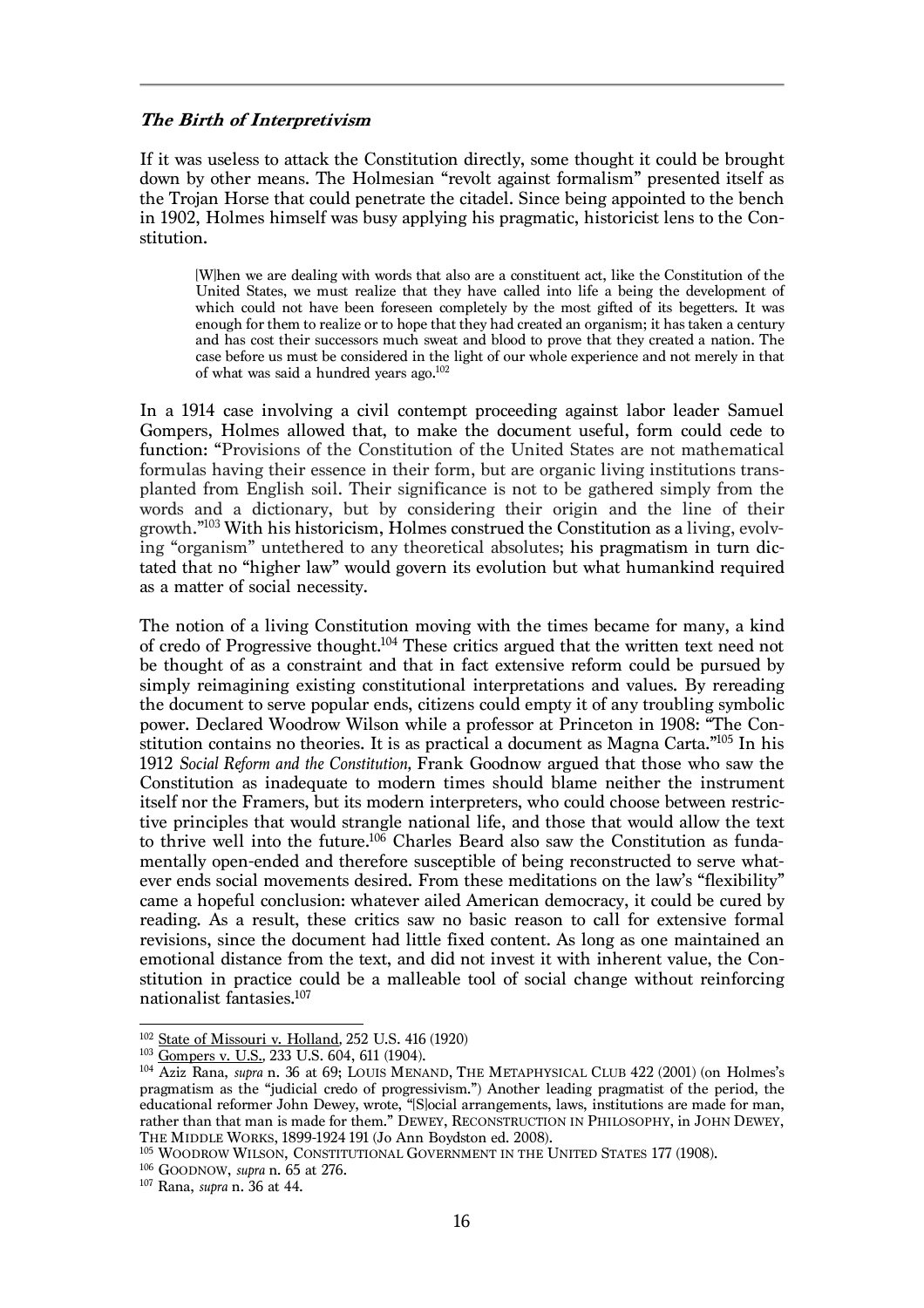Many Progressives insisted that the interpretivist move was not a radical break at all. After all, wrote legal philosopher Morris Cohen, "[a]s a historic fact it cannot be denied that the vast body of constitutional law has been made by our courts in accordance with their sense of justice or public policy."108 This was the very process by which the Due Process clause had been stretched by the Reconstruction Court to cover unanticipated economic liberties—precisely the point made by Justice Holmes's attack on the *Lochner* court's reading of the Fourteenth Amendment to "enact Mr. Herbert Spencer's Social Statics." If Progressives read the Constitution in a light useful to them, it would not be the first time "that our constitution has been made by past judicial interpretation to take on a meaning which is not necessarily the only meaning which may be given to it."109

One obvious problem with interpretivism was that it was unavoidably judge-centric and status quoist. Following in Alexis de Tocqueville's footsteps, the English scholars Viscount James Bryce and Albert Venn Dicey observed in the late 1880's that the rigidity of the U.S. Constitution led to a kind of aristocracy of the American legal profession as compared to the English bar.110 Could the Progressives criticize the "guardianship of the robe" only to replace its members and leave it intact?111 Justice David J. Brewer, a laissez fairist conservative of the period, warned in typical fashion that a strong judiciary was the only thing protecting the nation from attacks on private property by the "multitudes, with whom is the power."112 The conservative Alabama attorney, Hannis Taylor, wrote an encomium to the Constitution praising the ease "with which it has adapted itself, by the aid of judicial interpretation, to the everincreasing wants of a rapidly swelling population, continually organizing new systems of local government beyond our original limits." Taylor was no Progressive, but he was realistic about societal change, and he saw the alternative to judge-made law as naïve.

After formal legislation has exhausted its limited resources, … the last decisive word must be spoken by the Supreme Court of the United States. … When the intricacy and delicacy of the mighty task which [the Court] has been executing for more than a century is calmly considered, must not the scientific jurist frankly admit that it could only have been performed through the agency of judge-made law?"113

Taylor's position scarcely differed from Brandeis's conclusion in his 1916 speech: "What we need is not to displace the courts, but to make them efficient instruments of justice; not to displace the lawyer, but to fit him for his official or judicial task."114 Stripped of the formalists' professed belief in the unchanging nature of the Constitution, it was telling that Progressive interpretivists now coincided with their enemies on the question of judicial supremacy.

Another problem with interpretivism was that it left Progressives exposed to the charge that theirs was a government, not of laws, but of men. The Supreme Court, insisted one supporter, was no usurper, but a devoted servant of the law correctly applying the "theory of strict construction." The Court had, and would always, refuse "to admit the argument from convenience to overthrow the plain letter of the

 $\overline{a}$ <sup>108</sup> Morris R. Cohen, Legal Theories and Social Science, 25 INT. J. OF ETHICS 484, 484 (1915).

<sup>&</sup>lt;sup>109</sup> Frank J. Goodnow, Judicial Interpretation of Constitutional Provisions, 3 PROCEEDINGS OF THE ACAD. OF POL SCI. IN THE CITY OF NEW YORK 9 (1913).<br><sup>110</sup> Thompson, *supra* n. 64 at 685.

<sup>&</sup>lt;sup>111</sup> CROLY, *supra* n. 9 at 234.<br><sup>112</sup> David J. Brewer, <u>The Movement of Coercion</u> (Address Before the New York Bar on Jan. 17, 1893).

<sup>113</sup> HANNIS TAYLOR, THE ELASTICITY OF WRITTEN CONSTITUTIONS 214 (1906). <sup>114</sup> Brandeis, *supra* n. 1 at 11.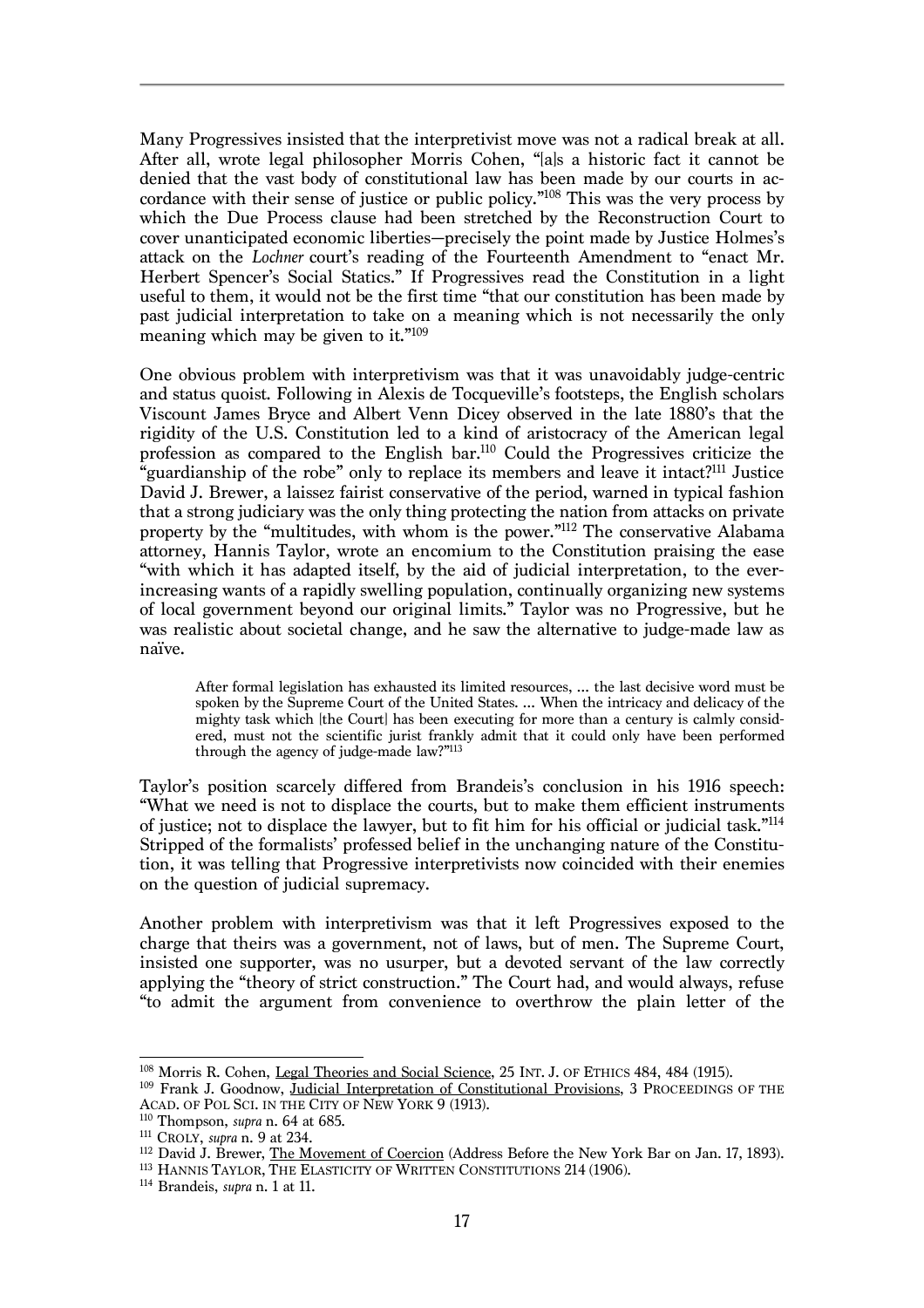constitution."115 Against the Progressive challenge, associate Supreme Court justice Horace Lurton fulminated: "Neither a Constitution nor a statute is to be treated by either the executive or a judiciary as if it were a 'nose of wax,' to be twisted and moulded according to the fancy of the occasion." Lurton hurled a challenge back at critics: "If our Constitution is too rigid and the constraints upon our legislative power too great, let us amend the Constitution."116

## **Progressive Formalism**

The conservative Lurton's challenge was rhetorical, but in this period, a number of reformers were willing to take him at his word. For all its difficulties, many still viewed constitutional amendment as a possibility, indeed a necessity. These Progressives saw the Constitution as inherently ill equipped to serve as the basis of a just and modern society, too saddled with particular cultural baggage or tied to anti-democratic structures, such as Article V, to be salvaged by judicial reinterpretation or piecemeal amendment. This view surfaced in three main quarters: among leftist cultural critics who saw themselves as the modern-day heirs of the abolitionist William Lloyd Garrison, who described the Constitution as an infernal pact to preserve slavery; at the state level, where reformers bid to build entirely new democratic societies from the one the Framers had left; and among public intellectuals concerned with constitutional rigidity as a matter of the health of the republic.

## *The Socialists*

In 1832, the abolitionist William Lloyd Garrison described the Constitution as "the most bloody and heaven-daring arrangement ever made by men for the continuance and protection of a system of the most atrocious villainy ever exhibited on earth."117 In 1867, the Scottish-born journalist James Redpath saw a link between the Constitution's slavery-protecting features and a more generalized infrastructure of "oligarchy" it established. The Founders' design had implanted in American life "five fortresses of aristocracy": slavery, class rule, gentry military leadership, the Senate, and the Supreme Court. Through these oppressive systems, wrote Redpath, revolutionaryera elites had "forged iron, with equal impartiality, into tongues for liberty bells and manacles for negro slaves. The best thing we can do for them is to imitate the dutiful son of old Noah—to look away and cast a mantle of charity over their too open nakedness."118

A half-century later, many in the rising Socialist Party seized on the abolitionists' vision of a counter-revolutionary Constitution committed to the preservation of feudal systems of domination and hegemony. Just as abolitionists had fought economic exploitation in the form of chattel slavery, Socialists now condemned the "wage slavery" of industrial life.119 Writings of the period drew out the links between the abolitionists' arguments and the persistence of feudal strains in American legal and political life. The influential Chicago journalist and activist Algie Martin Simons quoted extensively from the abolitionist Wendell Phillips, while the radicals Crystal and Max Eastman named their 1917 journal *The Liberator* in tribute to Garrison and to denote the continuity of the abolitionist and Socialist struggles. 120

 $\overline{a}$ <sup>115</sup> F. Charles Hume, <u>The Supreme Court of the United States</u>, 33 AM. LAW REV. 649 (1899).

<sup>&</sup>lt;sup>116</sup> Horace H. Lurton, A Government of Law or a Government of Men?, 193 N. AM. REV. 9 (1911).

<sup>&</sup>lt;sup>117</sup> William Lloyd Garrison, On the Constitution and the Union, THE LIBERATOR (Dec. 29, 1832).

<sup>118</sup> Redpath, The Three Oligarchies, THE NATIONAL ANTI-SLAVERY STANDARD (1867), quoted in RANA, *supra* n. 36 at 46.

<sup>119</sup> *Id.*

<sup>120</sup> *Id.*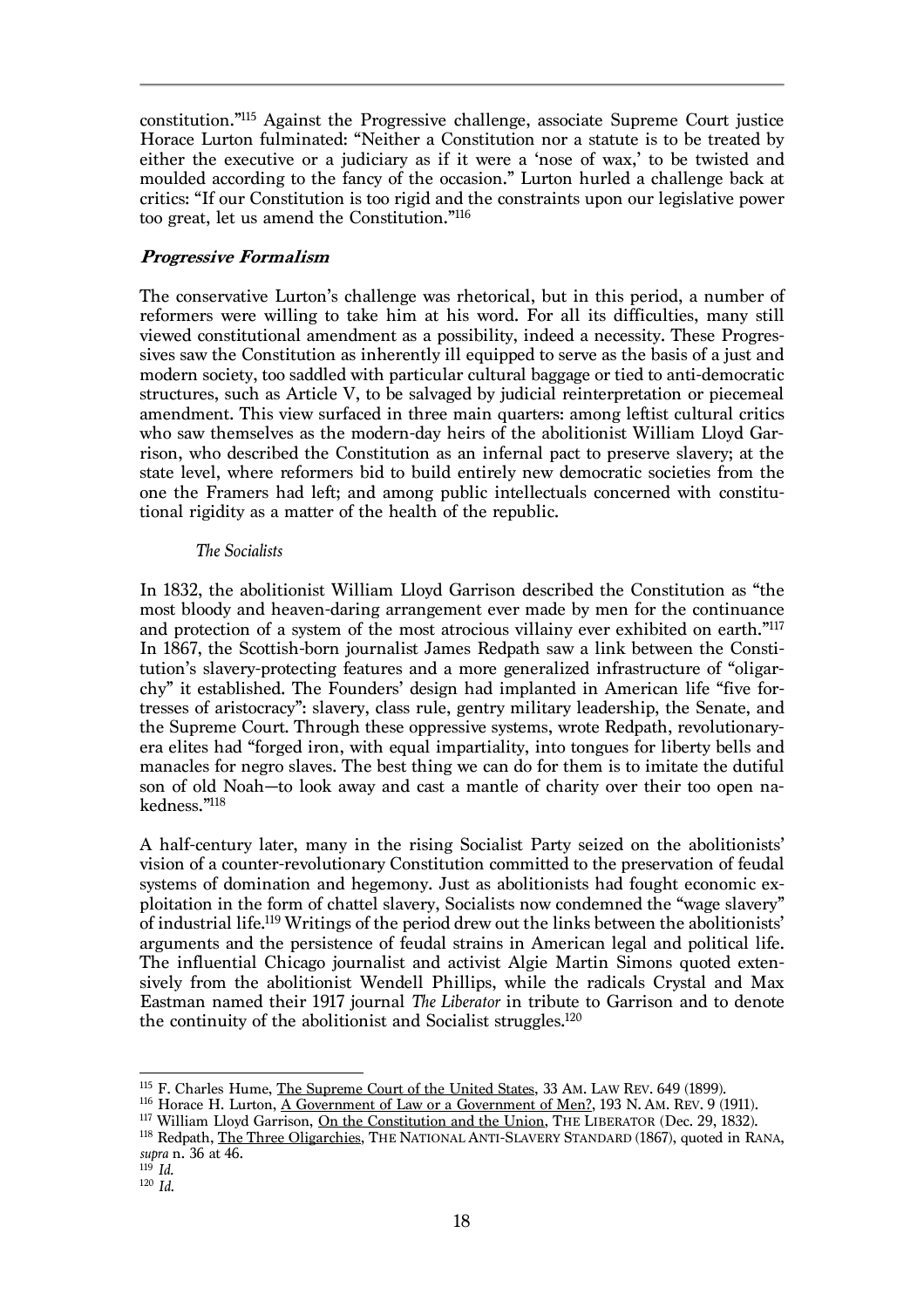The Socialist Party was deeply committed to wholesale constitutional reform. For the first three decades of the twentieth century (practically the entire lifespan of the party as a viable national vehicle), the national party platform included proposals for dramatic formal changes to the Constitution. When the Wisconsin Socialist Victor Berger was first elected to Congress in 1910, he made reforming that "outworn garment" a point of emphasis.121 In April 1911, Berger introduced a resolution calling for the abolition of the Senate, which he described as an "obstructive and useless body, a menace to the liberties of the people," persisting even after his scandalized colleagues in the House threatened to pass a censure motion against him. <sup>122</sup> In 1912, the Socialists crafted a national party platform calling for a number of sweeping constitutional reforms. This included "proportional representation, nationally as well as locally," "the abolition of the Senate and of the veto power of the President," "the election of the President and Vice-President by direct vote," "the abolition of the power usurped by the Supreme Court of the United States to pass upon the constitutionality of … legislation enacted by Congress," "national laws to be repealed only by act of Congress or by a referendum vote of the whole people," "abolition of the present restrictions upon the amendment of the constitution, so that instrument may be amenable by a majority of the votes in a majority of the States," "the granting of the right to suffrage in the District of Columbia with representation in Congress and a democratic form of municipal government," "unrestricted and equal suffrage for men and women," "the election of all judges for short terms," and finally, "the calling of a convention for the revision of the constitution of the United States." In 1916, the Socialists ran as their presidential nominee a newspaper editor named Allan Benson who in 1914 had published the provocative *Our Dishonest Constitution*.

The Socialists' uncompromising belief was that, for the United States to become a cooperative popular democracy, the Constitution would have to be thoroughly rewritten. This meant not only eliminating certain hardwired features of the 1787 text, such as the Senate and the Electoral College, which the Socialists viewed as inherently undemocratic and standing for rule by the few. Even more profoundly, Socialists envisioned a new theory of what a constitution should be.123 Whereas the Framers had left behind a short document that laid out universal principles and was insulated from ordinary political change, the Socialists embraced a text that was much closer to the ground. They wanted the Constitution to include a more detailed list of policy goals, extensive provisions for positive socioeconomic rights, and a much more flexible amendment process. They saw, in short, a Constitution as being fundamentally responsive to immediate popular needs and more democratically accountable.

## *The State Reformers*

Another site of Progressive Era constitutional ferment was at the state level. Between 1867, when Maryland rewrote its constitution to expunge the vestiges of slavery, and 1912, when Arizona, on its way to becoming the forty-eighth state, drafted a constitution so radical that President Taft vetoed the first draft, a total of twenty-five state constitutions were substantially revised or drafted from scratch. Some established new institutions (mine inspectors, departments of agriculture and labor, regulatory commissions).124 Some drafted long bills of rights, adding positive rights and sweeping mandates for states to fulfill these new obligations to their residents.125 Many

<sup>&</sup>lt;sup>121</sup> VICTOR L. BERGER, BERGER'S BROADSIDES 54 (1912).

<sup>&</sup>lt;sup>122</sup> Wants House Abolished: Berger of the House May Be Disciplined for Criticism in Resolution, *New York Times* (April 28, 1911).

<sup>&</sup>lt;sup>124</sup> BRIDGES, *supra* **n.** 18 at 1.<br><sup>125</sup> *Id.*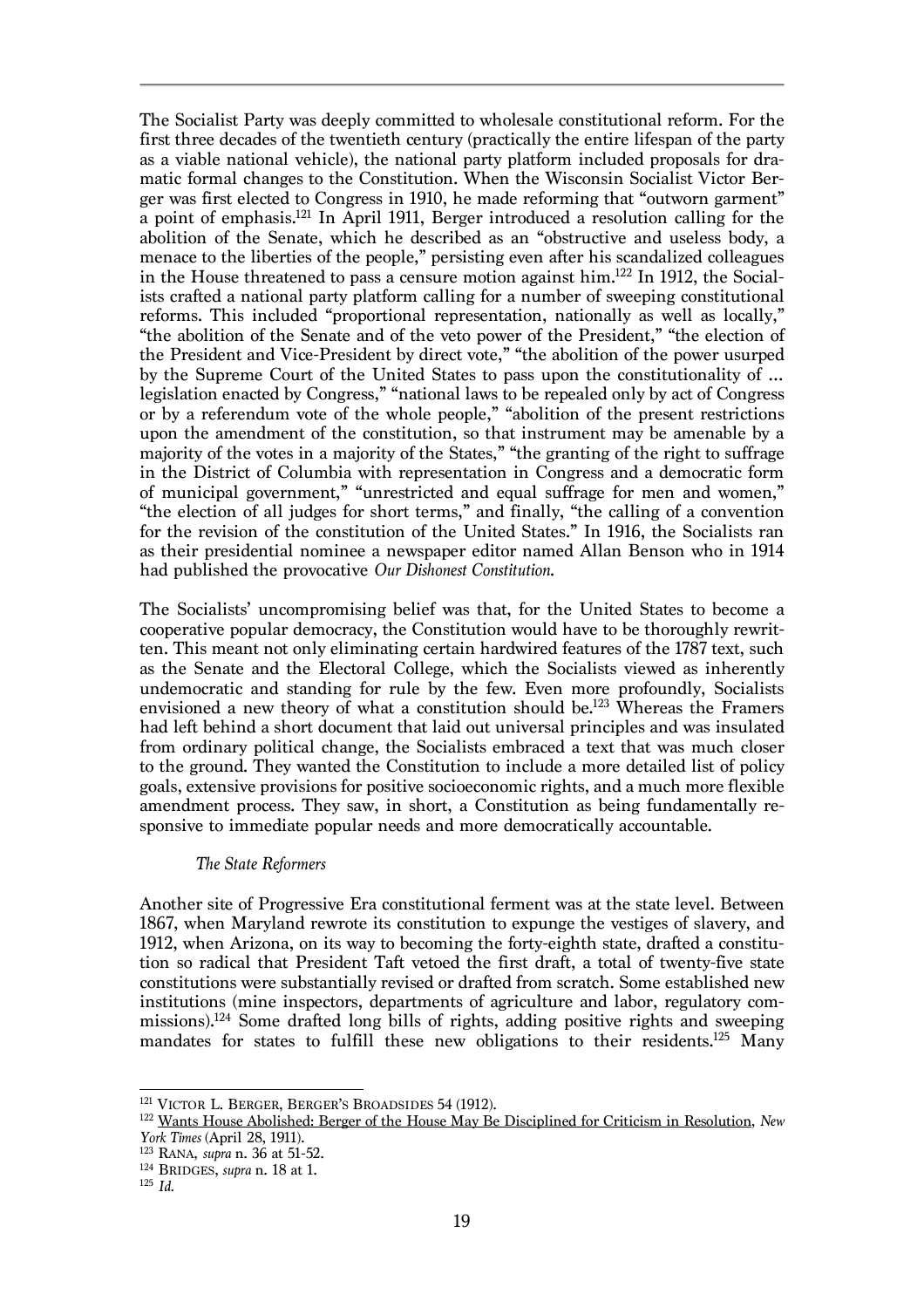experimented with new democratic forms. Not one of them was designed to be anywhere near as rigid as the one that ruled the life of the nation as a whole.<sup>126</sup>

In the main, delegates at state constitutional conventions had a strikingly different understanding of their task from what the Founders had set out to do. The Founders had put pen to paper in 1787 conscious of the failure of the Articles of Confederation and anxious to establish a blueprint for a democratic republic that would last well into the future. That they created "a machine that would go of itself"—a framework of government essentially unchanged through the present day—has been taken as a marker of their genius. <sup>127</sup> By contrast, authors of state constitutions prized "institutional knowledge and experience that was unavailable to the eighteenth-century founders,"128 and believed in experimentation, adaptation, and continuous learning. J.F. King, a delegate to Oklahoma's founding convention in 1906-07, explained:

Time impairs constitutions as it does all things and if they be not amended and repaired to meet changing conditions, new questions, and the ever-altering situations of an enterprising and progressive people, there is an end to good government. … This and every other generation of a free people has its own peculiar problems to face in Constitution making. … We would be unworthy sons of worthy sires if we fail to meet and courageously solve the problems now pressing upon our people for solution.<sup>129</sup>

These novel constitutional theories rested on a whole new theory of democracy. Calls for mechanisms that gave power to the people had been launched in the antimonopoly campaigns of the 1880s, but Switzerland became a direct model for change after Dicey published an article in the *Nation* in 1885 examining the Swiss referendum as a sort of golden mean between American constitutional rigidity and British flexibility.130 After Dicey's article came out, a wave of American reformers traveled to Europe in search of constitutional insights. Especially important were William McCracken, an American living in Switzerland who published a series of articles in the 1890s extolling the Swiss model. In 1888, James W. Sullivan visited Switzerland, and in 1892 he published *Direct Legislation by the Citizenship through the Initiative and Referendum*, which sold a staggering fifteen thousand copies.131 One of these was picked up by a bedridden William Simon U'Ren, a blacksmith turned miner, newspaper editor, practicing

<sup>126</sup> *See* DINAN, *supra* n. 17; Dinan, State Constitutionalism in THE OXFORD HANDBOOK OF THE U.S. CONSTITUTION (2015) (arguing that the fifty state constitutions reveal an alternative view of constitutionalism within the American political tradition); Dinan, "The Earth Belongs Always to the Living Generation": The Development of State Constitutional Amendment and Revision Procedures, 62 REV. OF POL. 645 (Fall 2000); Dinan, Framing a "People's Government": State Constitution Making in the Progressive Era," 30 RUTGERS L. J. 30 933 (Summer 1999); Emily Zackin & Mila Verstieg, American Constitutional Exceptionalism Revisited, 81 U. CHICAGO L. REV. 1641 (2014).

<sup>&</sup>lt;sup>127</sup> BRIDGES, *supra* n. 18 at 2-3. As Michael Kammen points out, this phrase has never been an unproblematic one. Many progressive critics used the formulation ironically, including the nineteenth-century poet James Russell Lowell, who probably coined it. Their point was to show that many people professed the enduring genius of the Constitution without even *understanding* the text, much to speak of possessing a meaningful sense of ownership over it. For instance, the Yale Law professor and legal realist Walton Hamilton ironically defined constitutionalism in 1931 as "the name given to the trust which men repose in the power of words engraved on parchment to keep a government in order." Hamilton dryly took aim, too, at constitutional veneration and the uncritical distance it could engender in a people: "If there is to be appraisal, the constitutionalism of the people must be distinguished from that of the bench. … The object of worship is an ideal of law; the act of faith is almost untainted with knowledge." KAMMEN, *supra* n. 27, *passim,* esp. at xiii-xiv.

<sup>128</sup> Quoted in BRIDGES, *supra* n. 18 at 3.

<sup>&</sup>lt;sup>130</sup> A.V. Dicey, <u>The United States and the Swiss Confederation</u>, NATION (Oct. 1885). On antimonopolist sentiment and the adoption of Swiss-style democratic institutions in this period, THOMAS GOEBEL, A GOVERNMENT BY THE PEOPLE: DIRECT DEMOCRACY IN AMERICA, 1890-1940 (2002); THOMAS E. CRO-NIN, DIRECT DEMOCRACY: THE POLITICS OF INITIATIVE, REFERENDUM, AND RECALL 44-48 (1989); JER-EMY D. BAILEY, THE IDEA OF PRESIDENTIAL REPRESENTATION 85 (2019);

<sup>131</sup> BAILEY, *supra* n. 130 at 85.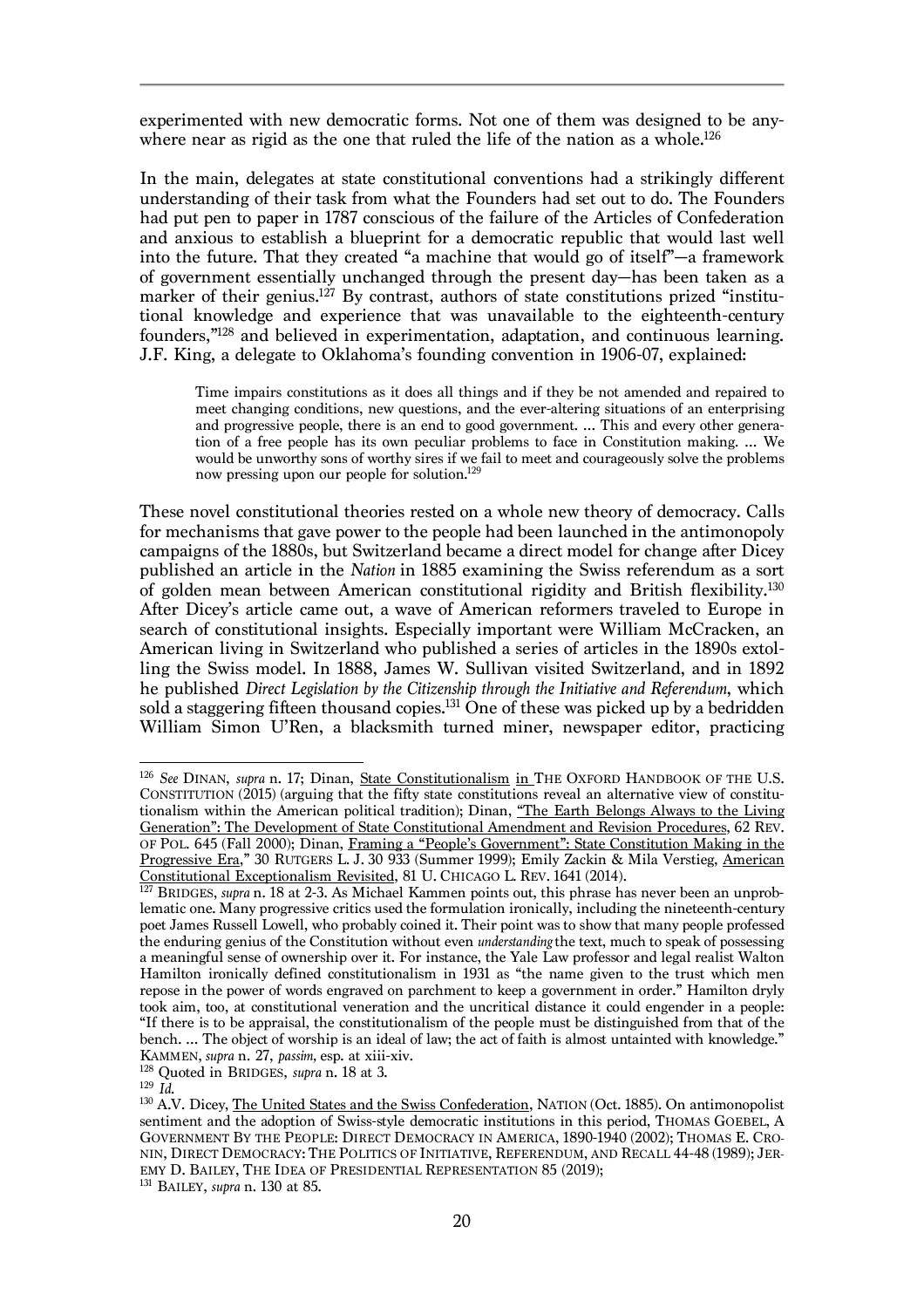lawyer, and Republican Party worker who was convalescing from a severe asthma attack. After reading Sullivan's book, the former blacksmith decided to make it his life's work to spread "tools of democracy" like the initiative, recall, and referendum in his home state of Oregon and elsewhere.132 By 1898, "Referendum U'Ren" had helped to launch the Oregon Direct Legislation League, which worked with counterparts springing up in other states, and helped secure passage of the initiative and referendum in Oregon as a state representative. In 1896, William Jennings Bryan endorsed the initiative and recall, and in 1898, South Dakota became the first state to encode them into law. Shortly thereafter, in 1899, Oregon followed.133 Of the new state constitutions, fifteen of them adopted the initiative, referendum, and/or the recall by 1914.

Economist Frederick A. Cleveland, who had studied these innovations closely and proposed some of them at the national level, joyously proclaimed that this spate of constitution-writing was proof of "a wave of democracy … sweeping the world, based on a broader intelligence and a more enlightened view of civic responsibility than has ever before obtained."134 Not *all* the experimentations in constitution-writing were so lofty: in much of the South, a pattern developed whereby an early postbellum constitutional convention to adopt the Reconstruction Amendments was followed, a few decades later, by a subsequent convention entrenching Jim Crow under law. Mississippi delegates, for instance, had no scruples about declaring the establishment of "white supremacy" as the main purpose of coming together to write.<sup>135</sup> The same motives led many other states to embrace constitutional amendments mandating literacy tests or property thresholds for voting: six southern states did so between 1894 and 1914, Connecticut in 1892, Maine and California in 1894, and New Hampshire in 1903.

Yet undeniably the states experimented with a distinctive form of democracy-enhancing constitutionalism all their own.136 Between 1860 and 1912, a growing percentage of charters were adopted by simple majority votes in their states.137 The average lifespan of these texts was around twenty years at the time; and as the decades passed, the tendency was for reformers to make alteration easier (ordinarily via a bicameral legislative act requiring a supermajority, followed by a bare majority of the popular vote).138 These texts also favored a dizzying array of devices to make government more responsive to the popular will. This included direct election of representatives and

 $\overline{a}$ <sup>132</sup> U'Ren later told an interviewer of his encounter with Sullivan's book. "Blacksmithing was my trade and it has always given color to my view of things. I wanted to fix the evils in the conditions of life. I couldn't. There were no tools. We had tools to do almost anything with in the blacksmith shop; wonderful tools. So in other trades, arts and professions ... in everything but government. "In government, the common trade of all men and the basis of social life, men worked still with old tools, with old laws, with institutions and charters which hindered progress more than they helped it. Men suffered from this. There were enough lawyers: many of our ablest men were lawyers. Why didn't some of them invent legislative implements to help people govern themselves: Why had we no tool makers for democracy?" Quoted in ROBERT D. JOHNSTON, THE RADICAL MIDDLE CLASS: POPULIST DEMOCRACY AND THE QUESTION OF CAPITALISM IN PROGRESSIVE ERA PORTLAND, OREGON 131 (2003).

<sup>133</sup> *See also* THOMAS GOEBEL, A GOVERNMENT BY THE PEOPLE: DIRECT DEMOCRACY IN AMERICA, 1890- 1940 32-45 (2002); STEVEN L. PIOTT, GIVING VOTERS A VOICE: THE ORIGINS OF THE INITIATIVE AND REFERENDUM IN AMERICA 1-15 (2003); THOMAS E. CRONIN, DIRECT DEMOCRACY: THE POLITICS OF INITIATIVE, REFERENDUM, AND RECALL 48-50 (1989).

<sup>&</sup>lt;sup>134</sup> F.A. CLEVELAND, ORGANIZED DEMOCRACY: AN INTRODUCTION TO THE STUDY OF AMERICAN POLI-TICS 438 (1914).

<sup>135</sup> MICHAEL PERMAN, STRUGGLE FOR MASTERY: DISFRANCHISEMENT IN THE SOUTH, 1888-1908 100-103 (2001).

<sup>136</sup> *See* CLEVELAND, *supra* n. 134; WALTER F. DODD, THE REVISION AND AMENDMENT OF STATE CON-STITUTIONS (1910).

<sup>137</sup> CLEVELAND, *supra* n. 134 at 272-73.

<sup>138</sup> *Id.* at 290, 362.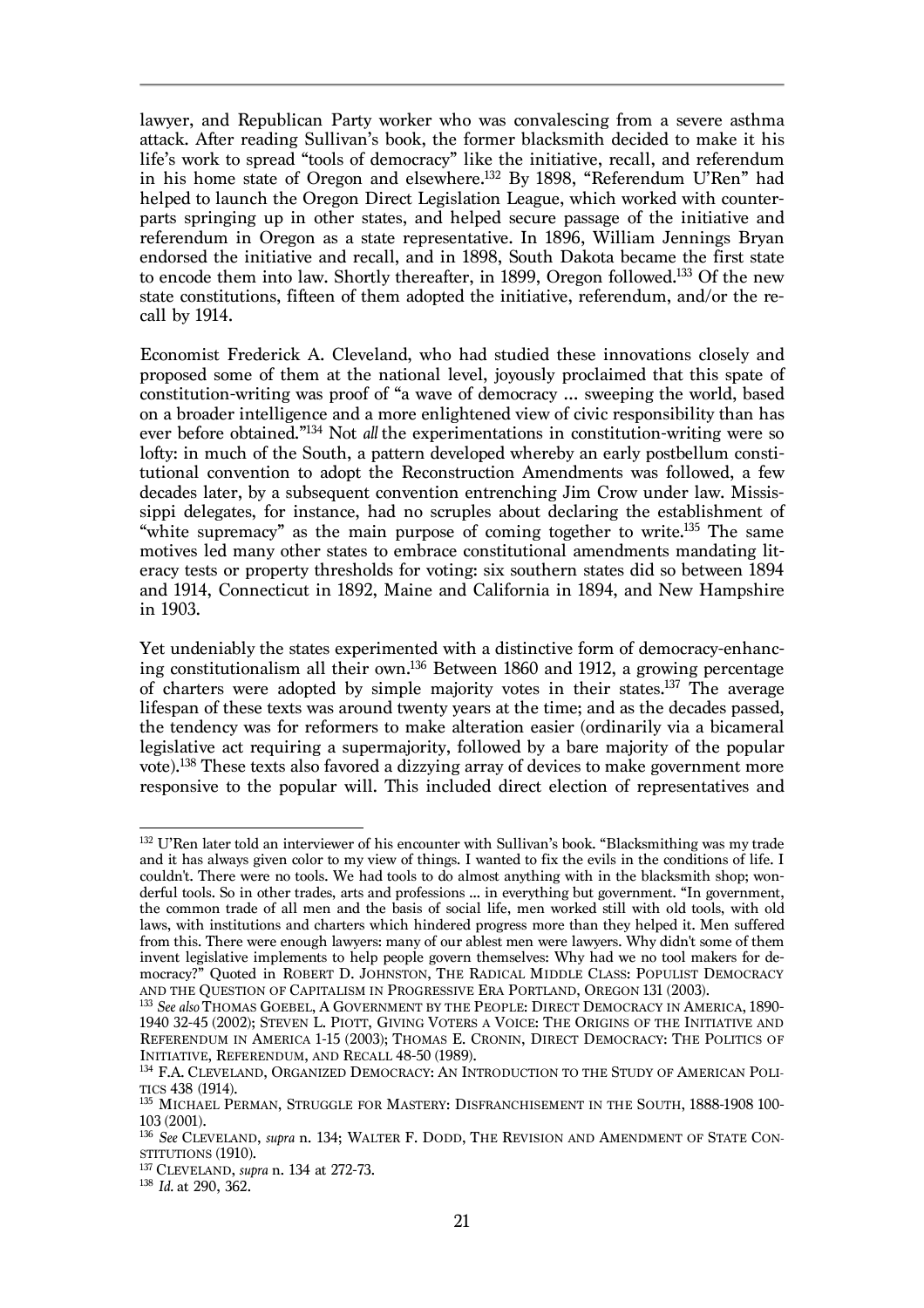senators, personal registration laws, primaries, proportional representation in legislative bodies, public hearings, popular initiation in legislation, recall, opening legislative sessions to the public, and the recall of representatives by initiative. With respect to public oversight of administrative agencies, new tools included rights of inquiry by citizens, publication of official reports, legislative inquiries, impeachment, removal of elected officers, and "constitutional inhibitions," such as a bar on the suspension of habeas corpus. With regard to the judiciary, they included election of judges, recall of judges, recall of particular decisions, publicity of hearings, greater rights of appeal, removal, and restraint by state Bills of Rights. 139

#### *The Public Thinkers*

Many Americans shared the view of constitutional historian Herman Ames that, if perhaps the states' penchant for constitution tinkering had been "carried too far," these texts were still "better adapted to meet the needs of the present age" than the federal constitution.<sup>140</sup> A third strand of Progressive formalism reflected, not the Socialists' imagined break with the American legal tradition, nor state reformers' pure faith in democracy, but a scholarly preoccupation with good governance. This idea, in turn, reflected the influence on American thought of a relatively new tradition of British comparative scholarship asserting a close relationship between constitutional design and the health of the republic. <sup>141</sup> From this uniquely British perspective, the singularity of the American Constitution lay in its rigidity, and this seemed a cause for concern.

Soon after Parliament passed the British North America Act of 1867, which created a federal constitution for Canada and put a decisive end to the idea of Britain as a unitary state, a crop of British intellectuals began to betray a new interest in the American institutions of federalism, judicial review, and the written constitution. Among these thinkers were Walter Bagehot (*The English Constitution* (1867))*,* Albert Venn Dicey (*The Law of the Constitution* (1885)), and Viscount James Bryce (*The American Commonwealth* (1888)). Dicey, for one, contrasted England's "flexible" constitution with the "rigid" American text. The essential difference between these two was that while the Crown and the two Houses could "modify or repeal any law whatever," in America, changing higher law required the coming together of an "aggregate body" of threefourths of the state legislatures acting in concert. That no such body existed was precisely the point: the American constitutional drafters had deliberately placed the amending power outside the Constitution. The American popular sovereign was, Dicey wrote, invoking Thomas Hobbes' metaphor of the democratic sovereign in *De Cive*, "a despot hard to rouse":

He is not, like the English Parliament, an ever-wakeful legislator, but a monarch who slumbers and sleeps. The sovereign of the United States has been roused to serious action but once during the course of more than a century. It needed the thunder of the Civil War to break his repose, and it may be doubted whether anything short of impending revolution will ever again arouse him to activity. But a monarch who slumbers for years is like a monarch who does not exist. A federal constitution is capable of change, but for all that a federal constitution is apt to be unchangeable. 142

 $\overline{a}$ 

<sup>&</sup>lt;sup>139</sup> *Id.* at 362.<br><sup>140</sup> AMES, *supra* n. 98 at 302.

<sup>&</sup>lt;sup>141</sup> See DANIEL RODGERS, ATLANTIC CROSSINGS: SOCIAL POLITICS IN A PROGRESSIVE AGE (1998); JAMES KLOPPENBERG, UNCERTAIN VICTORY: SOCIAL DEMOCRACY AND PROGRESSIVISM IN EUROPEAN AND AMERICAN THOUGHT, 1870-1920 (1986).

 $142$  A.V. DICEY, THE LAW OF THE CONSTITUTION 18 (1885). For Hobbes' metaphor of the sleeping sovereign, *see* OF MAN AND CITIZEN § 16, 98-99 (Richard Tuck ed. 1998 [1641]). For the idea of the modern referendum as an emanation of Rousseau's thought on sovereignty (as distinct from government), *see*  RICHARD TUCK, THE SLEEPING SOVEREIGN xi, 5-6, 254 (2017). Although Tuck sees the U.S.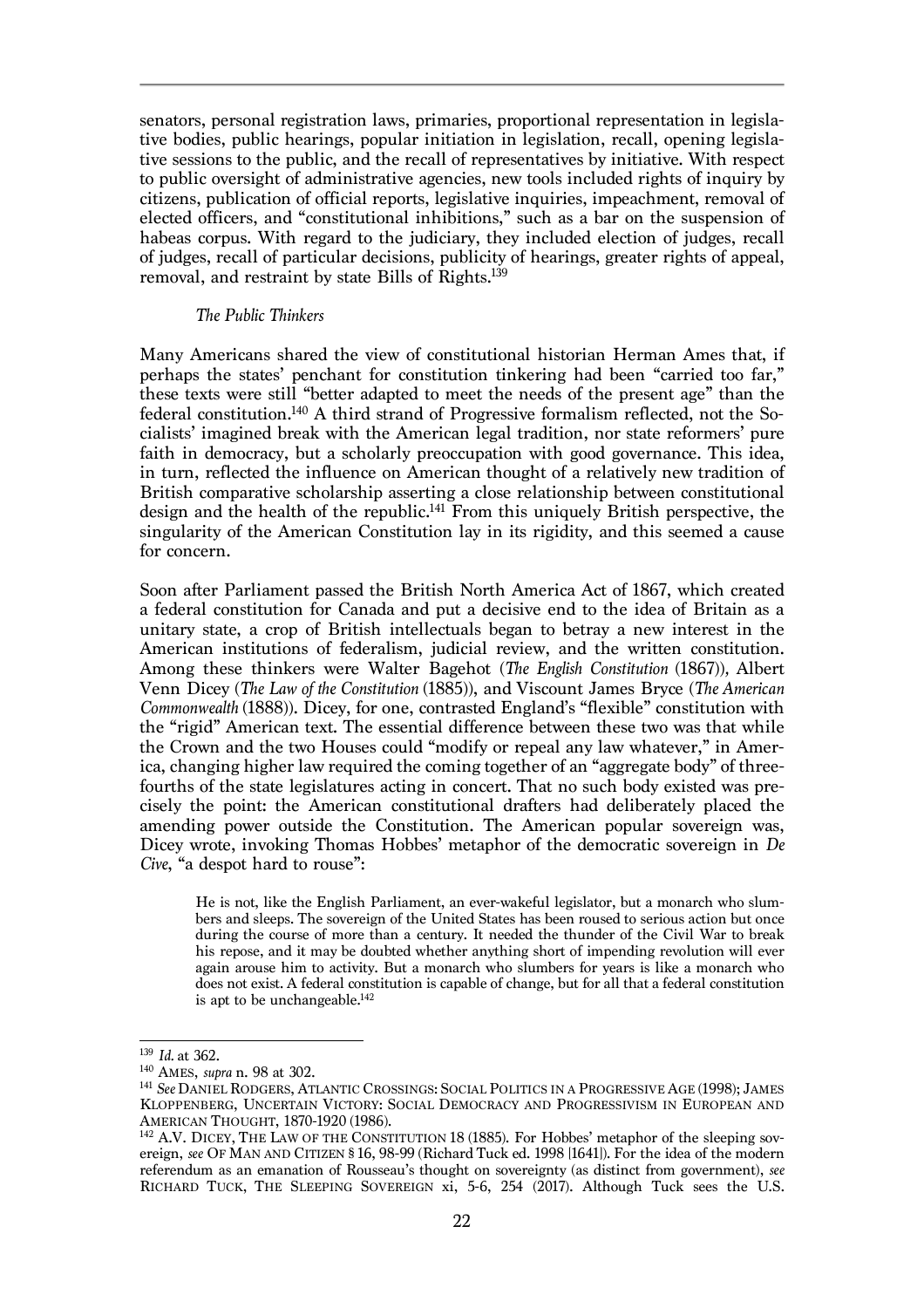The sovereign's heavy sleep meant constitutional change would proceed by one of two routes in practice. For the United States, fortuitously, such change had so far come through "the growth of customs or institutions which have modified the working without altering the articles of the constitution."<sup>143</sup> A far less happy alternative was a cycle of discontent and revolution as had characterized France after the Revolution of 1791. This trajectory was described by John Stuart Mill in an 1849 essay ardently defending France's Revolution of 1848. Under the quasi-monarchist Charter of 1830, the French people had been saddled with the oppressive government of Louis Philippe, a regime "wholly without the spirit of improvement" that fused all the worst elements of French society into "a united band to oppose democracy."144 Such rigidity had turned out to be fatal to its survival, Mill felt. Had reformers had "even a remote hope" of effecting change through the existing system, they could have tolerated even a flawed regime.

But when there is no hope at all; when the institutions themselves seem to oppose an unyielding barrier to the progress of improvement, the advancing tide heaps itself up behind them till it bears them down.

"No government," Mill concluded, could "expect to be permanent unless it guarantees progress as well as order, nor can it continue really to secure order, unless it promotes progress."145 Dicey recognized that where constitutional rigidity "impedes change," the republic's fate could be the explosive one Mill described.146

From this comparative tradition emerged a vision of the good constitution as one that secured a virtuous middle point between stability and democratic responsiveness. It was a vision that reverberated across the pond, spawning a generation of American constitutional commentary fixated on Article V. In 1867, John A. Jameson, a professor and judge with strong anti-majoritarian convictions, described amendment procedures as "safety valves": they should be neither adjustable "with too great facility, lest they become the ordinary escape pipes of party passion," nor so stiff "that the force needed to induce action is sufficient to explode the machine."147 Columbia University's John Burgess, no progressive himself, warned in 1890 that in a democratic political society, danger "from revolution and violence" could lie where a rigid amendment process allowed "the well matured, long and deliberately formed will of the undoubted majority [to] be persistently and successfully thwarted."148 Constitutional historian Herman Ames posed the question in 1897: had not the Framers feared, not just "too frequent change of their fundamental code," but also the "opposite danger" of "making amendments too difficult?" The moderate Ames gently suggested two defects produced by Article V's rigidity: first, "discovered faults" had been allowed to flourish in the text uncorrected, and second, new advances in the "science of government" could not be applied to the text.149 The next year, Judge Walter Clark, one of the North Carolina's most well-respected politicians, described the Constitution, adopted 110 years

Constitution as instantiating the *government/sovereign* distinction, he views the American President as a kind of plebiscitary organ that somewhat blurs this line. *Id.* at 247.

<sup>&</sup>lt;sup>144</sup> J.S. MILL, <u>Vindication of the French Revolution of February 1848</u> (1849), in XX ESSAYS ON FRENCH HISTORY AND HISTORIANS, COMPLETE WORKS 324 (John Robson & John Cairns eds. 1985). <sup>145</sup> *Id.* at 324-25.

<sup>146</sup> DICEY, *supra* n. 142 at 70.

<sup>&</sup>lt;sup>147</sup> J.A. JAMESON, THE CONSTITUTIONAL CONVENTION 549 (1887).

<sup>148</sup> JOHN BURGESS, POLITICAL SCIENCE AND CONSTITUTIONAL LAW 152 (1891).

<sup>149</sup> AMES, *supra* n. 89 at 303-04.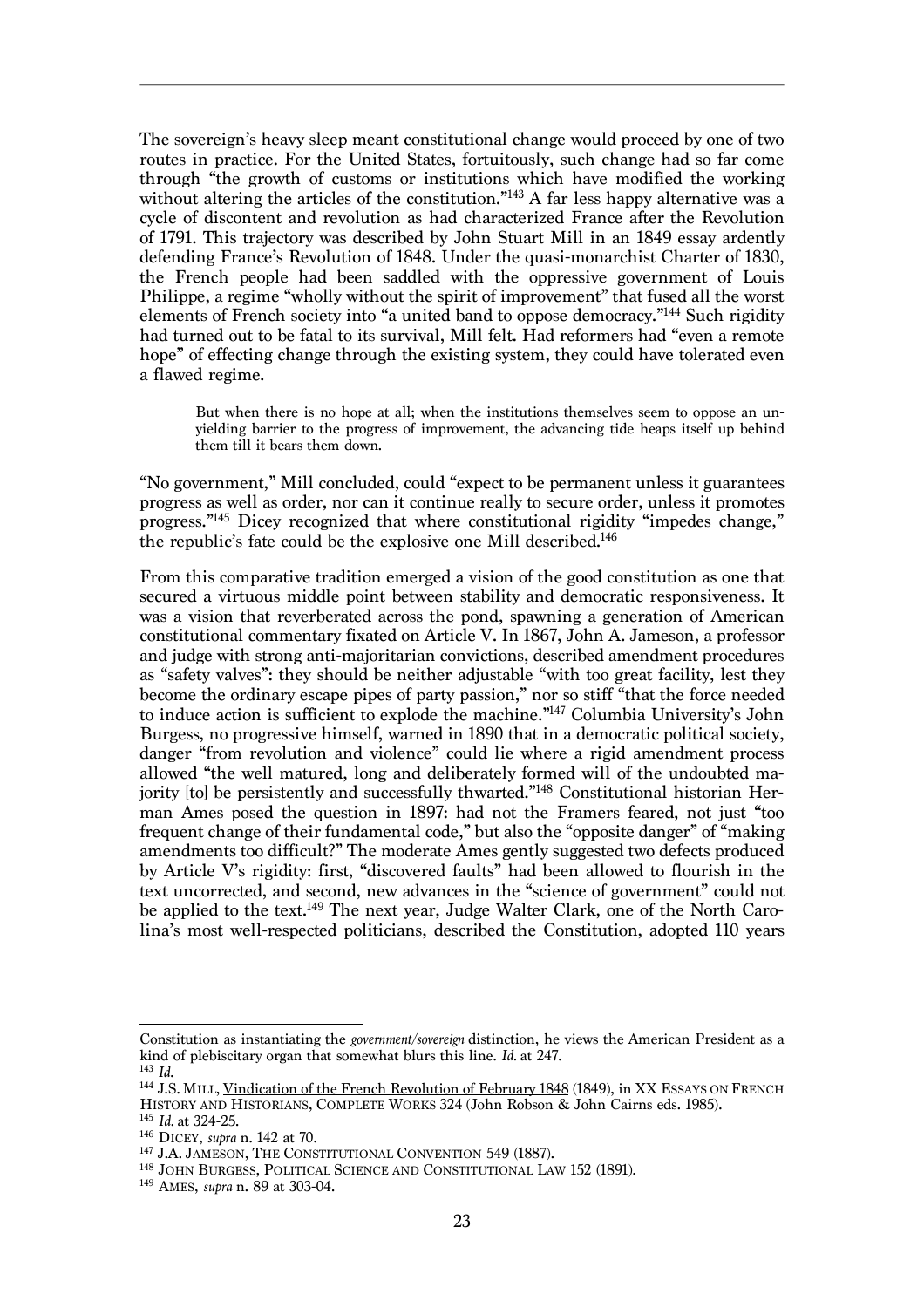before, "as now like the clothing of boyhood worn by the nearly mature man, which galls his massive limbs and interferes with his development."150

In this period, a flurry of public intellectuals of national stature started to call for deep structural amendment of the U.S. Constitution, many by means of a new drafting Convention, if necessary. Alarmed conservatives of the period tended to denigrate progressive reform proposals as fetishistic "Constitution-tinkering," a phrase implying haphazard shots in the dark by the befuddled masses, but, at least at the national level, the opposite in fact seems to have been true.151 Unlike the mid-nineteenth century, where reform proposals had been "tentative" and often "trivial," Progressive constitutional thinking was on the whole quite systematic. <sup>152</sup> Many of the proposals of the era arrived in well-regarded scholarly and popular works, and they advanced coherent visions of what American government should be.

Not coincidentally, these often resembled the British system, with their calls to expand Congress's powers over education, marriage, commerce, and labor; their enthusiasm for a modified "cabinet government," in the phrase popularized by Woodrow Wilson, so as to bridge the unproductive separation between Congress and the Executive in legislating; and their insistence on lowering the threshold for Article V amendment. Many viewed these changes as a corrective for nineteenth-century redundancy in the structure of government and inefficiency in its functioning. Others saw these changes as necessary for vindicating the revolutionary spirit of democracy, which the Constitution's structure had partly obstructed. To this end, a good many proposed the national initiative and recall, as well as direct presidential election. <sup>153</sup> A partial list of these thinkers, in relative chronological order, includes:

- **Charles O'Conor**, a New York lawyer and 1872 Democratic presidential candidate, who in a series of articles and lectures from the late 1870s and early '80s proposed to remedy government corruption and redundancy via the introduction of unicameral legislatures in all states and at the national level; by eliminating all government debt, tariffs, and duties; by making voting obligatory and eliminating the secret ballot; and by changing the office of the Presidency to one filled on a monthly basis from among congressmembers. O'Conor also believed that, with the advent of the telegraph, the diplomatic corps might be rendered unnecessary; 154
- **Albert Stickney**, a New York lawyer who once represented the Metropolitan Museum of Art, and called for a National Convention to rewrite the Constitution. Stickney envisioned a unicameral legislature with the authority to pass any necessary law; the elimination of the Vice-President for a system of cabinet officers; the abolishment of the presidential veto; the elimination of the Senate's approval power over presidential appointments; and indefinite terms for members of the legislative and executive branches during good behavior. He also proposed federal judicial election and life terms; 155
- **William B. Lawrence**, a well-connected lawyer and diplomat who served as a delegate to Rhode Island's 1842 constitutional convention and as acting governor in 1852. In 1880, Lawrence published an article betraying concern over the President's "monarchical" powers, and

<sup>154</sup> *See, e.g.,* Charles O'Conor, Address Before the New York Historical Society at the Academy of Music (May 8, 1877); O'Conor, Democracy in 1 JOHNSON'S NEW UNIVERSAL CYCLOPAEDIA: A TREASURY OF SCIENTIFIC AND POPULAR TREASURE OF USEFUL KNOWLEDGE (A.J. Johnson ed. 1881).

<sup>155</sup> ALBERT STICKNEY, THE TRUE REPUBLIC (1879); STICKNEY, DEMOCRATIC GOVERNMENT: A STUDY IN POLITICS (1885).

 $\overline{a}$ <sup>150</sup> Walter Clark, <u>The Revision of the Constitution of the United States</u>, 32 AM. L. REV. 1, 1-2 (Jan-Feb. 1898).

<sup>151</sup> KAMMEN, *supra* n. 27 at 204-08, 226-31.

<sup>152</sup> AMES, *supra* n. 89 at 301.

<sup>&</sup>lt;sup>153</sup> The institution of the Presidency seems to have remained a puzzle for the Progressives: many wanted to make the President more accountable to, and more dependent on, Congress, somewhat like a prime minister. Others sought to make the office more powerful, albeit more directly accountable to the People. Although both sides viewed their proposals as a way to thread the needle between power and accountability, the tensions between these two visions of government were clearly never fully resolved. This is a theme picked by Jeffrey Tulis, who discussing the "two constitutions" that "buffeted" the presidency of Woodrow Wilson in THE RHETORICAL PRESIDENCY 21 (1988) and also Ch. 6.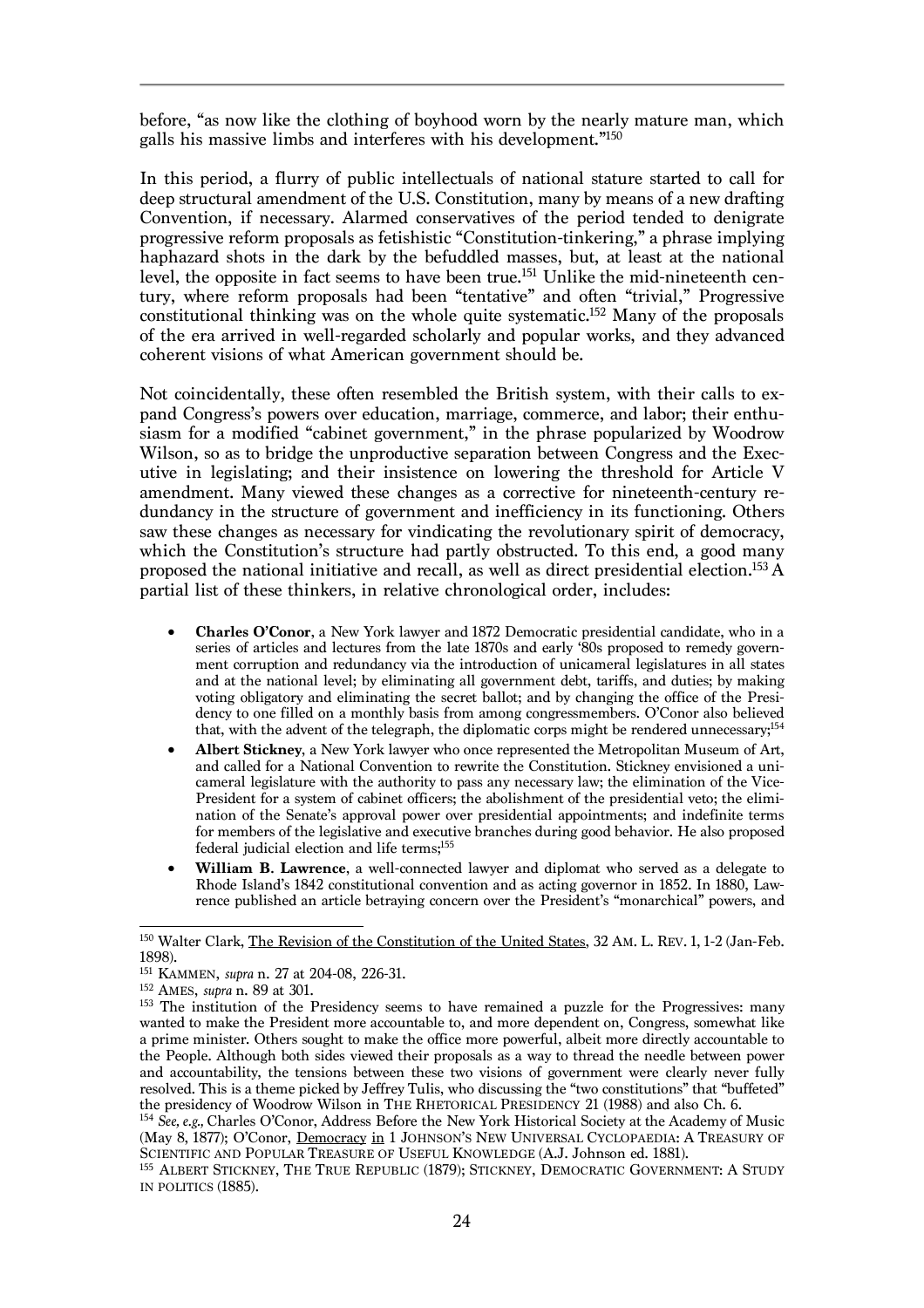advocating a plural executive modeled after that of the Swiss, a seven-member council chosen for annual terms by the legislature. Lawrence also questioned the need for the Vice-President, the Electoral College, and political conventions; 156

- **Henry C. Lockwood**, a New York lawyer, who wrote a popular 1884 book entitled *The Abolition of the Presidency* which attacked the office as an elected king. Lockwood proposed, following the Articles of Confederation, a unicameral Congress, an executive council whose members were appointed by and could be members of Congress, and a weakened judicial branch;<sup>157</sup>
- **Isaac L. Rice**, a Bavarian-born polymath, chess champion and engineer, who published an article in 1884 alleging that the separation of powers was the result of an error by Montesquieu and the Framers. These men had believed that tyranny entailed a concentration of power in a single body, whereas the British experience showed that only the concentration of power in a single *person* posed such danger. Rice advocated for a partial fusion of the executive and legislative branches; the expansion of Congress' power to handle "all questions of national concern"; and curtailment of judicial review; 158
- **Caspar Hopkins**, a California businessman, who saw a risk that the Constitution would "utterly fail" to meet citizens' future needs "unless revised or greatly amended." He proposed extending Congress' regulatory powers over marriage, taxation, education, wills, real estate, and debt collection (while stripping its ability to pass special interest bills); allowing federal courts to hear suits against the government; cabinet government; special education for legislators in "statecraft"; restricting Senate membership to those making \$100,000 or more; restricting immigration and the vote to natural-born citizens only; abolishing the Electoral College and extending all terms while abolishing reelection of "all executive officers who have patronage to bestow"159;
- **Goldwin Smith**, an English-born historian and lawyer who in an 1898 article proposed to extend congressional terms; allow Cabinet members to propose legislation; extend the President's mandate; grant Congress power over taxation; and, in light of the controversies of the age on race and immigration, abolish the Fifteenth Amendment "till a distant future, when experience shall have fully revealed the effects of universal suffrage"<sup>160</sup>;
- **Walter Clark**, chief justice of the North Carolina Supreme Court, who complained of the Constitution's outdatedness and undemocratic features, calling for an amending Convention. He advocated popular election of Senators and proportional representation in the Senate; abolishing the presidential veto; judicial election for limited terms; changing the Electoral College to match population ratios; and a six-year presidential term;<sup>161</sup>
- **Walter K. Tuller**, a California lawyer who wrote a popular article in 1911 advocating an amending convention. His proposals included direct election of Senators; amending Article V to allow an amendment to be ratified upon acceptance by half the states; and language allowing Congress explicit power to regulate corporations; 162
- **Yandell Henderson**, a physiology professor at Yale and active Progressive Party member, who published a 1913 article in the *Yale Review* advocating for fusing the legislative and executive branches or at least bringing them into "much closer coöperation"; a national "recall of judicial decisions"; and increasing the government's regulatory power over corporations; <sup>163</sup> *and*
- **William MacDonald**, a journalist and scholar, whose 1921 *A New Constitution for a New America*  also advocated change to a parliamentary system. The terms included four-year term limits for Senators and Representatives; a cabinet government drawn from the legislature; a popularly elected President serving as a *de jure* head of state; and proportional representation in Congress, to represent profession as well as population; as well as an increase in the federal government's powers.164

 $\overline{a}$ <sup>156</sup> William B. Lawrence, <u>The Monarchical Principle in Our Constitution</u>, 131 N. AM. REV. 385 (Nov. 1880).

<sup>&</sup>lt;sup>157</sup> HENRY C. LOCKWOOD, THE ABOLITION OF THE PRESIDENCY (1884).

<sup>&</sup>lt;sup>158</sup> Isaac L. Rice, Work for a Constitutional Convention, 28 CENTURY MAGAZINE 534 (Aug. 1884).

<sup>&</sup>lt;sup>159</sup> Caspar T. Hopkins, Thoughts Toward Revising the Federal Constitution, 6 OVERLAND MONTHLY 388, 388 (Oct. 1885).

<sup>&</sup>lt;sup>160</sup> Goldwin Smith, <u>Is the Constitution Outworn?</u>, 496 N. Am. REV. 257, 266 (Mar. 1898).

<sup>161</sup> Clark, *supra* n. 150; Clark, The Next Constitutional Convention of the United States, 16 YALE L. J. 65 (1906); Clark, *supra* n. 15.

<sup>&</sup>lt;sup>162</sup> Walter K. Tuller, <u>A Convention to Amend the Constitution–Why Needed–How It May Be Ob-</u> tained, 193 N. AM. REV. 369 (Mar. 1911).

<sup>&</sup>lt;sup>163</sup> Yandell Henderson, The Progressive Movement and Constitutional Reform, 3 YALE REV. 78 (1913). <sup>164</sup> WILLIAM MACDONALD, A NEW CONSTITUTION FOR A NEW AMERICA (1921). *And see* John R. Vile, who has compiled a complete list of proposed amendments to the U.S. Constitution over the course of its history. VILE, ENCYCLOPEDIA OF CONSTITUTIONAL AMENDMENTS, PROPOSED AMENDMENTS, AND AMENDING ISSUES, 1789-2010 2 vols. (2013).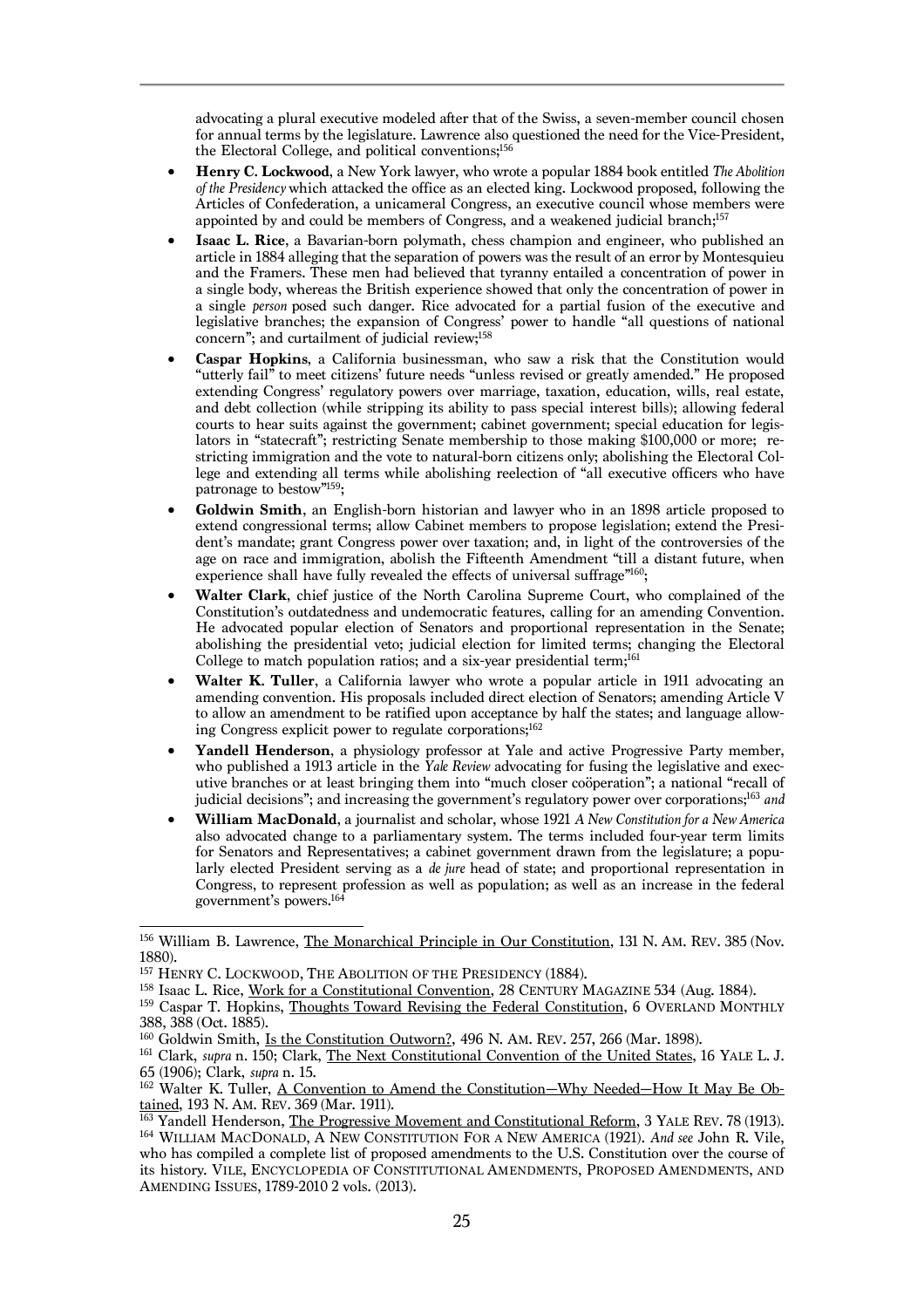One more proposal of the period illustrates the strange admixtures of conservative and progressive thought that coexisted at the time. In his 1908 *Federal Usurpation*, New York lawyer and reformer Franklin Pierce advanced a package of similarly transformative reforms: amendment of Article V to allow proposal of amendments by one-third of the states and passage by a simple majority of voters; remedying gridlock by making the House of Representatives "supreme in lawmaking," with the Senate allowed just a veto; a single presidential term of seven years with no reelection; elimination of the Senate's consultation power over appointments; direct senatorial election; and the national popular referendum.165 Pierce would also have expanded Congress's regulatory power, albeit over a strictly enumerated list of objects, while stripping it of the power to pass "private bills and special legislation."166 However broad-ranging these proposals were, Pierce is an interesting specimen because he saw himself as a *defender* of the rule of law, his book as a "plea for the sacredness of the Constitution of the United States."167 A Progressive, Pierce felt a deep enmity towards President Roosevelt, who he felt had arrogated powers to himself outweighing "that of any constitutional monarch." Pierce despised Roosevelt's theory of presidential "stewardship," and viewed interpretivism as wishy-washy and opportunistic. Accordingly, Pierce insisted that, while the Constitution's existing "rigid provisions [and] its system of checks and balances" were an "obstacle to popular government," the proper course of action for vindicating the Framers' intentions was to change them "by amendment, *but never by construction or usurpation*."168

## **Constitutional Amendment in Practice**

In 1925, an alarmed speaker at the Annual Meeting of the Alabama Bar Association warned, "The age through which we are now passing may well be termed the Age of Constitutional Amendments and Federal Encroachment." It was a time, lamented the lawyer Robert E. Lee Saner "of political quacks and political quackery." "Constitution tinkering" had become "the leading outdoor sport with the typical politician," who seemed to base his candidacy "upon the proposition of adding one or more amendments to the Constitution of the United States, not for the purpose of the betterment of the Constitution, but for the purpose of momentarily riding into office through this unpatriotic appeal made to these elements of discontent."169

Today, as easy as it is to see "Constitution tinkering" as the work of the political fringe, it is worth recalling the sheer intensity of Progressive-Era calls to formally alter the language of the Constitution. In 1897, Herman Ames had collected 1,736 amendment proposals in American history. Between Ames' study and 1929, when the Pennsylvania lawyer M. A. Musmanno produced his *Proposed Amendments to the Constitution*, a study commissioned by the GAO, some 1,370 amendments were floated in Congress.170 Furthermore, calls for change were so widespread and far-reaching that real political pressure existed to convene a convention to draft a new constitution. Malapportionment in the Senate, as well as the "cumbersome" Article V, were seen by many as unbearable anachronisms, and the former was impossible to change without a drafting convention. <sup>171</sup> North Carolina chief justice Walter Clark hammered

<sup>165</sup> PIERCE, *supra* n. 92 at 175-76.

<sup>166</sup> *Id.* at 175. Pierce's list of proper domains of federal legislative regulation included: taxation, war, treaties, foreign and interstate commerce, postal service, bankruptcy, copyrights, patent rights, naturalization, and coinage.

<sup>167</sup> *Id.* at ix.

<sup>&</sup>lt;sup>168</sup> *Id.* (italics mine).<br><sup>169</sup> Saner, *supra* n. 27.

<sup>169</sup> Saner, *supra* n. 27. <sup>170</sup> VILE, *supra* n. 164. <sup>171</sup> *See* Tuller and Henderson, *supra* n. 162 and 163.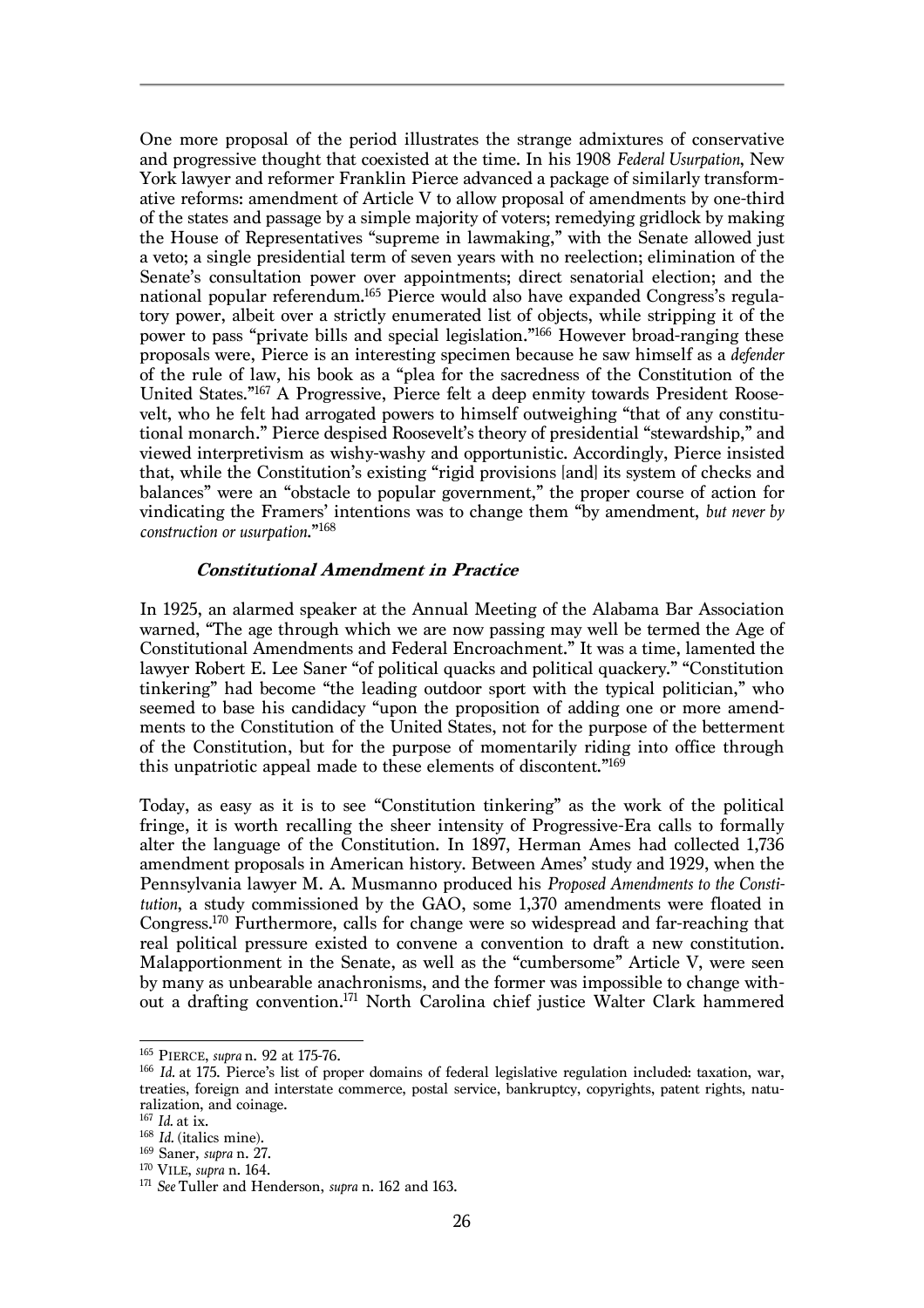home this point in a number of essays and lectures: the Constitution had to be deeply revised to make it suitable for modern times. "How could a Federal constitution of 110 years ago be suitable to this day, when each State has so often had to change its organic law?"172 Between 1893 and 1911, thirty-one states passed seventy-three petitions demanding a convention to propose an amendment for the direct election of senators.173 Even more telling, over a dozen of these petitions contained general requests for conventions to revise root-and-branch the existing text.<sup>174</sup>

Of course, the showiest indicator of Progressive formalism's reach was the flurry of constitutional amendments actually passed in the period, a rate of prolificness only exceeded by the Bill of Rights. Considering the skepticism that prevailed on formal amendment through the "cumbrous" Article V, the passage of four constitutional amendments in a seven-year period speaks to how sustained political pressure for formal amendment was. This included, of course, the Sixteenth, establishing the income tax (passed 1909, ratified 1913); the Seventeenth, establishing direct elections for senators (passed 1912, ratified 1913); the Eighteenth, banning all transport and sale of alcohol (passed 1917, ratified 1919); and the Nineteenth, granting women the vote (passed 1919, ratified 1920).

During its brief reign, Progressive formalism even reached into unlikely quarters. Mocked in his own time as a "reactionary" and a "fathead" (by his erstwhile friend T.R. no less), President Taft occasionally found common cause with Progressives on grounds of good governance, sharing their dissatisfaction with the corrupt, retrograde bureaucracy, Congress' limited regulatory powers, and politicians forced to campaign instead of govern by the tight schedule of elections the Constitution imposed. <sup>175</sup> In 1916 Taft admitted that he was "strongly inclined to the view" that the Constitution should limit the President to a one-year term of seven years to give him "greater courage and independence in the discharge of his duties." Taft also believed government would be more productive had its drafters brought "the executive a little closer in touch with Congress" in drafting legislation, particularly when it came to budgets.176

Taft was also the only man of the era who had actually guided a constitutional amendment through Congress. On June 16, 1909, addressing a joint legislative session of Congress, Taft suggested that the nation's rapidly increasing deficit required new kinds of taxation, and that in light of *Pollock,* the Court's 1895 decision striking down the income tax, Taft had become "satisfied" that amendment was the only possible way for Congress to exercise such an "indispensable" power. Taft explained:

This course is much to be preferred to the one proposed of reenacting a law once judicially declared to be unconstitutional. For the Congress to assume that the court will reverse itself, and to enact legislation on such an assumption, will not strengthen popular confidence in the stability of judicial construction of the Constitution. It is much wiser policy to accept the decision and remedy the defect by amendment in due and regular course.

Ever the lawyer, Taft saw that passing the income tax via the route of formal amendment would help maintain respect for institutions and ensure that the law on the books formed a comprehensible, coherent whole. He knew that the amendment route was fraught with "difficulty and delay," but he was convinced that the population

<sup>172</sup> Clark, *supra* n. 150 at 7.

<sup>173</sup> Rana, *supra* n. 36 at 50.

<sup>174</sup> *Id.*

<sup>175</sup> WILLIAM R. NESTER, THEODORE ROOSEVELT AND THE ART OF AMERICAN POWER: AN AMERICAN FOR ALL TIME 256-57 (2019).

<sup>176</sup> WILLIAM H. TAFT, THE PRESIDENCY: ITS DUTIES, ITS POWERS, ITS OPPORTUNITIES AND ITS LIMITA-TIONS 4-5 (1916).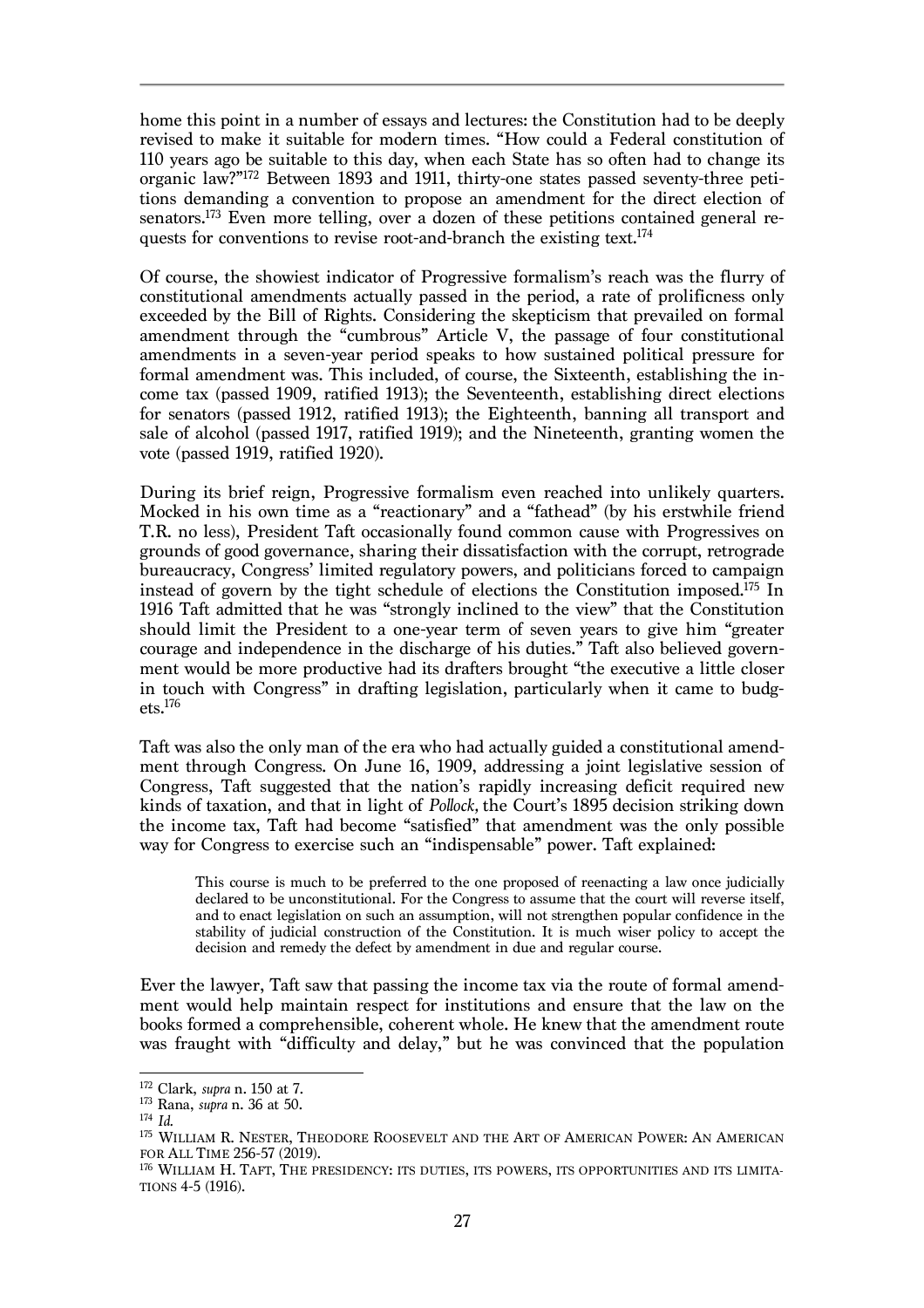would come around to this view and secure passage. He was, of course, soon proven right.

# **The Eclipse of Progressive Formalism**

On the night of June 15, 1912, an incensed Theodore Roosevelt hopped off a train and headed to Chicago's Orchestra Hall to address a frenzied crowd of 5,000. It was the night before the 1912 Republican National Convention, and all around, rumors were going around that Republican bigwigs were planning to steal away the nomination from Roosevelt. Since the days of Jacksonian democracy, presidential selection had been in the hands of string-pulling party bosses, but recently, states had begun experimenting with primary elections in an effort to give control back to popular majorities. The year 1912 was the first in which these played any significant role: Roosevelt, who had swept all but one state primary between April and June of 1912, came into the Republican Convention the clear people's choice. However, he knew the party bigwigs were against him, and he made the scandalous and unprecedented decision to personally attend the nominating convention in an attempt to sway the decision with the force of his charisma. The night before the proceedings opened, Roosevelt warned his supporters to be vigilant over the counting of delegates; there was "a great moral issue" at stake. He concluded in memorable fashion: "We fight in honorable fashion for the good of mankind; fearless of the future; unheeding of our individual fates; with unflinching hearts and undimmed eyes; we stand at Armageddon, and we battle for the Lord!"

The 1912 presidential campaign *was*, in some ways, a battle for the nation's soul. Not just a contest over the proper size of government, it was one of the few elections in American history to put a constitutional theory at stake.177 The four-way competition pitted the Republican Party incumbent Taft against the Democrats' Woodrow Wilson; Teddy Roosevelt, who had bolted the Republican Party to form the Progressive Party (also called the Bull Moose Party, after a popular nickname for Roosevelt); and the charismatic Socialist reformer, Eugene V. Debs. Not only did three out of four candidates support Progressive principles, three of four party platforms also placed one or more constitutional amendments on the agenda. For Progressive formalism, 1912 was a highwater mark as well as an inflection point. Wilson, a rising star in the Democratic Party, embodied a reformist tradition with a pragmatic attitude toward the Constitution. Roosevelt, as a newly recast Progressive, had come to believe that Progressive democracy required major structural alterations. Wilson's victory over Roosevelt was a triumph for the political goals of the Progressive movement.178 But for Progressive formalism, it was the beginning of the end.

We are not used to thinking of the Progressive Era as a boomtime for formalism. Whether anti-formalism is taken as a sign of maturity<sup>179</sup> or of cultural decline,<sup>180</sup> the consensus is that formalism was done in during the Progressive Era. A 2017 Harvard

 $\overline{a}$ <sup>177</sup> On the epochal nature of the 1912 election, *see* JOHN MILTON COOPER, THE WARRIOR AND THE PRIEST: WOODROW WILSON AND THEODORE ROOSEVELT (1983); COOPER, PIVOTAL DECADES: THE UNITED STATES, 1900-1920 (1990); JAMES CHASE, 1912: WILSON, ROOSEVELT, TAFT AND DEBS—THE ELECTION THAT CHANGED THE COUNTRY 220 (2004); Sidney M. Milkis & Daniel J. Tichenor, "Direct Democracy" and Social Justice: The Progressive Party Campaign of 1912, 8 STUD. IN AM. POL. DEVT.

<sup>282 (</sup>Fall 1994);<br><sup>178</sup> See n. 50, *supra*.

<sup>&</sup>lt;sup>179</sup> *See, e.g., Mark Tushnet, Some Current Controversies in Critical Legal Studies, 12 GER. L.J. 290,* 291 (2011) (quoting the phrase, "We are all realists now.")

<sup>&</sup>lt;sup>180</sup> KEN KERSCH, CONSERVATIVES AND THE CONSTITUTION xvi (2019) (describing the conservative view of the Constitution as the "anchor" of society and progressives of diverse generations as having "abandoned that Founding anchor.")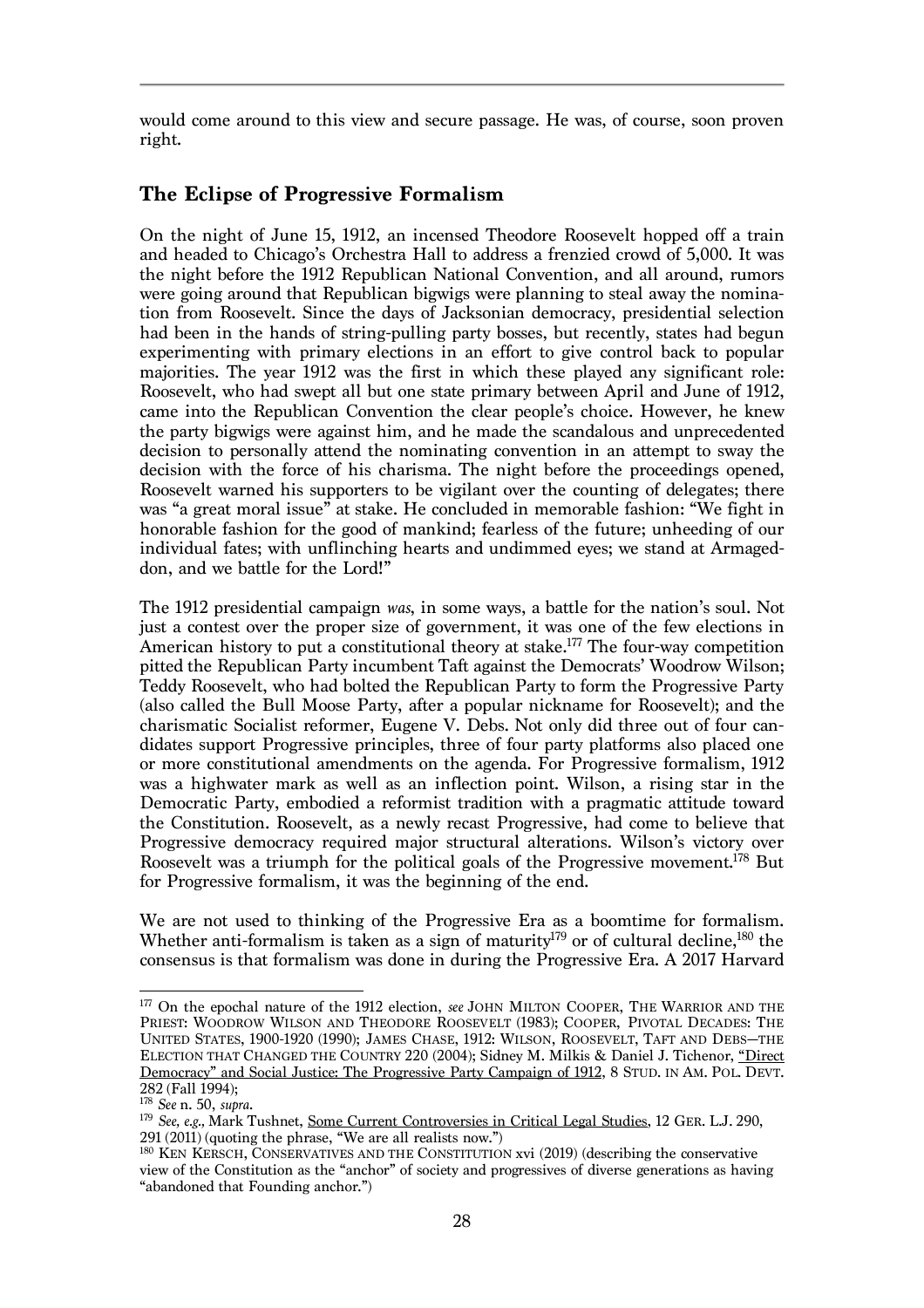Law School symposium on the formalism of its one-time dean Christopher Columbus Langdell announced its topic with the following proviso: "There is no proposition to which virtually all members of the Harvard Law Faculty would assent, except perhaps one: The exception is the idea that, in law, the rejection of formalism is the beginning of all wisdom." On this account, Progressives engaged in a "series of compromises with the Founders' constitutionalism," by superimposing their reform projects—e.g., direct democracy, the rhetorical President, the welfare state—atop the old foundation, without ever totally dismantling it.<sup>181</sup> In this section, I sketch an explanation of why this became the dominant account.

The man who wrote that, as President, he had vowed "affirmatively to do all he could for the people and not to content himself with the negative merit of keeping his talents undamaged in a napkin," is not often, or easily, associated with legal formalism.182 Theodore Roosevelt's theory of the presidency as the "steward" of the nation seemed to contemplate an "undefined residuum of [executive] power" beyond the strict provisions of the law, as Taft wrote in a later critique, an implication many found troubling.183 Indeed, in a now-famous address of December 12, 1906, Roosevelt's Secretary of State, Elihu Root, promised supporters that if the public wanted something done, "'sooner or later" certain "constructions of the Constitution" would be "found" to permit the Government to do it.184 It was such a philosophy that prompted the lawyer Franklin Pierce to accuse Roosevelt of arrogating to himself quasi-monarchical powers by "construction" or "usurpation."

Interestingly, Roosevelt's time out of his office sharpened his political radicalism and with it, his belief that the Constitution was fundamentally defective. The spectacle of his Republican Party breaking down, particularly over the Payne-Aldrich Tariff Act of 1909, and of Taft's ineffectual attempts at compromise brokering, "closed Roosevelt's mind to caution" and increased his distaste for compromise with the Old Guard.185 While old friends in the party like Henry Cabot Lodge backed Roosevelt when he "threw his hat in the ring" in 1912 out of personal loyalty to him, in private many were gravely concerned about his new views.<sup>186</sup> On February 21, in a speech entitled "A Charter of Democracy," Roosevelt adumbrated a progressive agenda capped by a call for a national popular recall over both judges and judicial decisions.

 $\overline{a}$ <sup>181</sup> Schambra, *supra* n. 189 ("As much as the Progressives succeeded in challenging the intellectual underpinnings of the American constitutional system, they nonetheless faced the difficulty that the system itself -- the large commercial republic and a separation of powers, reflecting and cultivating individual self-interest and ambition -- remained in place. As their early modern designers hoped and predicted, these institutions continued to generate a certain kind of political behavior in accord with presuppositions of the Founders even as Progressive elites continued for the past 100 years to denounce that behavior as self-centered, materialistic, and insufficiently community-minded and

public-spirited.")<br>
<sup>182</sup> THEODORE ROOSEVELT, THE AUTOBIOGRAPHY OF THEODORE ROOSEVELT 197 (1913). <sup>183</sup> WILLIAM H. TAFT, POPULAR GOVERNMENT: ITS ESSENCE, ITS PERMANENCE, AND ITS PERILS xiv (1913)

<sup>184</sup> Quoted in PIERCE, *supra* n. 92 at 88.

<sup>185</sup> JOHN M. BLUM, THE REPUBLICAN ROOSEVELT 147 (1954).

<sup>186</sup> NESTER, *supra* n. 175 at 256. Some critics have questioned whether Roosevelt's partnership with the Progressive Party was not one of mutual self-interest, but Roosevelt's commitment to key tenets of Progressivism was genuine. *See, e.g.,* Harold L. Ickes, Who Killed the Progressive Party, 46 Am. Hist. Rev. 306, 311-12 (1941); COOPER, WARRIOR AND PRIEST 399 n. 2 (on the "considerable controversy" raised among historians by Roosevelt's progressivism); JOHN MORTON BLUM, THE REPUBLICAN ROO-SEVELT ix-x, 7, 86, 143 (on critics attack on Roosevelt as a "traitor to progressivism," Roosevelt's particular strand of progressivism, and his eventual endorsement of the initiative, referendum, and recall). In 1910, Roosevelt had picked up Herbert Croly's *The Promise of American Life,* a work calling for muscular "Hamiltonian" democracy to support "Jeffersonian" ends, which came to be considered "the bible of Progressives." SNYDER, *supra* n. 24 at 66. Struck by Croly's perspicacity and vision, Roosevelt made him something of a personal consigliere. Croly consulted for Roosevelt during his 1912 campaign, and the slogan "New Nationalism" is even credited to him.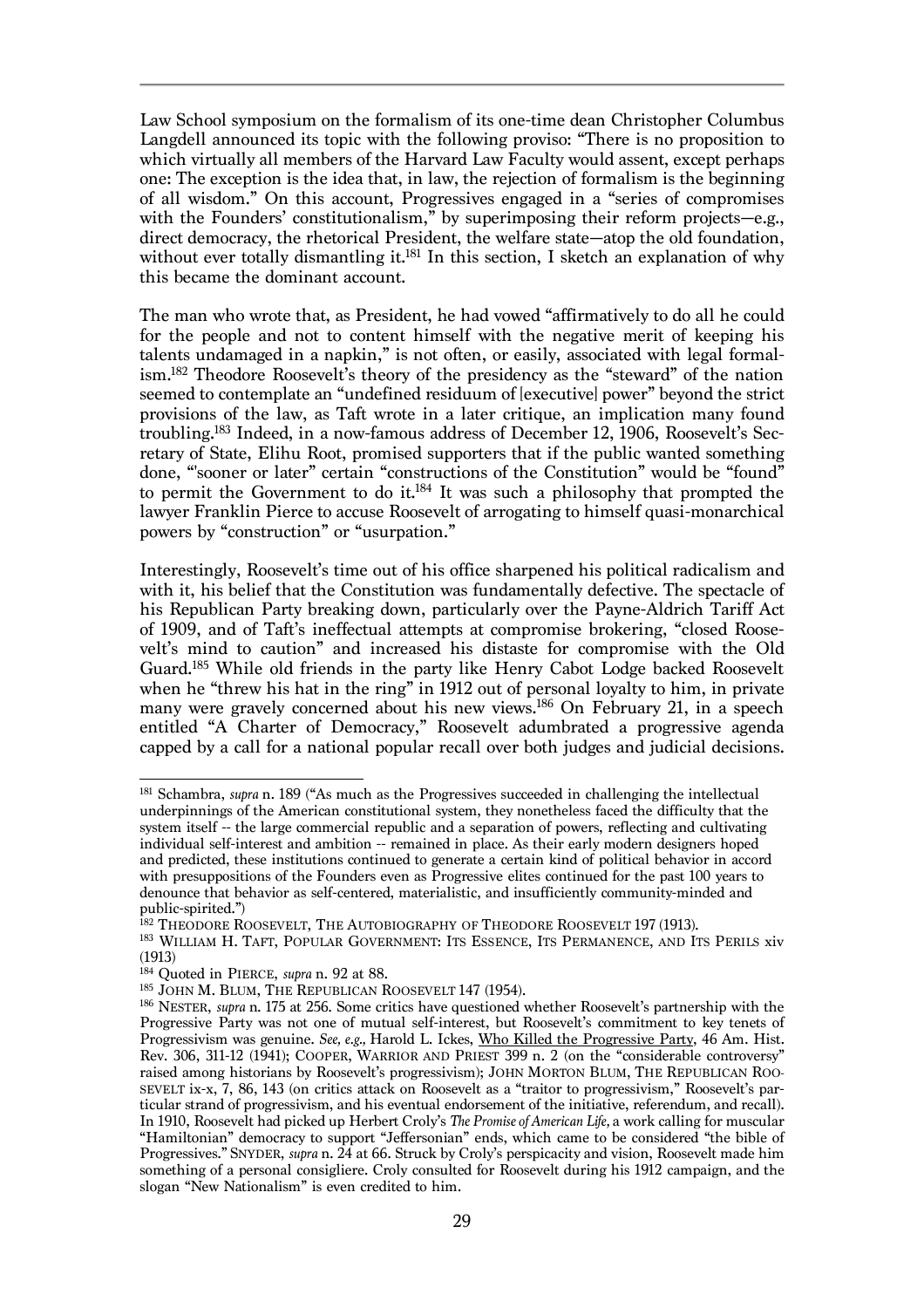Insisted Roosevelt, the purpose "of every American constitution must be to obtain justice between man and man by means of genuine popular self-government." If the Constitution could be used to block efforts to remedy injustice, "it is proof positive either that the Constitution needs immediate amendment or that it is being wrongfully and improperly construed."<sup>187</sup> At the Progressive Party Convention in August 1912, Roosevelt proclaimed: "The people themselves must be the ultimate makers of the their own constitution."188 Yet another stump speech saw Roosevelt proposing to "go even further than the Progressive Platform," with the idea of a general recall "applied to *everybody,* including the President." The remark prompted a horrified *New York Times* to report, "Roosevelt tonight exceeded the speed limit in radicalism."189

For his part, as a young man Woodrow Wilson had also been a staunch critic of the Constitution. On July 4, 1876, as a 20-year-old student at the College of New Jersey (now Princeton University), Wilson wrote in his diary, "How much happier [America] would be if she had England's form of government instead of this miserable delusion of a republic."190 In an unpublished 1882 essay, "Government by Debate," Wilson proposed two constitutional changes to move the nation closer towards the British form of government. First, the President would be primarily a symbolic head of state, with an indefinite term to last on "good behavior," though he would have power to appoint cabinet secretaries and a legislative veto. Cabinet members, in turn, would initiate legislation and lead debate on the House floor, though they would be required to resign if Congress rejected "any important part of their plans."191 Second, House members' terms would be extended from two to six or eight years, but the president would have the power to dissolve the legislature earlier and call for new elections in the event of deadlock.192 In just a few years, Wilson would come to view these positions, so earnestly held by his younger self, as childish. A man on a "mission of statesmanship" had to offer realistic solutions, not utopianism. Wilson's thinking was surely swayed, too, by Harper Press's refusal to publish his 1882 piece on account of its constitutional proposals being too radical. In fact, when a review of his 1885 book *Congressional Government* came out lavishing praise on a Wilson it considered a hardline constitutional formalist in light of his earlier (unpublished) work, Wilson was furious that his past views had been aired.193

<sup>187</sup> NESTER, *supra* n. 175 at 256.

<sup>188</sup> SIDNEY MILKIS, THEODORE ROOSEVELT, THE PROGRESSIVE PARTY, AND THE TRANSFORMATION OF AMERICAN DEMOCRACY 217 (2009).

<sup>189</sup> *Id.* at 218-9. And construing Roosevelt's near-miss as a critical inflection point that saved the Constitution from the "quick fixes and gimmicks" of the Progressive formalists, William Schambra, Commentary on Thomas E. West, The Progressive Movement and the Transformation of American Politics, 12 HERITAGE ORG. FIRST PRINCIPLES SERIES 12 (Jul. 18, 2007) ("Had Roosevelt managed to win the nomination of his party … , it is likely that it would have put its weight behind these reforms [the initiative, referendum, and recall] and others that appeared later in the platform of the Progressive Party, including, critically, a more expeditious method of amending the Constitution. That would probably have meant amendment by a majority of the popular vote in a majority of the states, as Robert LaFollette suggested. Had that happened -- had the Constitution come down to us today amended and re-amended, burdened with all the quick fixes and gimmicks that, at one point or another over the 20th century, captured fleeting majorities -- the effort to recover the Founders' constitutionalism and reorient American politics toward it would obviously have been a much, much trickier proposition.") <sup>190</sup> Quoted in DANIEL D. STID, THE PRESIDENT AS STATESMAN: WOODROW WILSON AND THE CONSTI-TUTION 10 (1998).

<sup>&</sup>lt;sup>191</sup> Woodrow Wilson, Government by Debate: Being a Short View of Our National Government as It Is and as It Might Be (1882), in 2 THE PAPERS OF WOODROW WILSON 202 (Arthur S. Link eds. 1967). <sup>192</sup> STID, *supra* n. 190 at 20-21.

<sup>&</sup>lt;sup>193</sup> After this rejection, Wilson complained to a friend, "[P]erhaps [these proposed] changes are *too* radical; but if one goes one step with me, he cannot, as it seems to me, escape going all the way. To stop short of the length to which I carry the argument would be simply to be afraid of the legitimate and logical conclusions towards it inclines with an inevitable tendency." *Id.* at 21-22.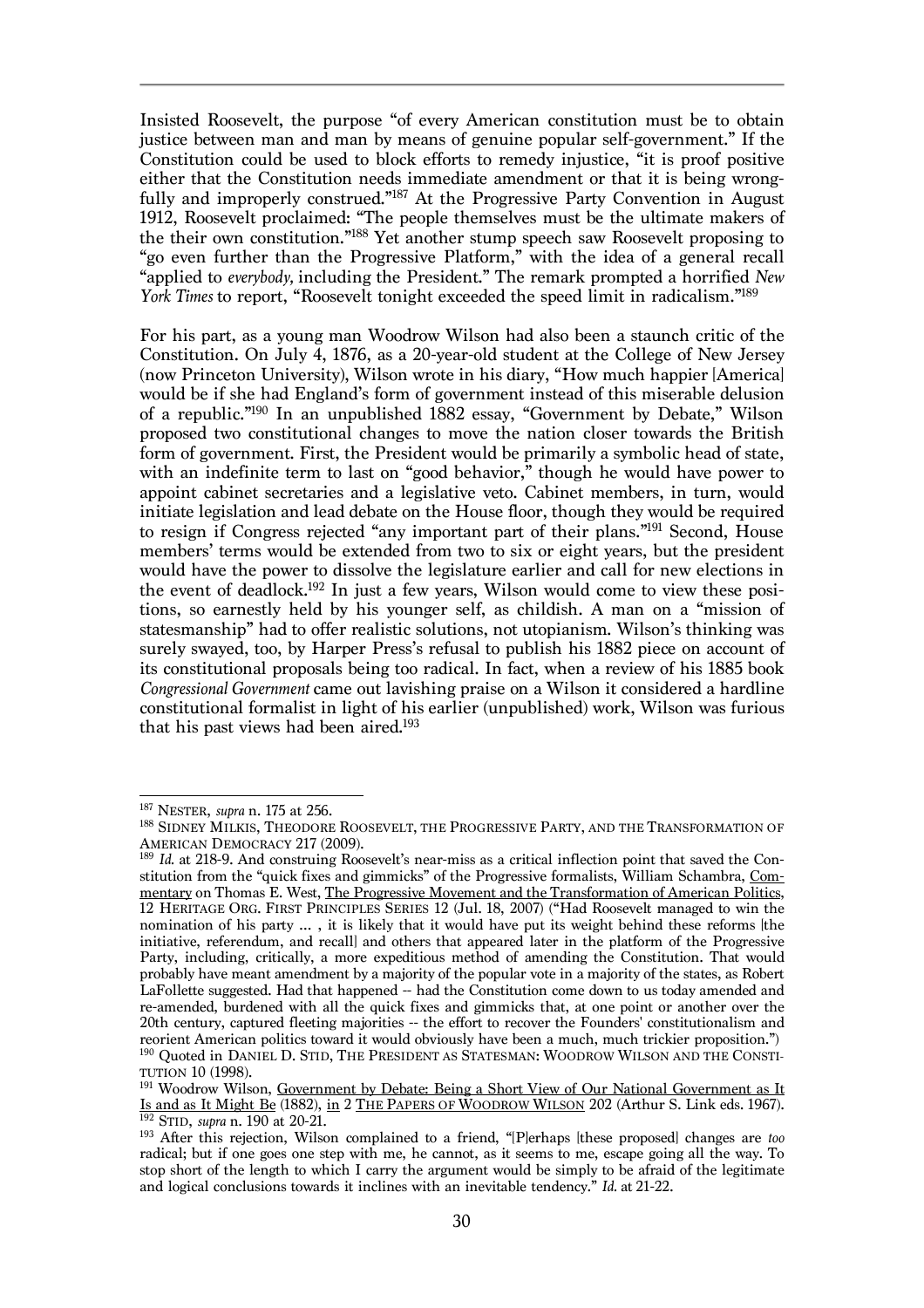This was a far cry from the Wilson who, in his 1908 *Constitutional Government in the United States,* praised the Constitution as a "thoroughly workable model," and the Framers for their "experienced eye for affairs" and "quick practical sagacity in respect of the actual structure of government."194 Vestiges of the old Wilson remained: it was true that the "constitutional structure of the government [had] hampered and limited" the President's action in important roles. But it did not entirely thwart it. Somehow, felicitously, "the definitions and prescriptions of constitutional law, although conceived in the Newtonian spirit and upon the Newtonian principle," were "sufficiently broad and elastic to allow for the play of life and circumstance."195 In Wilson's hands the historicism and organicism of Holmes became a weapon capable of defanging the sharpest of reformers' constitutional critiques. Progressive democracy could now be reconciled with constitutional fealty: if the Framers had not foreseen the development of an interventionist federal government, they had knowingly built an endlessly adaptable system—an evolving organism, following the metaphors of the day, not a machine.196

If the Darwinian organism represented Wilson's idea of the Constitution, the metaphor of the machine better describes what he saw as the President's ideal constitutional role: the engine of the system.197 Wilson proved an important figure in constructing as a theorist—and bringing about as a politician—a *presidential* democracy built around the chief executive. Many Progressives agreed that no other national office could snap the Constitution out of its self-induced stupor: political parties were too parochial; courts too backward-looking; Congress was cumbersome and beholden to special interests. "Only the presidency had the national vision to articulate the public's evolving interests, the political incentive to represent those interests in action, and the wherewithal to act upon them with dispatch."<sup>198</sup> His duty was to keep national opinion mobilized behind great public purposes and to thereby overcome all constitutional obstacles in the path to their achievement: "If he rightly interpret the national thought and boldly insist upon it, he is irresistible; and the country never feels the zest of action so much as when its President is of such insight and caliber. Its instinct is for unified action, and it craves a single leader."199 For Wilson, Ford, and other progressives like Croly and Beard, the modern president was a modern adaptation permitting the salvaging of a "defective apparatus" (the Constitution) by allowing popular energy to course through it, "breaking through the constitutional form."200

By the time Wilson and Teddy Roosevelt confronted each other in 1912, the two had switched places in their constitutional thought. Wilson traveled from critic to apologist, thanks to the magic formula of interpretivism; Roosevelt, by contrast, evolved from a loose constructionist to a Progressive formalist, on the strength of his growing commitment to "pure democracy," which he now viewed as impossible under the existing Constitution.201 In an important sense, the 1912 campaign was a referendum

<sup>194</sup> WILSON, *supra* n. 105 at 57.

<sup>195</sup> *Id.* at 56-60.

<sup>196</sup> On the imagistic metaphors used in diverse periods to refer to the Constitution, *see* KAMMEN, *supra*  n. 27 at 17-20.

 $^{197}$  Richard J. Ellis, The Development of the American Presidency 108 (3rd ed. 2018).

<sup>&</sup>lt;sup>198</sup> Stephen Skowronek, The Conservative Insurgency and Presidential Power: A Developmental Perspective on the Unitary Executive, 122 HARV. L. REV. 2070, 2087 (2009).<br><sup>199</sup> WILSON, *supra* n. 105 at 68.

<sup>&</sup>lt;sup>200</sup> A great amount of scholarship has been written on the changes the Progressives left on the face of the office. *See, e.g.,* MILKIS, *supra* n. 188; TULIS, *supra* n. 153; JAMES CEASER, PRESIDENTIAL SELEC-TION 170-212 (1979); PERI ARNOLD, REMAKING THE PRESIDENCY: ROOSEVELT, TAFT, AND WILSON, 1901-1916 (2009).

<sup>201</sup> *See* MILKIS, *supra* n. 188 at 217. Assuredly, in the evolving trajectories of Teddy Roosevelt and Woodrow Wilson's constitutional thought is a lesson about political power and opportunism. Certainly, neither man expressed particular dissatisfaction with the U.S. Constitution while in office, however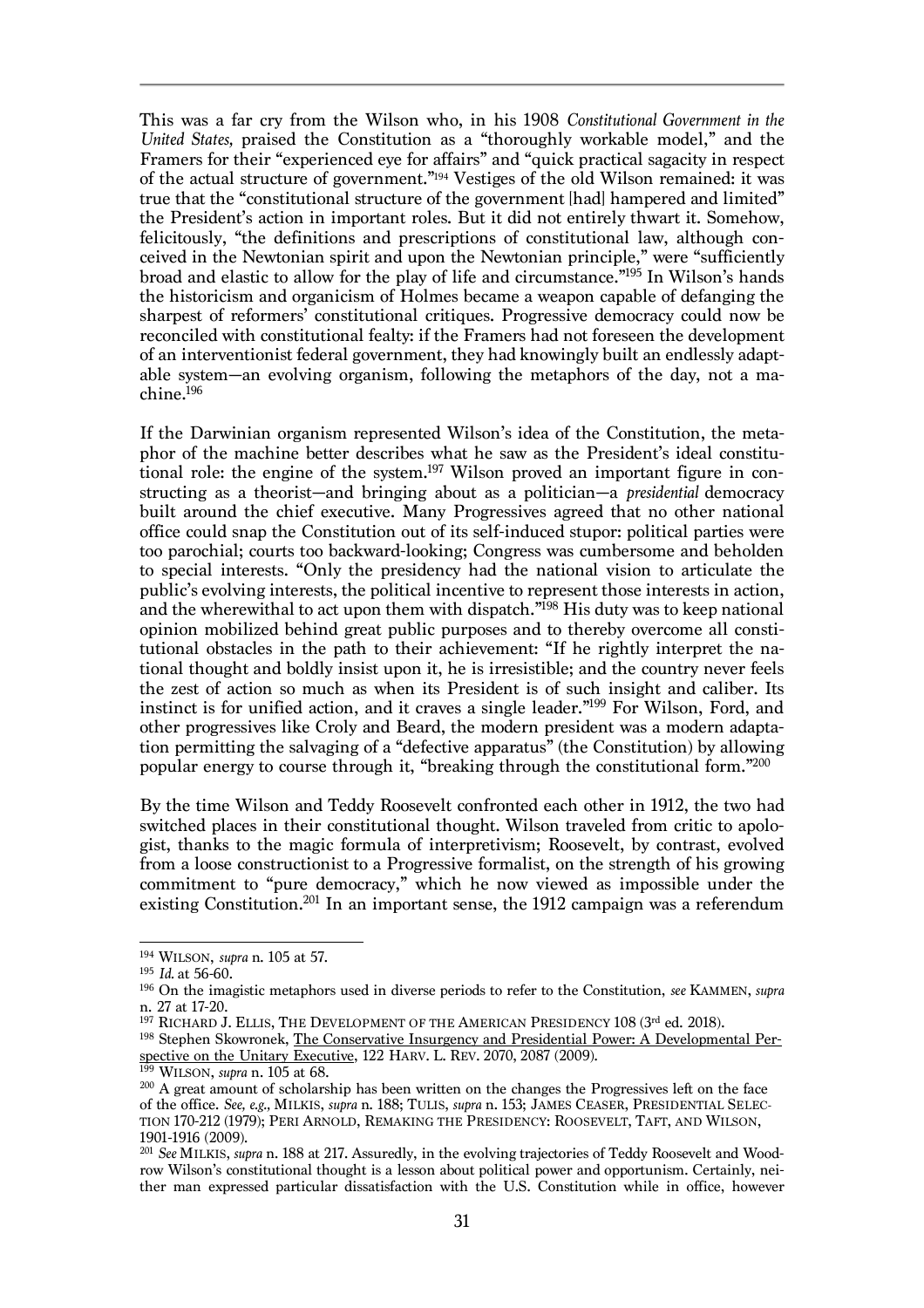on these dueling visions of the Constitution. These were not second-order issues, but front and center of the campaign. Progressives like Herbert Croly, who consulted for Roosevelt on the party agenda—even coining the phrase "New Nationalism," may have been better at articulating grand reform visions than the precise legal path by which they would be carried out. Yet the Progressives' campaign was formalist through and through. The official party platform pledged "to secure such alterations in the fundamental law of the several States and of the United States as shall insure the representative character of the Government."202 These included direct primaries for state and national offices; presidential primaries; the direct election of senators; the initiative, referendum and recall; and extending Congress' power over matters like labor, economics, and public health "[u]p to the limit of the Constitution, and later by amendment of the Constitution, if found necessary." The Progressives also called for revision to Article V: "[B]elieving that a free people should have the power from time to time to amend their fundamental law so as to adapt it progressively to the changing needs of the people, [the Progressive Party] pledges itself to provide a more easy and expeditious method of amending the Federal Constitution." (The Democratic platform, meanwhile, had far fewer such ambitious proposals, though it did call for an amendment making the President eligible for just a single term. 203)

Wilson would harp on this point in elucidating the difference between the Progressives' plan and his own "New Freedom," which was far more sympathetic to courts and parties. Although Wilson believed almost as ardently as Roosevelt did in popular democracy oriented around strong executive leadership, the Democrat deliberately stopped short of calling for referenda on court decisions and the recall of all public officials.204 Ironically, it probably was Roosevelt's own example as President that convinced Wilson to turn away from his opponent's new emphasis on forms. What, after all, was T.R. but living proof that, through the power of the "bully pulpit," the President could bridge the Constitution's mechanical separations to lead party and nation, and become "as a big a man as he can"?205

Under the Wilson presidency, formalism became the road not taken. To be sure, Wilson presided over the greatest period of constitution-revising in American history after the Bill of Rights. But these victories had little to do with Wilson or his agenda. The income tax amendment, approved by Congress in 1909, had been steered through Congress by Taft. Direct senatorial election was, as we have seen from reform proposals of the era, a movement that predated Wilson's presidency, and the Seventeenth Amendment's success was mostly the work of Republican reformers in Congress like La Follette, Senators Joseph Bristow (R-KS) and William Borah (R-ID) and Representative George Norris (R-NE). Prohibition split the Democrats, and Wilson personally did not come out in favor of the proposal. <sup>206</sup> As for women's suffrage, Wilson had never endorsed it before World War I, leading many to suspect that he took up the cause only as a means to bolster the appeal of his scheme for a global League of Nations.<sup>207</sup> These amendments did not reach in any way, moreover, the deep

 $\overline{a}$ concerned they were as civilians. At a larger level, however, the dueling visions these two expressed were entrenched in society more broadly.<br><sup>202</sup> 1912 Progressive Party Platform (June 25, 1912), *The American Presidency Project.* 

<sup>&</sup>lt;sup>203</sup> 1912 Democratic Party Platform (June 25, 1912), *The American Presidency Project.*<br><sup>204</sup> MILKIS, *supra* n. 188 at 186-7.

<sup>&</sup>lt;sup>205</sup> Andrea S. Katz, The Progressive Presidency and the Shaping of the Modern Executive (Paper presented at the 2011 American Political Science Association Conference in Seattle, WA, on file with author).

<sup>&</sup>lt;sup>206</sup> In fact, Wilson vetoed an act giving Congress enforcement power over alcohol production, but the Volstead Act passed over his veto in 1919.

<sup>&</sup>lt;sup>207</sup> Elizabeth Sanders, Presidents and Social Movements: A Logic and Preliminary Results in FORMA-TIVE ACTS: AMERICAN POLITICS IN THE MAKING 234 (Stephen Skowronek and Matthew Glassman eds. 2007).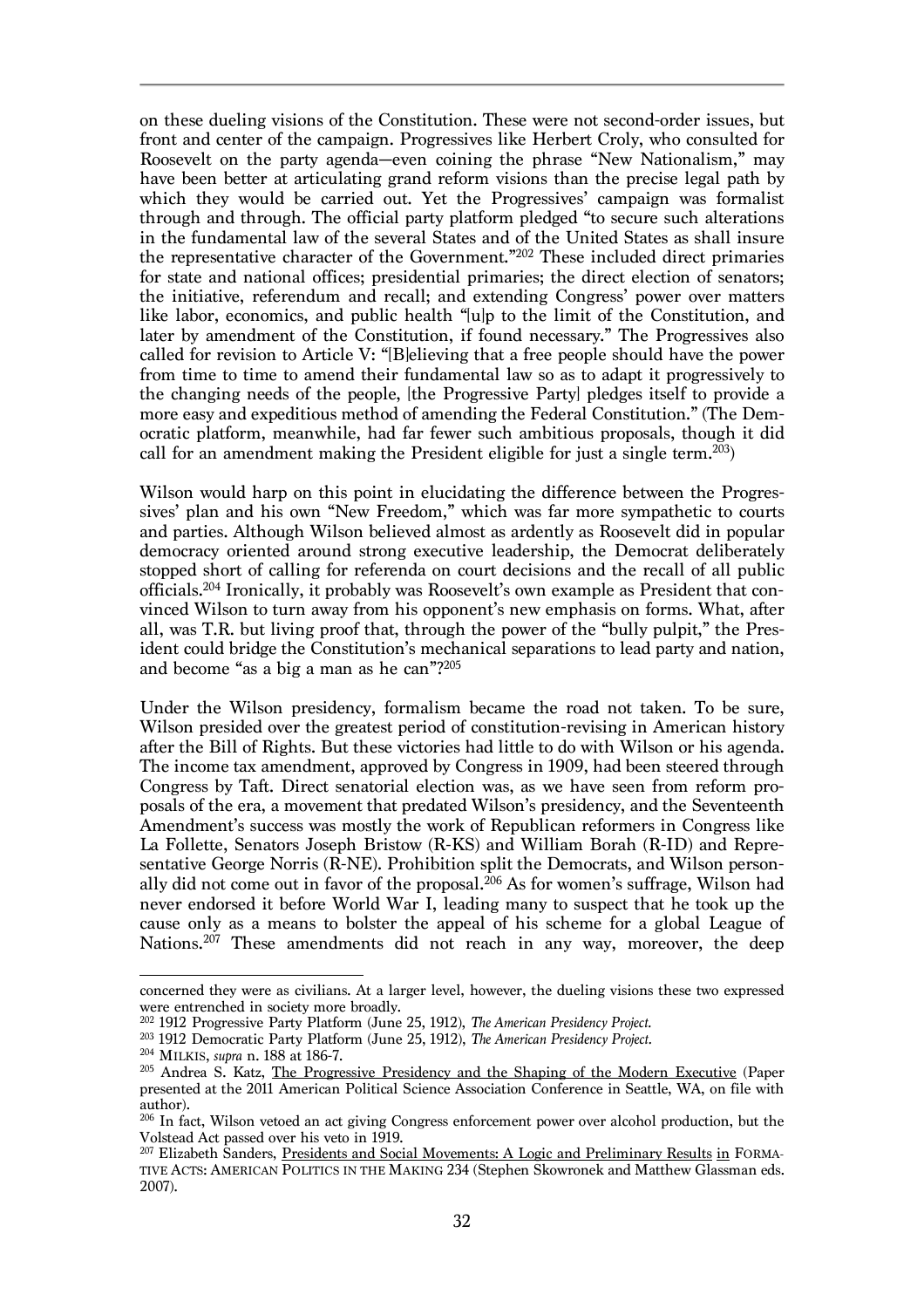structural problems reformers had identified and decried decades before: divided government, immobility, deadlock, judicial supremacy, the separation of legislative and administrative functions. Nor, as has become more obvious, did these ever deal with the question of "usurpation," or how to square increased government powers and structures with a rule-of-law Constitution.

By 1920, World War I and Progressivism were over, and across American politics, a palpable kind of conservatism and disillusionment was settling in. The Republican candidate for president, Warren G. Harding, ran a sober campaign promising the nation nothing more than "a return to normalcy."208 En route to winning the Republican nomination, Harding defeated California Senator Hiram Johnson, T.R.'s vicepresidential running mate in 1912 and a reminder of the Republican Party's fading associations with Progressivism. Johnson had himself been courted by the Progressive Party to be its flagbearer after the death of T.R. in 1919, but he declined, choosing to seek the presidential nomination on the Republican ticket. In 1924, the indefatigable "Fighting Bob" La Follette dusted off the Progressive Party for one more presidential run in 1924, but by this time, the seventy-year-old had come to seem like an old knight tilting at windmills.209

Croly's journal *The New Republic* had appeared on the scene in 1914, a highbrow voice for Progressive ideas that became a bellwether of broader currents in the nation's intellectual life, and which turned its co-founders, Croly, Walter Weyl, and Walter Lippmann into stars. Croly—and the editorial pages of *The New Republic*—had initially been cool towards Wilson, unsure whether Wilson's progressivism was real or pretended, but Wilson's active leadership and legislative victories in his first legislative term warmed the journal to him, and made him a Progressive hero.

But by 1919, the unity of the Progressive front, such as it had been, was irreparably damaged. The Great War split isolationists like William Jennings Bryan from interventionists (some said "warmongers") like Teddy Roosevelt. Progressivism's unfortunate associations with unsavory social experiments like eugenics and prohibition, plus the Wilson administration's zealous prosecution of radicals under the Sedition Act of 1918, soured many on social meliorism, and provoked a reorientation of attitudes towards big government in particular. This was particularly true for legal Progressives like Felix Frankfurter and Louis Brandeis, whose thoughts on free speech were heavily shaped in the period.210 The League of Nations was the straw that broke the camel's back: under the spell of his illusions, Lippman wrote, President Wilson "had lost his grip on America." Frankfurter, in a letter to Lippman, was even more cutting: Wilson

 $\overline{a}$ <sup>208</sup> Warren G. Harding, Readjustment (Speech and Nation's Forum Collection, Library of Congress), https://www.loc.gov/item/2016655168/.

<sup>&</sup>lt;sup>209</sup> One last gasp of Progressive formalism was the proposed Twentieth Amendment, a response to the Supreme Court's *Bailey v. Drexel Furniture* decisions invalidating statutes banning or penalizing child labor, which came down on May 15, 1922. By May 17, Representative Roy Fitzgerald (R-OH) had introduced a resolution supporting an amendment that would give Congress the ability to limit or prohibit children from under 18 from working. The amendment passed both Houses by June 1924. After that, however, opponents mobilized against it, and after twenty-eight states signed it, the campaign fizzled in the late 1920s, and the amendment was never ratified. Novkov argues that the child labor amendment "should not be seen in isolation from constitutional politics" of the period. Tellingly, among the apparent reasons for the ratification movement's losing steam was "lingering resentment over the success of prohibition and the extension of suffrage to women." *See* Julie Novkov, Historicizing the Figure of the Child in Legal Discourse: The Battle over the Regulation of Child Labor, 44 AM. J. LEG. HIST. 369, 374, 395-6 (Oct. 2000).

<sup>&</sup>lt;sup>210</sup> SNYDER, *supra* n. 27 at 116, 276, 281-2. As Snyder recounts, the "Red Scare" of anti-Communist paranoia touched Brandeis and Frankfurter personally when it spread to Harvard Law School, jeopardizing the careers of Frankfurter and Dean Roscoe Pound.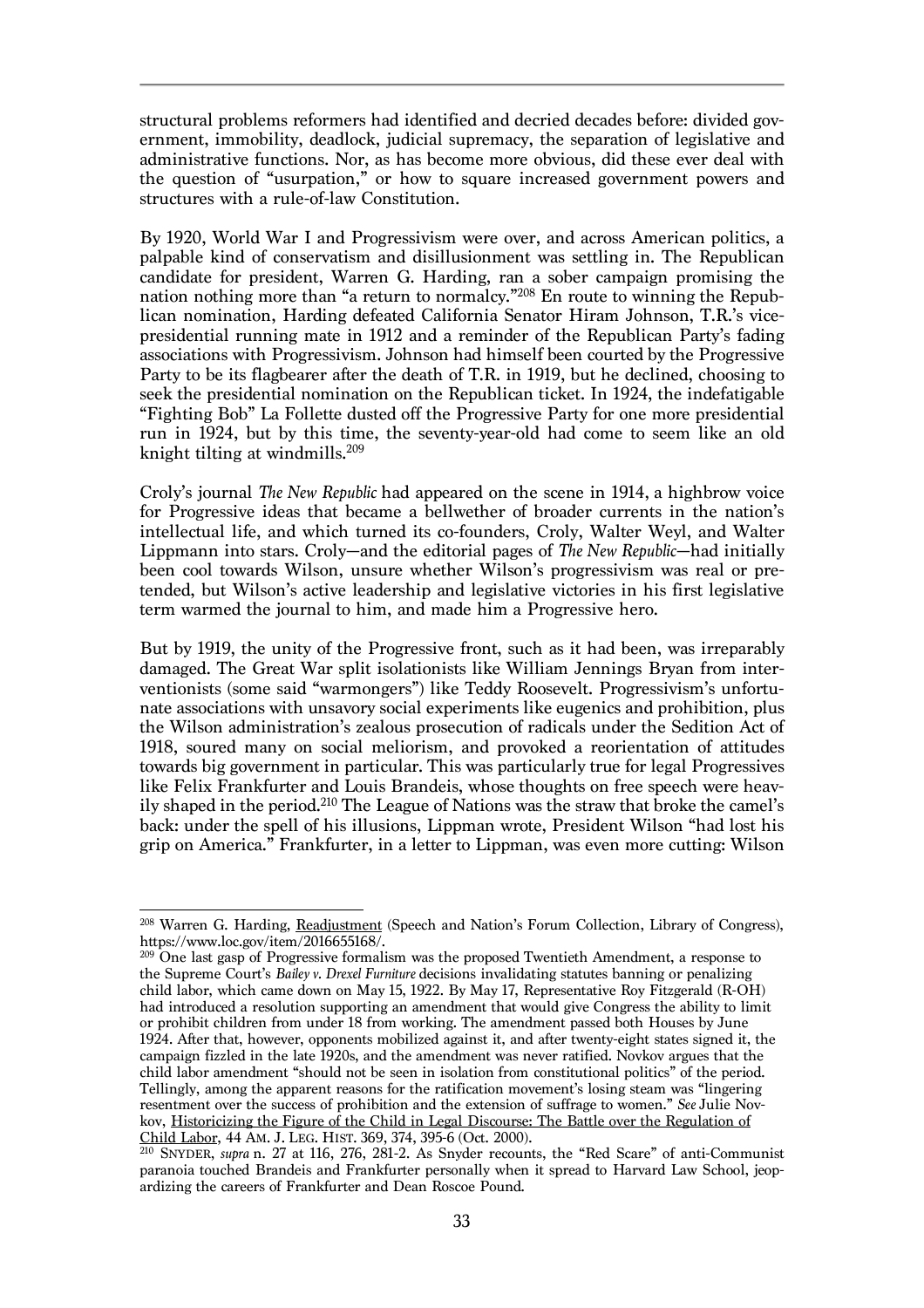and his advisors "were the naivest children in the world."211 The Progressive coalition was fraying, and losing its faith in democratic ideals.

Walter Lippman's intellectual trajectory was dramatic, but by no means unrepresentative of a larger turn by intellectuals away from Progressivism. <sup>212</sup> A younger Lippmann had galvanized the country with his 1914 *Drift and Mastery,* urging the nation to abandon its policy of aimless "drift," hitch its political fortunes to the wisdom of scientific progress, and become master of its own destiny."213 Yet disappointments with public life—Wilson's failed barnstorming tour of America to sell the nation on the League of Nations, the Sacco-Vanzetti case, among others—helped convince Lippman of the fickleness of the public, and ultimately of the futility of democracy. By the time of his 1922 *Public Opinion* and his 1928 *Phantom Public,* whatever democratic spirit Lippman had had in his youth had been stamped out, leaving behind only a cynical relativism and technocratic elitism.

Brandeis and Frankfurter held onto their progressive commitments, but they, too, came to see the emphasis on forms as naïve. <sup>214</sup> For all his democratic commitments, Brandeis never lost his faith in courts, his long and distinguished career a testament to his attempts to reconcile Supreme Court power and judicial review with legislative supremacy and a progressive agenda. <sup>215</sup> Frankfurter remained a solid Progressive in his commitments, but he, too, turned away from reformist projects. For instance, although Frankfurter personally believed that the Due Process Clause would have been best written out of the Constitution, he believed that the slim chances of such an amendment made it a futile cause.<sup>216</sup> Frankfurter remained a devoted supporter of La Follette campaign of 1924, notwithstanding its radical attacks on the Court and solemn amendment proposals (including one to amend the Constitution to prevent the federal courts from voiding laws). Frankfurter still admired La Follette's disinterestedness and egalitarianism, but increasingly, his thought was headed in another direction: away from populistic plans to rewrite the Constitution and more towards a progressive jurisprudence that could reconcile judicial supremacy with progressive societal ends.<sup>217</sup>

For Croly, the decade after 1919 were "years of despair."218 Croly and *The New Republic*'s editors described the Treaty of Versailles as an "inhuman monster," and they felt betrayed at Wilson's capitulation to a settlement that virtually guaranteed "a Europe of wars and revolution and agony." They confessed: "We were wrong. We hoped and lost."219 Croly lost, not only illusions, but many of his best friends, too. Some perished in the influenza epidemic of 1919; others, like Walter Weyl, died of throat cancer; others, including Learned Hand and Walter Lippman, grew estranged from Croly over growing philosophical differences. Croly remained a contributor to *The New* 

 $211$  *Id.* at 261.

<sup>&</sup>lt;sup>212</sup> Arthur Link, *supra* n. 10 at 844 (noting that, after the flight of the middle classes, a second factor "in the decline of the progressive movement after 1918 was the desertion from its ranks of a good part of the intellectual leadership of the country. Indeed, more than simple desertion … ; it was often a matter of a cynical repudiation of the ideals from which progressivism derived its strength [ideals such as the very cause of democracy].")<br>
<sup>213</sup> WALTER LIPPMAN, DRIFT AND MASTERY 147-148 (1914).

<sup>&</sup>lt;sup>214</sup> See., e.g., UROFSKY, *supra* n. 1 at 432 ("Brandeis rejected notions like judicial recall to correct the problems of judges who failed to heed social changes.")

<sup>215</sup> UROFSKY, *supra* n. 1 at 431-33; EDWARD PURCELL JR., BRANDEIS AND THE PROGRESSIVE CONSTITU-TION: ERIE, THE JUDICIAL POWER AND THE POLITICS OF THE FEDERAL COURTS IN TWENTIETH-CENTURY AMERICA 1-2 (2000).

<sup>&</sup>lt;sup>216</sup> SNYDER, *supra* n. 27 at 345-46.

<sup>217</sup> *Id.* at 349.

<sup>&</sup>lt;sup>218</sup> DAVID W. LEVY, HERBERT CROLY OF THE NEW REPUBLIC: THE LIFE AND THOUGHT OF AN AMERI-CAN PROGRESSIVE 266-270 (1985).

<sup>219</sup> *Id.* at 266.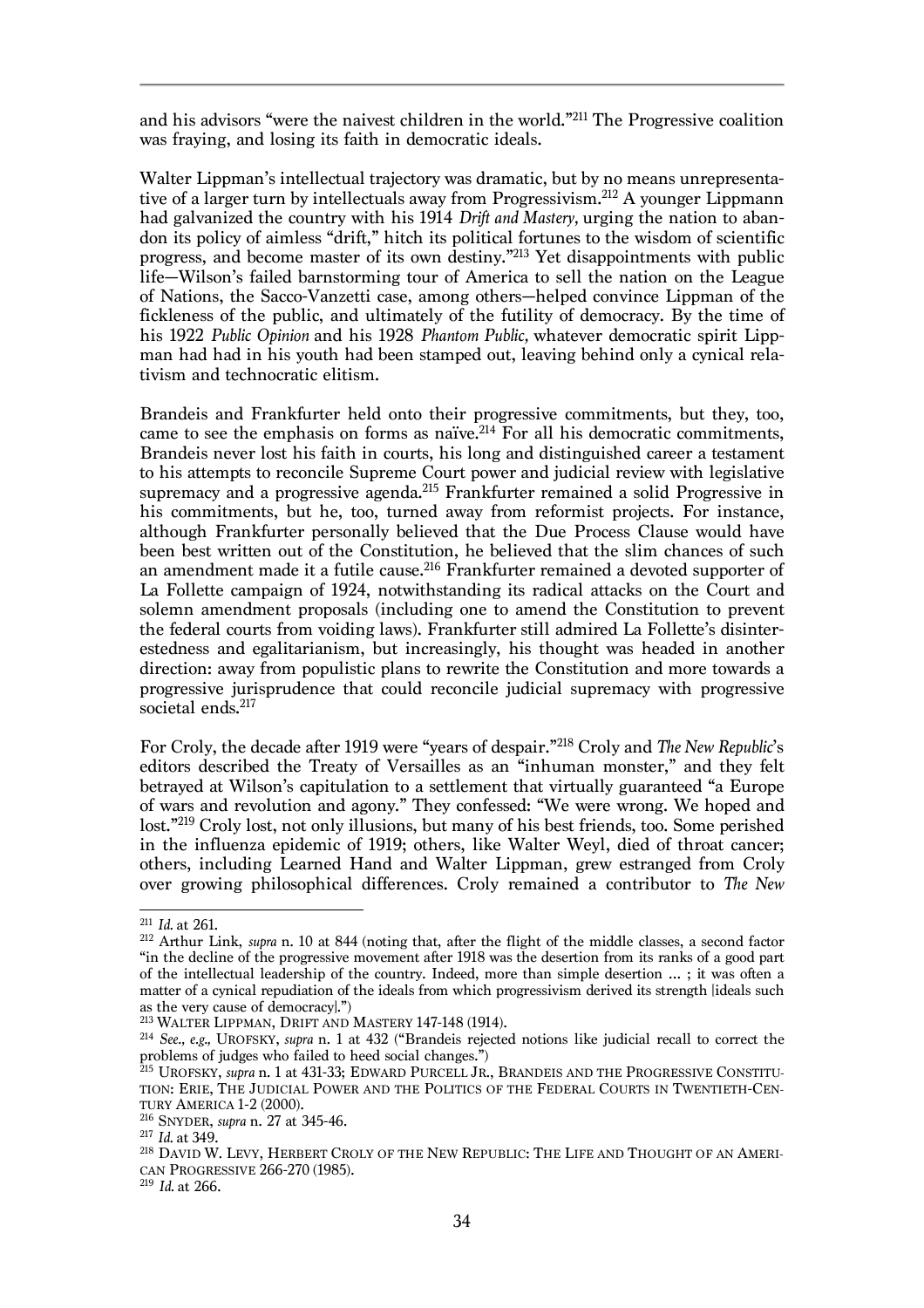*Republic* until his death in in 1930, but in spirit, the magazine was never the same. Croly had always been something of a slippery Progressive: his visions were grand, but elusive. Like the interpretivists, Croly believed that public opinion could be vindicated through progressive judicial philosophies, but he also seemed to believe that the channels of government needed to be opened in more literal ways, too.<sup>220</sup> He vaguely gestured at the initiative, abolishment of the distinction between domestic and interstate commerce, a reorganization of the separation of powers, and amendment of Article V, but these ideas were scarcely developed in his books.221 Croly famously claimed that his thought combined the hard-edged realism of Alexander Hamilton with the democratic spirit of Thomas Jefferson, and compared to the "utopian" La Follette Republicans, Croly has gone down as a clear-eyed realist.222 Yet in reality, he was always better at envisioning ways to empower the State than at devising instruments for holding it popularly accountable.223 Stripped of the tools to channel the popular will, Progressive democracy became as empty a formula as the social contract in J. Allen Smith's telling. It seems that the "utopian" Progressive formalists were those who best understood this point.

Just as the remnants of Progressive formalism were tamed by Wilson's reformist energy and interpretivist methods, and later brought, once and for all, into the Democratic Party fold during the administration of T.R.'s nephew, Franklin D. Roosevelt, so, too, did the spirit of radical reform disappear under the mantle of legal realism and New Deal technocratic paternalism.224 Somewhat fittingly, these two narratives would expose Progressives to the same critique by a later generation of opponents: substituting scientific expertise for democratic will was, in the words of Ellsworth Faris, the chairman of Chicago's sociology department, "indeed to rule man out."225

# **The Lost Formalist Promise**

In his 1905 study of the American constitution, the Australian statesman Henry B. Higgins shared an anecdote. Some years ago, on a trip to New Zealand, Higgins had been shown a thick-trunked timber tree, the *rimu,* gracefully encircled by a flowering vine called the *rata*. Higgins was surprised to learn from his hosts that, with time, "the fair and clinging *rata*" would grow stronger and thicker, eventually choking to death the *rimu*, "for all its pride and seeming might." Higgins reflected, "so it may be

 $220$  *Id.* at 20.

<sup>&</sup>lt;sup>221</sup> Id. at 231, 287, 291.<br><sup>222</sup> HERBERT CROLY, THE PROMISE OF AMERICAN LIFE 20-22 (1909); CROLY, *supra* n. 9 at 54-55.<br><sup>223</sup> Christopher Lasch, <u>Herbert Croly's America</u>, NY REV. OF BOOKS (Jul. 1, 1965).<br><sup>224</sup> Bruce Ack

plated the path of constitutional reform in the face of persistent obstruction by the Supreme Court. The 1936 Democratic Party platform contained a more or less implied repudiation of the Court's thereto restrictive Commerce Clause jurisprudence in its insistence that problems such as "drought, dust storms, floods, minimum wages, maximum hours, child labor, and working conditions in industry" could not be solved by the state legislatures, and if Congress lacked power to solve these under the Constitution, "we shall seek such clarifying amendment" as would assure it such. Nevertheless, argues Ackerman, in 1937, Roosevelt made a "highly self-conscious decision" to reject his party's amendment proposals, choosing instead the route of court-packing to steamroll the Court's resistance. However flawed it proved at the time, this decision, says Ackerman, came with a "long-term cost to higher lawmaking" similar to the one I describe here: "[C]ourt-packing did not require progressives to move beyond Washington, DC, to mobilize broad popular support to win the endorsement of their proposed amendments and state referenda. Rather than make popular sovereignty a living reality, court packing would leave it to the judges to create a new constitutional order through legal opinions spoken in a legalistic language that required professional training to comprehend." ACKERMAN, REVOLUTIONARY CONSTITUTIONS 390-92 (2018).

<sup>225</sup> Quoted in PURCELL, *supra* n. 11 at 192-3.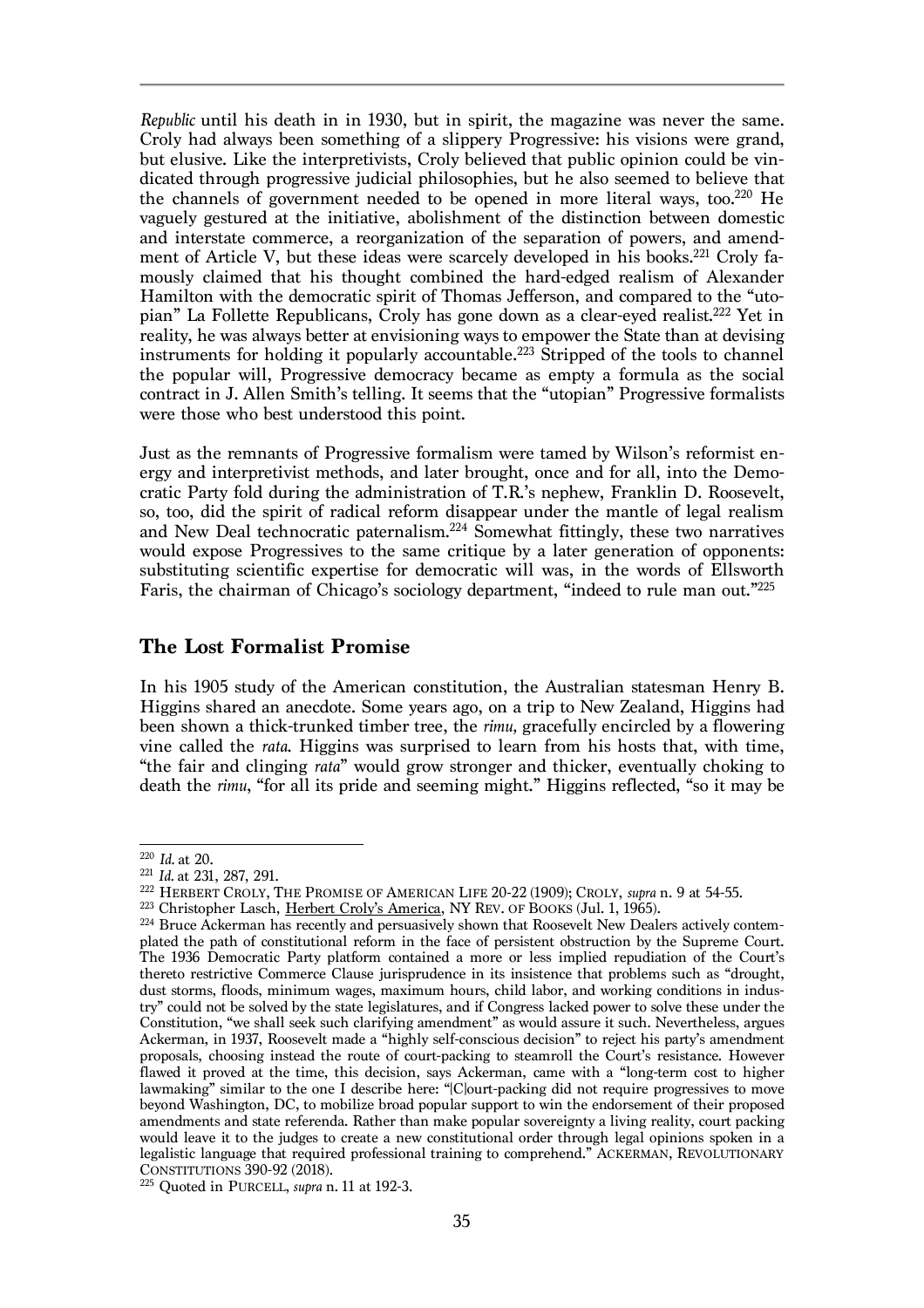with this rigid constitution and [its extra-constitutional] parasitic growths."226 What, Higgins wondered, would the Framers think of an American President who, during wartime, became "a dictator with almost unlimited powers," a vice president whose role was mainly symbolic, a Congress dominated by overgrown party machines, judicial appointments dictated by partisanship and venality, or the mighty impeachment power, reduced to a "mere scarecrow," even where executives like Jefferson, Jackson and Lincoln disregarded the law?227

Henry Higgins was by then following the well-grooved path of a number of nineteenth-century legal scholars struck by the nation's "extra-constitutional" constitutional life. None of these scholars chose to view this fact as proof that the system was thriving by ingenious adaptation.228 Instead, the images they turned to (a vine choking a tree, a safety valve ready to burst, a straitjacket, a wall of water bearing down upon a dam) spoke of a democratic people subjected to, and suffocated by a text instead of mastering it. Extending his arboreal metaphor, Higgins wrote: "A tree may grow notwithstanding the iron band bound around it as a sapling; but it grows deformed, stunted, wanting rondure and completeness."229

This view, so important to the political life of a century ago, finds practically no defenders today. <sup>230</sup> The vast majority of constitutional scholars takes for granted what many Progressives did not: that textual amendment is impossible, undesirable, or in any case superfluous.231 On the right, conservatives share Higgins' concerns about "extra-constitutional growths": indeed, a cottage industry has sprung up of scholarship attacking the constitutionality of twentieth-century innovations like congressional commerce clause powers, the social welfare state, or the constitutional right of privacy.232 Yet, these scholars would vigorously reject Higgins' characterization of Article V as an "iron band," and on the whole, view the immobility of the Constitution as a

 $226$  Higgins, supra n. 90 at 214.

<sup>227</sup> *Id.* 228 Their intellectual ancestor was, of course, Alexis de Tocqueville, although the latter's study of <sup>228</sup> Their intellectual ancestor was, of course, Alexis de Tocqueville, although the latter's study of American political life in the 1830s started from opposite theoretical foundations. Whereas Bryce & Co. viewed the Constitution as imposing obstacles to coordinated, purposive democratic action, Tocqueville's analysis did not anticipate the rise of a singular national democracy, and it viewed the Constitution as largely a "mediating structure" between the states and a limited federal government. Bruce P. Frohnen, Constitution-Reading Through Tocqueville's Eyes, 42 CAP. U. L. REV. 879, 904-5 (2014); John O. McGinnis, Reviving Tocqueville's America: The Supreme Court's New Jurisprudence of Social Discovery, 90 CAL. L. REV. 485 (2002); *c.f.* Phillip C. Kissam, Tocqueville and American Constitutional Law, 59 MAINE L. REV. 35, 37 (arguing that Tocqueville's egalitarianism provides a ba-

<sup>&</sup>lt;sup>229</sup> *Id.* at 213-15. <br><sup>230</sup> One important exception is Sanford Levinson, the rare modern-day Progressive who considers the Constitution irremediably defined by "hardwired" undemocratic features like bicameralism and the "indefensibly apportioned Senate," and which therefore can only be salvaged by a new drafting convention. SANFORD LEVINSON, OUR UNDEMOCRATIC CONSTITUTION 21-22 (2006). Unlike Higgins or Bryce, however, Levinson's preoccupation is not with the *rata*'s growth but the *rimu* tree's inherent defectiveness. Other notable constitution-skeptics include ROBERT DAHL, HOW DEMOCRATIC IS THE AMERICAN CONSTITUTION? (2001); LOUIS MICHAEL SEIDMAN, ON CONSTITUTIONAL DISOBEDIENCE (2012). And, making the point that constitutional rigidity creates pathologies from the point of view of

textual interpretation, *see* Thomas Merrill, *supra* n. 37.<br><sup>231</sup> Gerald Magliocca, Constitutional Change in THE OXFORD HANDBOOK OF THE U.S. CONSTITU-TION 909, 919 (Mark Tushnet et al ed. 2015) ("[C]onstitutional amendments are typically unnecessary to change constitutional law or culture. There is no significant advantage to using the Article Five process when other options are available, which is why political activists of all stripes focus on litigation and influencing public opinion rather than hammering out proposed changes to the Constitu-

<sup>&</sup>lt;sup>232</sup> See, e.g., RICHARD A. EPSTEIN, HOW PROGRESSIVES REWROTE THE CONSTITUTION (2006); PHILIP HAMBURGER, IS ADMINISTRATIVE LAW UNLAWFUL? (2014); Gary Lawson & Steven G. Calabresi, The Depravity of the 1930s and the Modern Administrative State, 94 NOTRE DAME L. REV. 821 (2018). Ken Kersch canvases these and other strands of conservative thought in KERSCH, *supra* n. 180 at 1-102.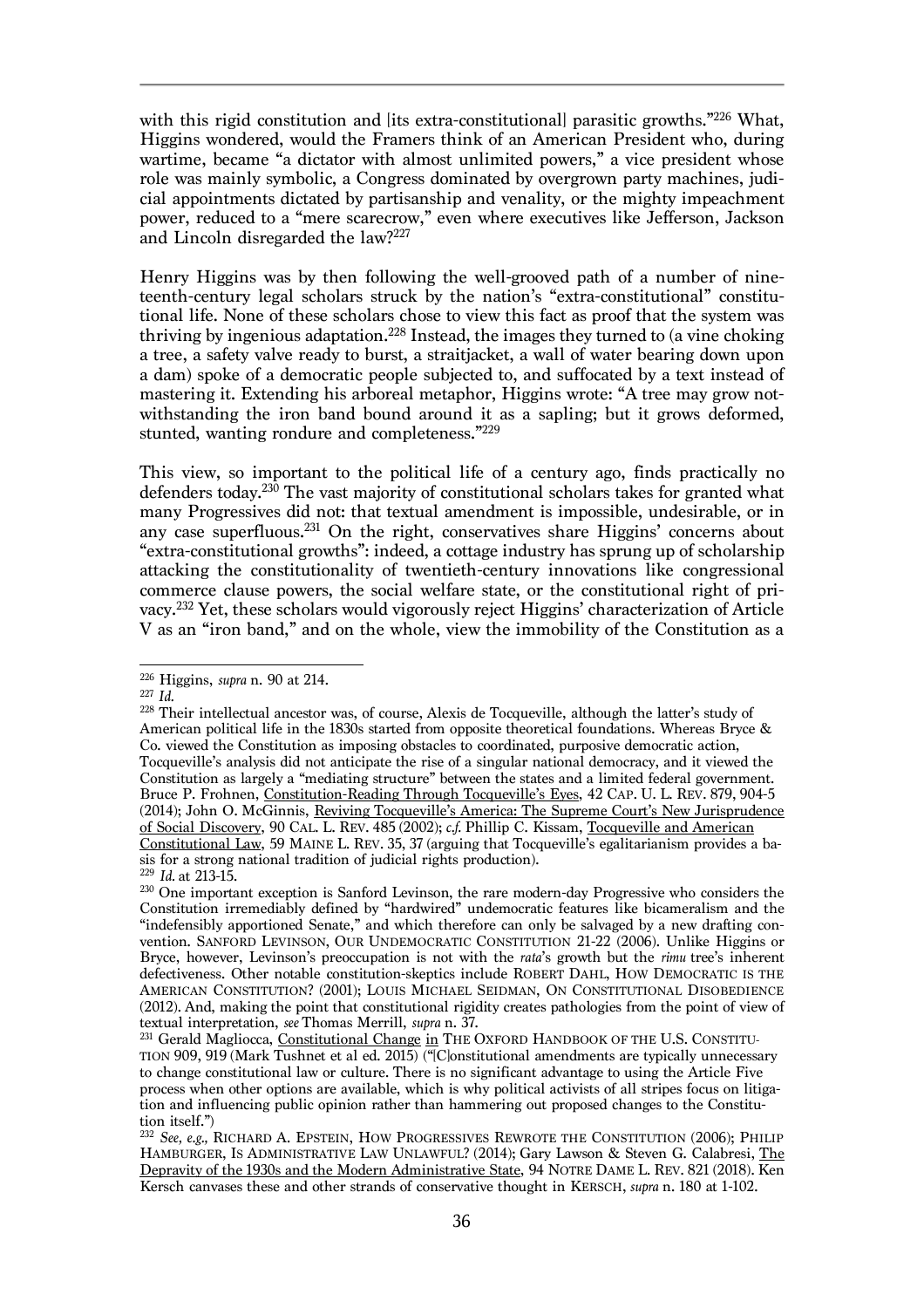solemn virtue that, indeed, the Progressives hostilely denigrated. <sup>233</sup> Constitutional progressives, meanwhile, sympathize deeply with the concern that an unchanging Constitution is asphyxiating and presumptively undemocratic, but what James Bryce called "flexible parasites on a rigid system," today's liberal constitutionalists instead view as legitimate and necessary adaptations to an inflexible text.234

The present state of affairs is associated with several constitutional pathologies legal scholars have already identified: first, the sacralization of the Constitution, with its corresponding stultifying effect on political life; second, the marginalization of popular constitutionalism; third, rising interpretive difficulties and an accompanying crisis of legitimacy of constitutional law. I conclude this Article by sketching these out with the hope that the formalist-interpretive lens I employ here can cast these issues in a new light.

## *1. Constitutional Sacralization*

A healthy constitutional system requires "reverence for the laws,"235 as Madison wrote in *The Federalist,* yet even the Founders disagreed about how much distance from the text was *too* much. Jefferson famously called for triggering a constitutional convention every nineteen years, reasoning that if the people viewed their Constitution ''like the arc of the covenant, too sacred to be touched,'' they would effectively cede their popular sovereignty to a founding generation that, however farsighted, was far from omnipotent.236 Some scholars have come to believe that, as the years pass without major reform, just such a "sacralization of the text" is taking place. $237$ 

Much more than a blueprint for government, the Constitution is the root of American national identity.238 Today, for all the sharp tenor of their disagreements, liberals and conservatives alike overwhelmingly embrace visions of constitutional meaning that correspond to sociologist Gunnar Myrdal's celebrated midcentury thesis that the Constitution and the American creed are one and the same.239 Conservative formalists imagine a relatively fixed text, but they ascribe to it enduring values purportedly defining a special national character which risks being "lost" through destructive change.<sup>240</sup> Liberal antiformalists, on the other hand, follow Charles Beard in imagining a living Constitution of prodigious flexibility, but unlike Beard, they see such change as proof of the country's capacity to achieve the historic promise encoded in

 $\overline{a}$ <sup>233</sup> Two classic examples of scholarship in this tradition, which, among other things, was devoted to eradicating the Beardian view of the Constitution as elitist and undemocratic, are MARTIN DIAMOND, THE FOUNDING OF THE DEMOCRATIC REPUBLIC (1981) and MCDONALD, *supra* n. 78. For work with a similar thrust that treats the Progressive Era as a constitutional fall from grace, see EPSTEIN, *supra* n. 230; RONALD PESTRITTO, WOODROW WILSON AND THE ROOTS OF MODERN LIBERALISM (2005); JEAN M. YARBROUGH, THEODORE ROOSEVELT AND THE AMERICAN POLITICAL TRADITION (2012). Canvassing accounts that traced a decline in constitutional fidelity and certainty to the Progressive Era, *see*  Ken Kersch, Constitutional Conservatives Remember the Progressive Era, in THE PROGRESSIVES' CENTURY 130 (Stephen Skowronek et al eds. 2016).

<sup>&</sup>lt;sup>234</sup> VISCOUNT JAMES BRYCE, STUDIES IN HISTORY & JURISPRUDENCE, vol. 1 120 (1901). Among such historically minded constitutionalist theories, among the most well-known are Bruce Ackerman's *We The People* trilogy, WE THE PEOPLE: FOUNDATIONS, TRANSFORMATION, AND THE CIVIL RIGHTS REVO-LUTION, vols. 1-3 (1991, 1996 and 2014); DAVID A. STRAUSS, THE LIVING CONSTITUTION (2010).<br><sup>235</sup> James Madison, *supra* n. 35.

<sup>&</sup>lt;sup>236</sup> Thomas Jefferson, Letter to Samuel Kercheval, July 12, 1816, quoted in James R. Zink and Christopher T. Dawes, The Dead Hand of the Past? Toward an Understanding of Constitutional Veneration, POL, BEHAVIOR (2015).

<sup>&</sup>lt;sup>237</sup> Sanford Levinson, *supra* n. 36 at 4; LEVINSON, CONSTITUTIONAL FAITH (2011). Aziz Rana echoes the diagnosis of what he calls "creedal constitutionalism." Rana, *supra* n. 36 at 1-4.

<sup>&</sup>lt;sup>238</sup> RICHARD B. BERNSTEIN & JEROME AGEL, AMENDING AMERICA: IF WE LOVE THE CONSTITUTION<br>SO MUCH, WHY DO WE KEEP TRYING TO CHANGE IT? xi (1995).

<sup>&</sup>lt;sup>239</sup> Rana, *supra* n. 36 at 58; GUNNAR MYRDAL, AN AMERICAN DILEMMA (1944). <sup>240</sup> *See, e.g.*, KERSCH, *supra* n. 233 at 1-6.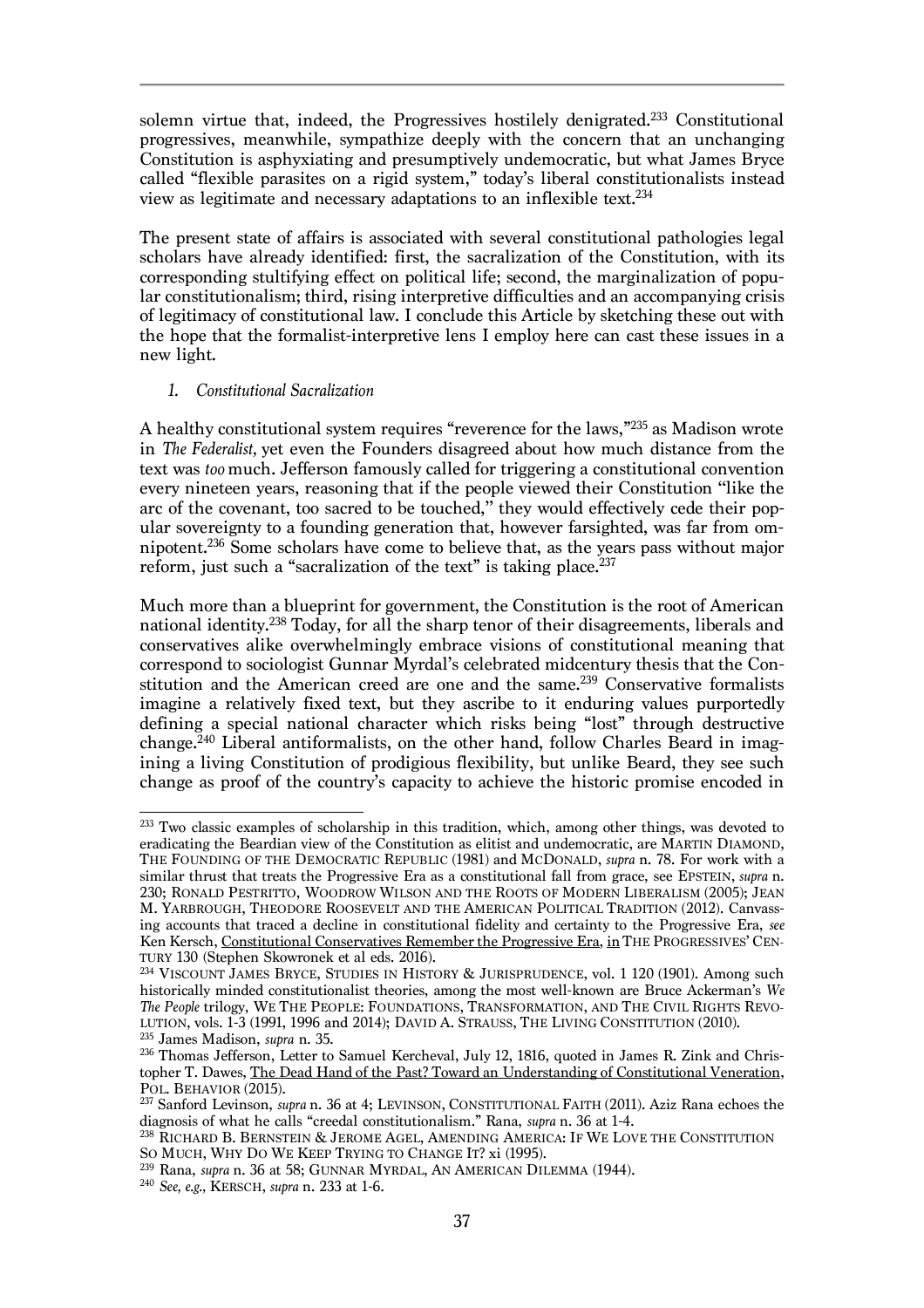the text itself. <sup>241</sup> As Aziz Rana writes, "we essentially have an enchanted version of the old debate between [Progressive] formalists and antiformalists."242 Even in today's period of political disenchantment, not even the most hardbitten critics threaten to disturb the midcentury settlement inscribing onto the text aspirational narratives of fulfillment.

Veneration of the Constitution not only "discourage[s] recognition of its all-too-present imperfections," but also has stimulated a Manichean strand of constitutional politics which construes even friendly critique as tantamount to treason.<sup>243</sup> Stephen Teles describes, for instance, the Tea Party and the conservative House Freedom Caucus as "fundamentalist" organizations which construed struggles over the meaning of the Constitution in just these sorts of elemental terms. <sup>244</sup> Such a view has justified, in turn, an active stance of permanent opposition, a rejection of compromise as heretical, and above all, a refusal to concede the legitimacy of other actors in the political system. Such behavior is far from contained to these sectors, as Congress' recent skirmishes over judicial appointments well illustrates, and in itself, it constitutes a form of institutional crisis.245

Enduring constitutional values and a national identity associated therewith are not a problem per se. But in the present day, with democratic discontent mounting, a more productive attitude toward the text might be that of the progressive formalist Franklin Pierce, who combined a utilitarian pragmatism about the Constitution's "hardwired" structure with an enduring romanticism about its symbolic meaning. Pierce wanted to scrap the institutions of the Constitution in order "to save it."246 Perhaps a similar disenchanted attitude, not toward the Constitution per se, but towards its constituent elements could be productive in our day. 247

 $\overline{a}$ <sup>241</sup> *See, e.g.,* BARACK OBAMA, THE AUDACITY OF HOPE 231-32 (2005) (extolling a "vision of America finally freed from the past of Jim Crow and slavery, Japanese internment camps and Mexican braceros, workplace tensions and cultural conflict," and insisting that in attaining this vision, "we've been aided by a Constitution that—despite being marred by the original sin of slavery—has at its very core the idea of equal citizenship under the law; and an economic system that, more than any other, has offered opportunity to all comers, regardless of status or title or rank.")

<sup>&</sup>lt;sup>242</sup> Rana, *supra* n. 36 at 58.<br><sup>243</sup> David Pozen, <u>Constitutional Bad Faith</u>, 129 HARV. L. REV. 885 (2016).<br><sup>244</sup> Stephen Teles sees the conservative House Freedom Caucus as organized such "fundamentalist" constitutional principles, which justify a stance of permanent opposition.

All fundamentalisms are rooted in an account of history that begins with an authoritative founding, followed by a fall from right ordering, and succeeded by a battle to return to the founding orthodoxy. The Tea Party, with its public call for a return to the Constitution and reverence for the Framers as secular saints, was nothing if not a kind of fundamentalism. … In [its] narrative construction, President Obama was not dismissed as a moderate liberal reformer. He was something much more sinister, a representative of ideas wholly alien to America's constitutional and cultural traditions. These beliefs provided a framework within which complete, uncompromising conservative opposition to the president, and unrelenting pressure on their Republican allies to refuse to compromise or collaborate in any way, made sense.

Teles, *supra* n. 11 at 455.

<sup>&</sup>lt;sup>245</sup> Alice Ristroph, <u>Is Law - Constitutional Crisis and Existential Anxiety</u>, 25 CONST. COMMENTARY 431, 432 (2009) (defining institutional crisis as a condition where "actors within the constitutional system disagree about their roles and authority and are willing to go to the mat to defend their competing interpretations.")

<sup>246</sup> This is not unlike what Richard Bernstein and Jerome Agel mean when they write, of historical attempts to revise the Constitution, "Because we venerate it so much, we want the Constitution to fit ever more closely with our hopes and expectations for American life." BERNSTEIN & AGEL, *supra* n.

<sup>&</sup>lt;sup>247</sup> LEVINSON, *supra* n. 237 at 21-22 (on the Constitution's hardwired features, suggesting the same separation of formal structural content and symbolic meaning).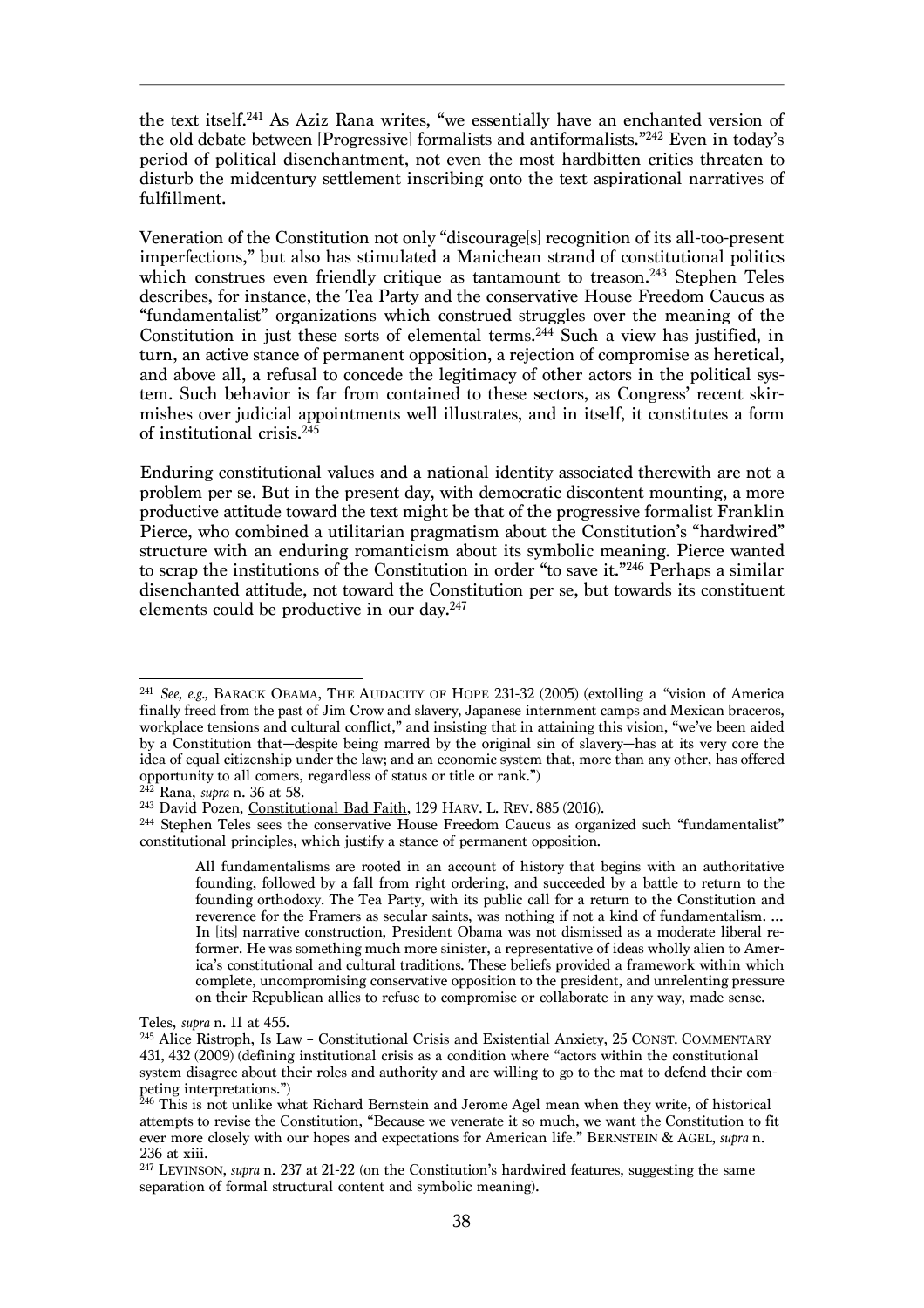#### *2. Interpreting an Unamendable Text*

Even for those not of the constitutional fundamentalist persuasion, it can be difficult to articulate standards of textual interpretation that do *not* sound in "constitution worship." There is a reason our judges, even those who are aligned with a more pragmatic or sociological style of jurisprudence, tend not to describe themselves as "living constitutionalists."248 For all that Justice Sonia Sotomayor will be enduringly remembered as a "wise Latina woman" whose judicial thought was informed by "the richness of her experiences," at her confirmation hearing she still insisted, of her judicial decision-making: "[I]t is law all the way down."249 In the same mode was Justice Kagan's insistence at *her* confirmation hearing: "We are all originalists." Today, to foreswear allegiance to the text is a nonstarter, even for progressives.

The methodological correlate of this "consensus attitude" is a highly acute version of what legal philosopher Brian Tamanaha calls a "problematic asymmetry" between left and right legal discourse.250 Whereas conservatives construe their own legal approach as just "calling balls and strikes," and textual fidelity as their calling card, the left is at pains to demonstrate its own textual fidelity, scrubbing out any hint that extrajudicial considerations of justice and policy may enter judicial decisionmaking. Stripped of the possibility of constructive constitutional critique, liberal constitutionalism is forced into an awkward balancing act between trying to preserve popular constitutional authorship on the one hand, and the need to pay tribute to a formalist methodology on the other. <sup>251</sup> This was a problem, to say the least, that did not particularly trouble Justices Holmes and Brandeis.

Whatever its facial or professed similarities with formalism, originalism, perhaps the dominant interpretive method of our time—at least judged on the degree of rhetorical homage legal interpreters pay it—does not offer a way out of the impasse, nor an equivalent to a modern-day formalism of the sort described here. <sup>252</sup> In addition to the methodological issues its critics have long pointed out, or the normative undesirability of its premises of fidelity to an unchanging text and of a bounded *demos* confined to those alive in 1787 who adhered to the original pact (assumptions which hold up particularly badly to Progressives' critiques of a fictitious, abstract social compact), originalism has a more practical problem: it is a particularly bad fit for a text that, already a century ago, was described as an ill-fitting set of children's clothing pinching the adult stuffed into them. <sup>253</sup> The problem is the growing intractability of what

 $\overline{a}$ <sup>248</sup> Two exceptions are Justice Stephen Breyer and Richard Posner. On their pragmatist philosophies of jurisprudence, *see* BREYER, MAKING OUR DEMOCRACY WORK: A JUDGE'S VIEW (2010); RICHARD

<sup>&</sup>lt;sup>249</sup> Quoted in Tamanaha, *supra* n. 224 at 67.

<sup>250</sup> *See* Brian Z. Tamanaha, The Progressive Struggle with the Courts: A Problematic Asymmetry*,* in THE PROGRESSIVES' CENTURY 65-86 (Stephen Skowronek et al eds. 2016); TAMANAHA, BEYOND THE FORMALIST-REALIST DIVIDE: THE ROLE OF POLITICS IN JUDGING (2010) (illustrating that early-twentieth-century jurists had realistic perceptions of judging).

<sup>&</sup>lt;sup>251</sup> Pragmatically-minded judges trying to make room for the play of time and experience in constitutional meaning will often finesse the difference between fixity and change, appealing to fidelity to constitutional *principles* if not text. *See, e.g.,* JACK M. BALKIN, LIVING ORIGINALISM (2011).

<sup>252</sup> *See* SEGALL, *supra* n. 38 at 123-24 (demonstrating that, in practice, originalism did not often guide the judicial opinions of Justices Thomas and Scalia, two of its most ardent defenders); *see* Solum, *supra*  n. 28 at 163, 166, 169-175 (distinguishing a principled form of "neo-formalism" from originalism); Unearthing a form of textualism compatible with political liberalism, Paul Killebrew, Where Are All the Left-Wing Textualists?, 82 N.Y.U. L. REV. 1895 (2007).

<sup>253</sup> Among many critiques of originalism, *see* SEGALL, *supra* n. 38; Paul Brest, The Misconceived Quest for Original Understanding, 60 B.U. L. Rev. 204 (1980; Robert Post & Reva Siegel, Originalism as a Political Practice: The Right's Living Constitution, 75 FORDHAM L. REV. 545 (2006); Robert Post and Reva Siegel, "Democratic Constitutionalism," in THE CONSTITUTION IN 2020 26 *(*Jack Balkin & Reva Siegel eds. 2009); Keith E. Whittington, The New Originalism, 2 GEORGETOWN J. OF L. AND PUB.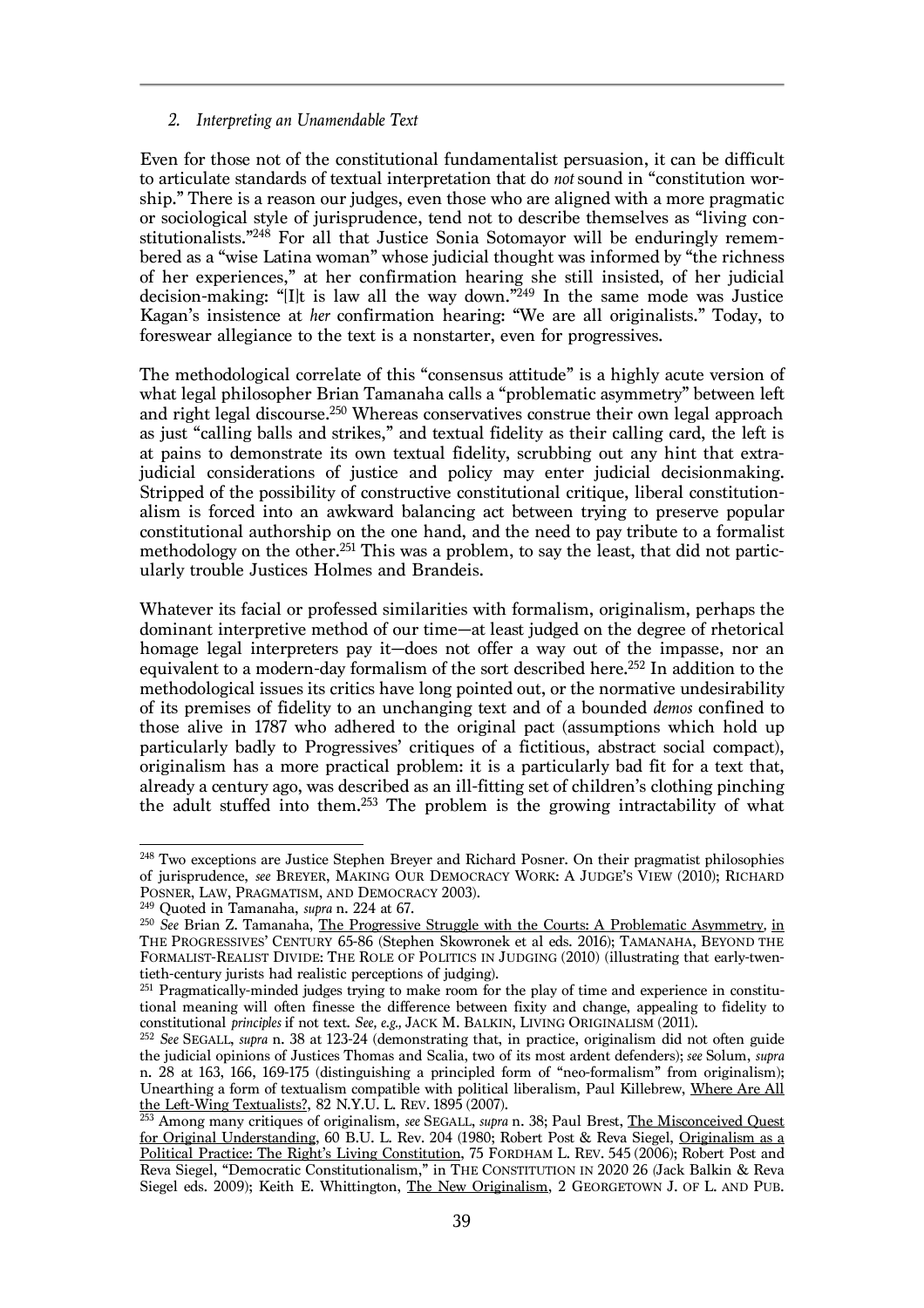Lawrence Lessig has called the problem of "translation,"254 or what Thomas Merrill describes as the "pathologies" of "interpreting an unamendable text."255 As the Founding recedes ever farther into the distance, and the American State—indeed, the world in which the Constitution is presently applied—resembles less and less the one of "original understandings," literal or "plain meaning" readings of the text require increasingly heroic interpretive leaps. As a result, constitutional text must be invoked, in the words of one originalist scholar, "at such a high level of generality that it ceases to function as an effective constraint on the interpreter."256

One illustrative example is the debate of where the Constitution vests the power to declare war. Lined up on one side are eminent scholars such as Raoul Berger, Alexander Bickel, John Hart Ely, Louis Fisher, Harold Koh, Leonard Levy, Charles Lofgren, Arthur Schlesinger, Jr., William Van Alstyne, and Bruce Ackerman who contend that, on an original understanding, the President cannot commit troops to combat without congressional authorization, save for a limited power to repel sudden attacks.257 On the other side, scholars including Phillip Bobbitt, Robert Bork, Edward Corwin, Henry Monaghan, Eugene Rostow, Robert Turner, W. Michael Reisman, and John Yoo have argued that the power to "declare" war was intended to be the limited one of classifying a conflict as a war for purposes of international law.258 The debate remains an academic one, as the federal courts have declined to reach the

 $\overline{a}$ POL. 599 (2004). On the normative critique, *see* JAMES FLEMING, FIDELITY TO OUR IMPERFECT CON-STITUTION (2015); Brest, *supra* n. 190 at 205-07.

<sup>&</sup>lt;sup>254</sup> Lawrence Lessig, Fidelity in Translation, 71 TEX. L. REV. 1165 (1193).<br><sup>255</sup> Merrill, *supra* n. 37.

<sup>&</sup>lt;sup>256</sup> CHRISTOPHER WOLFE, THE RISE OF MODERN JUDICIAL REVIEW: FROM CONSTITUTIONAL INTER-PRETATION TO JUDGE-MADE LAW 395 (1994).

<sup>257</sup> *See* Raoul Berger, War-Making by the President*,* 121 U. PA. L REV. 29 (1972), Alexander M. Bickel, Congress, the President and the Power to Wage War*,* 48 CHI.-KENT L. Rev. 131 (1971), JOHN HART ELY, WAR AND RESPONSIBILITY: CONSTITUTIONAL LESSONS OF VIETNAM AND ITS AFTERMATH 3-10, 139-52 (1993); LOUIS FISHER, PRESIDENTIAL WAR POWER (1995); HAROLD HONGJU KOH, THE NA-TIONAL SECURITY CONSTITUTION: SHARING POWER AFTER THE IRAN-CONTRA AFFAIR 74-77 (1990); LEONARD W. LEVY, ORIGINAL INTENT AND THE FRAMERS' CONSTITUTION 30-53 (1988); Charles A. Lofgren, On War-Making, Original Intent, and Ultra-Whiggery*,* 21 VAL. U. L. REV. 53 (1986); Charles A. Lofgren, War-Making Under the Constitution: The Original Understanding, 81 YALE L.J. 672 (1972); ARTHUR M. SCHLESINGER, JR., THE IMPERIAL PRESIDENCY 1-26 (1973); William Van Alstyne, Congress, the President, and the Power to Declare War: A Requiem for Vietnam*,* 121 U. PA. L. REV. 1 (1972); Bruce Ackerman and Oona Hathaway, Limited War and the Constitution: Iraq and the Crisis of Presidential Legality, 109 MICH. L. REV. 447 (Feb. 2011).

<sup>258</sup> *See* Philip Bobbitt, War Powers: An Essay on John Hart Ely's War and Responsibility:

Constitutional Lessons of Vietnam and its Aftermath*,* 92 MICH. L. REV. 1364, 1370-1388 (1994); Robert Bork, Foreword to THE FETTERED PRESIDENCY: LEGAL CONSTRAINTS ON THE EXECUTIVE BRANCH IX (L. Gordon Crovitz & Jeremy A. Rabkin eds., 1989); Robert Bork, Erosion of the President's Power in Foreign Affairs*,* 68 WASH. U. L.Q. 693, 698 (1990); EDWARD S. CORWIN, THE PRESIDENT: OFFICE AND POWERS, 1787-1984, at 234, 256 (5th ed. rev. 1984); Henry P. Monaghan, Presidential War-making*,* 50 B.U. L. REV. 19 (Spring 1970); Eugene V. Rostow, Great Cases Make Bad Law: The War Powers Act, 50 TEX. L. REV. 833, 864-66 (1972); Eugene V. Rostow, "Once More unto the Breach:" The War Powers Resolution Revisited*,* 21 VAL. U. L. REV. 1, 6 (1986); ROBERT F. TURNER, REPEALING THE WAR POWERS RESOLUTION: RESTORING THE RULE OF LAW IN U.S. FOREIGN POLICY 80-81 (1991); W. Michael Reisman, Some Lessons from Iraq: International Law and Democratic Politics*,* 16 YALE J. INT'L L. 203, 212 (1991); John C. Yoo, The Continuation of Politics by Other Means: The Original Understanding of War Powers*,* 84 CAL. L. REV. 167 (1996).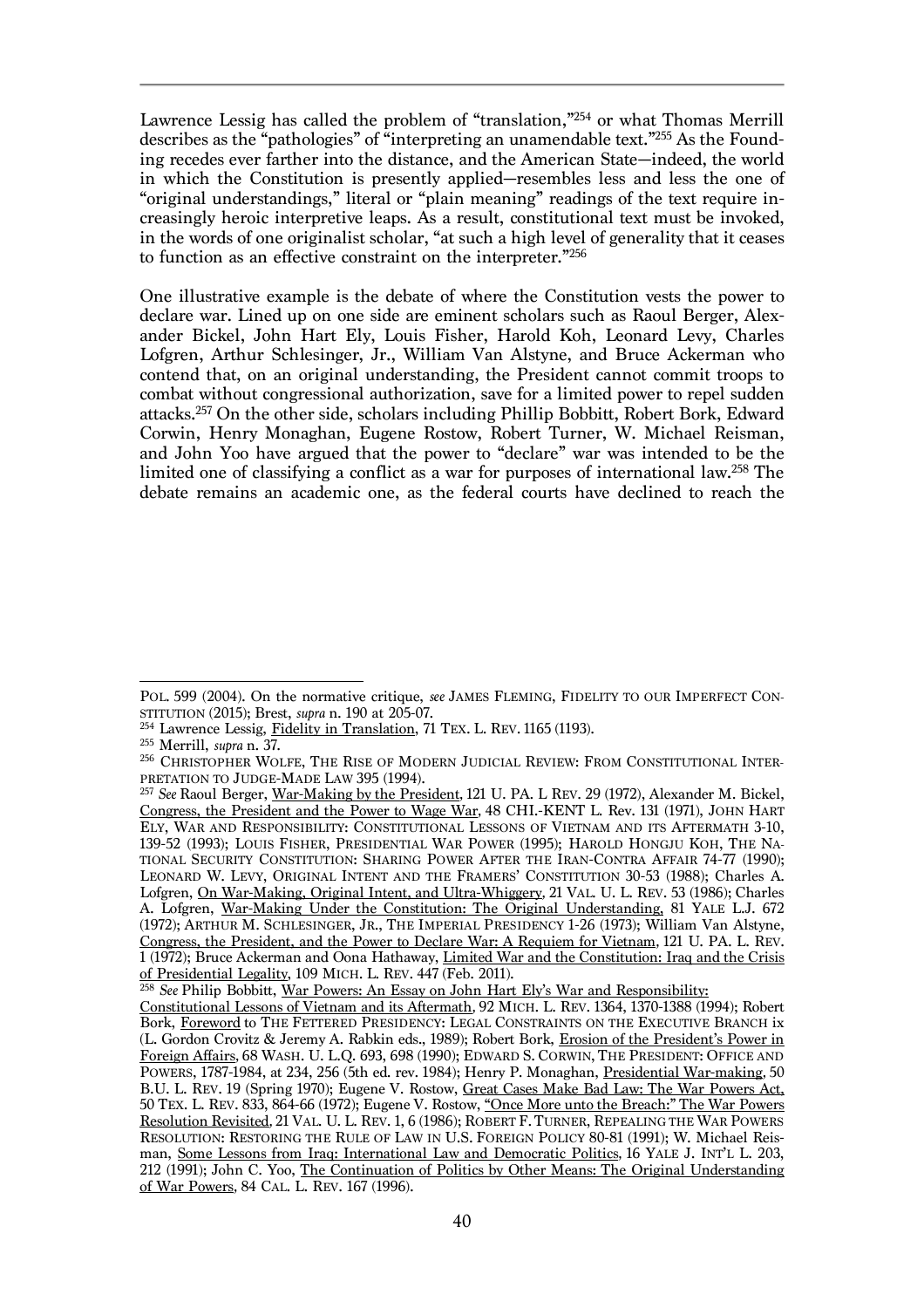merits of the issue, <sup>259</sup> and an unsettled one, at that.260 In other words, for an office whose evolution has been radical and transformative, and whose limited formal powers were laid out centuries ago in a couple of bare lines of text, the formalist approach looks more and more like a dead end.<sup>261</sup> This is partly what Merrill means when he likens constitutional interpretation to a one-sided "echo chamber" where judicial precedent itself substitutes for authoritative sources stemming from the text itself.<sup>262</sup>

A second example shows a different, but related problem: clinging to forms where time has shifted the norms underlying them can produce obtuse results.<sup>263</sup> In 2014, the Supreme Court invalidated two recess appointments made by President Obama to the National Labor Relations Board (NLRB) under the Recess Appointments Clause.<sup>264</sup> The difficulty of the case lay in the underlying context of political gamesmanship: an intransigent GOP-led Senate was making it a policy to hold up Obama nominations, holding *pro forma* sessions attended by a skeleton crew of senators to stave off formal recess. The administration, meanwhile, adopted a transparently selfinterested theory of the appointment power that allowed President Obama to ignore these *pro forma* sessions and effectively bypass senatorial consent. In a 9-0 opinion, the Court reasoned that neither the drafters' intent nor the legislative history of the Recess Appointment Clause supported the Administration's position. In an ironic twist, it was arch-formalist Justice Scalia who, in concurrence, chastised the majority opinion (authored by the Court's reigning pragmatist, Justice Stephen Breyer) for disregarding the nontextual "self-evident purpose" of the Clause: to preserve the balance of power between the President and the Senate regarding appointments.265 Formalism was indeed a crude lens for an interbranch conflict that was about politicking through and through, with a number of larger subtextual issues, to boot: the decades-long conservative assault on the NLRB and administrative agencies more broadly, the Senate's increasing use of the "approval and consent" power to shelve nominations, a looming "vacancy crisis" on the federal bench,<sup>266</sup> and even the question of why, in an era of jet travel, Congress should have recesses at all.<sup>267</sup>

The more remote the constitutional text grows from practical legal problems, the more "play in the joints" there is in constitutional argument, and the less reliable the Constitution becomes as an authority. A recent wave of conservative scholarship sees the Progressives' legacy as the ultimate destruction of constitutional meaning, and it calls

 $259\,$ <sup>259</sup> For recent cases challenging the constitutionality of the President's unilateral power to deploy troops, *see* Smith v. Obama*,* 2016 WL 6839357 (D.D.C. Nov. 21, 2016) *(*dismissing, for lack of standing and as a political question, a challenge by an active-duty soldier asserting that his overseas deployment in the war against the Islamic State was unconstitutional, as Congress had not authorized it), Campbell v. Clinton*,* 203 F.3d 19 (D.C. Cir. 2000) (dismissing, for lack of standing, a suit by 31 Members of Congress challenging the President's use of American forces in the former Yugoslavia); Kucinich v. Bush, 236 F. Supp. 2d 1, 2 (D.D.C. 2002) (dismissing, for lack of standing, a challenge by 32 Members of the House to President Bush's unilateral withdrawal from the 1972 Anti-Ballistic Missile Treaty); Kucinich v. Obama, 821 F. Supp. 2d 110, 112 (D.D.C. 2011) (dismissing, for lack of standing, a challenge by 10 Members of the House of President Obama's order of airstrikes in Libya).

<sup>&</sup>lt;sup>260</sup> William Treanor, Fame, the Founding, and the Power to Declare War, 68 WASH. U. Q. 693, 698 (1990). ("The debate [over the war power] has reached a point of stalemate. As Professor Stephen Carter concluded, '[E]vidence concerning the original understanding … does not come down firmly on one side or the other.'")

<sup>261</sup> *See, e.g.,* David M. Golove, Against Free-Form Formalism, 73 NYU L. REV.1791 (Dec. 1998) (arguing, in a different context, that neither the text nor legislative history of Article II support a singular construction of the Treaty Clause).<br><sup>262</sup> Merrill, *supra* n. 37 at 547.

<sup>&</sup>lt;sup>263</sup> See Pozen, *supra* n. 243 (on the Court's refusal to consider, or censure, norms of constitutional "bad faith").

 $^{264}$  NLRB v. Noel Canning, 573 U.S.  $\_$  (2014).<br><sup>265</sup> *Id.* (SCALIA, J., concurring).

<sup>&</sup>lt;sup>266</sup> Carl Tobias, Curing the Federal Court Vacancy Crisis, 53 WAKE FOREST L. REV. 883 (2018). <sup>267</sup> Jeffrey Toobin, Our Broken Constitution, THE NEW YORKER (Dec. 12, 2013).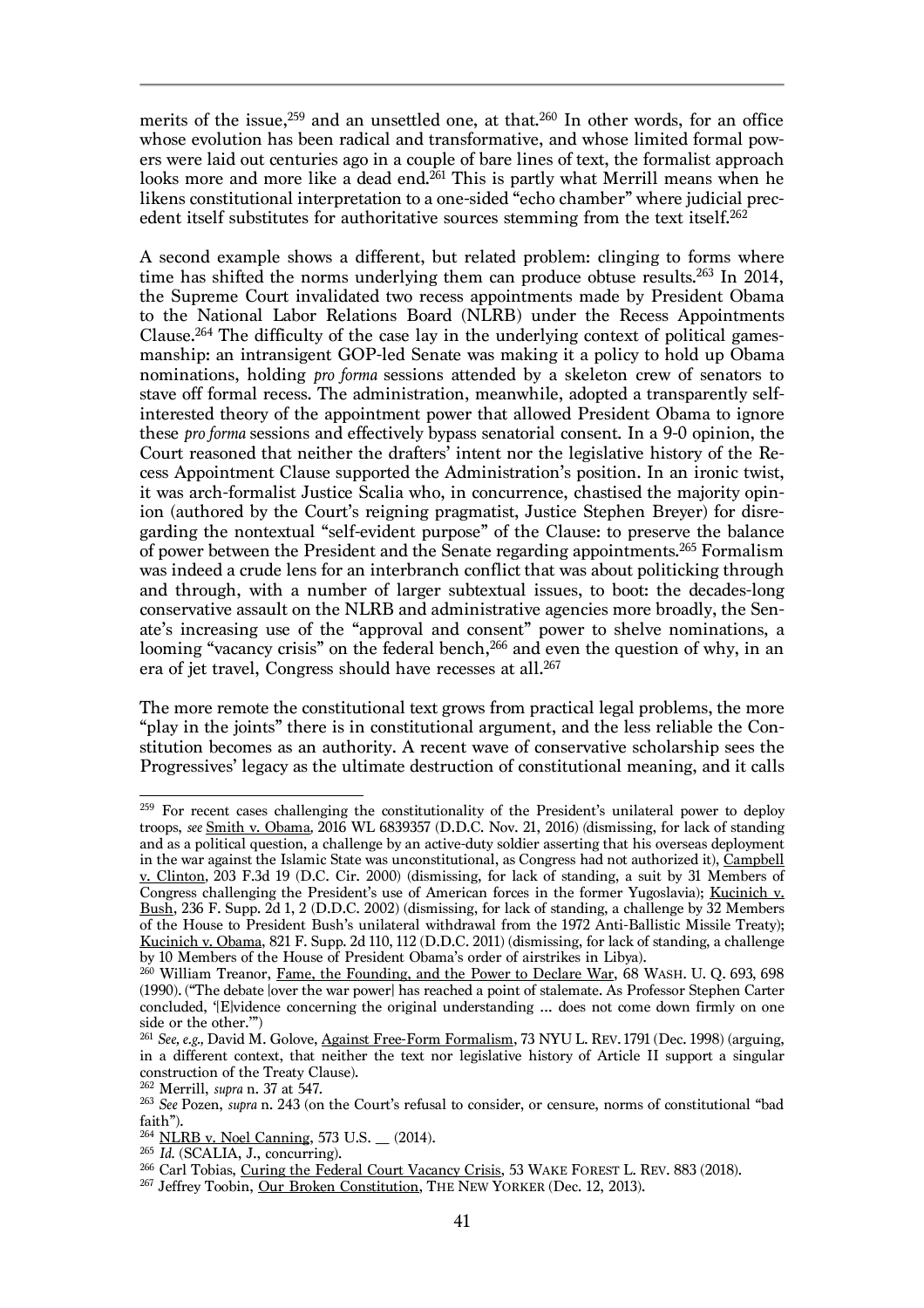for a "return" to original understandings. <sup>268</sup> Yet scholars of American political development have drawn attention to a well-established pattern of conservative political actors appropriating Progressive tools (e.g., the administrative state<sup>269</sup>, presidential public opinion leadership, $^{270}$  judicial activism $^{271}$ , and crisis government $^{272}$ ) to serve their own ends. Originalism tries to put the genie back in the bottle, so to speak, yet when scrutinized based on sociologist Paul Starr's distinction between rules that entrench universally applicable *rules*, as opposed to rules that merely entrench power, these efforts do not regularly pinch the particular beliefs of the interpreter that applies them.273 Originalism, in its modern incarnation, thus increasingly resembles interpretivism by another name.

#### *3. The Eclipse of Popular Constitutionalism*

With systemic constitutional critique and formal amendment off the table, as in the Progressives' time, notable changes in governing authority under our Constitution take place through informal, incremental change in the behavior of political actors.274 Congress may pass statutes in new areas, for instance nineteenth-century laws supporting construction and improvement of roads, canals, and harbors; presidents may take on greater decisionmaking power, for instance, in war making; the Supreme Court may recognize and approve of such changes, or even take preemptive action itself, as in recognizing abortion rights.275 Judicial sanction of ordinary political change is the keystone of the system. As Bruce Ackerman writes, "[i]t is judicial revolution, not formal amendment, that serves as one of the great pathways for fundamental change" under our Constitution.276

Today, the great constitutional debates of the age—about abortion, religion, federalism, and the powers of the presidency—take place before the bench. This is not to discount the vibrancy of social movements in the making of constitutional culture, nor to deny that judges often pay heed to public opinion. <sup>277</sup> At the same time, these voices are stunted by their dependence on legal interpreters—the advocate who

<sup>&</sup>lt;sup>268</sup> Kersch, *supra* n. 233; Teles, *supra* n. 11.

<sup>&</sup>lt;sup>269</sup> Skowronek, *supra* n. 198; Sheila Jasanoff, <u>A Century of Reason: Experts and Citizens in the Admin-</u> istrative State in THE PROGRESSIVES' CENTURY 382 (Stephen Skowronek et al eds. 2016); Joana Grisinger, The (Long) Administrative Century: Progressive Models of Governance in THE PROGRES-SIVES' CENTURY 360 (Stephen Skowronek et al eds. 2016); Sidney Milkis, The Progressive Party and the Rise of Executive-Centered Partisanship, in THE PROGRESSIVES' CENTURY 174 (Stephen Skow-<br>ronek et al eds. 2016).

<sup>&</sup>lt;sup>270</sup> JEFFREY TULIS, *supra* n. 153 at 175-6 (1988).

<sup>&</sup>lt;sup>271</sup> "When it comes to serious [constitutional] business, movement-activists in the Republican Party are trying to change our Constitution by following the higher lawmaking script elaborated during the New Deal. They are looking for brilliant jurists who could emulate Justices Black, Frankfurter, and Jackson in writing landmark opinions that sweep away the law of the preceding era and create a brave new world for the constitutional future." Ackerman, *supra* n. 34 at 1741-42.

<sup>&</sup>lt;sup>272</sup> TULIS, *supra* n. 153 at 181.<br><sup>272</sup> PAUL STARR, ENTRENCHMENT (2019); SEGALL, *supra* n. 38 at 4 (arguing that originalism as a doctrine provides few constraints on judges' reasoning, which is in turn much more likely to be guided primarily

<sup>&</sup>lt;sup>274</sup> *But see, describing and sounding a note of warning a "growing tendency to use [amendment poli*tics] either as an alibi for not solving major political problems through the ordinary political process or as a means to distract the electorate from more pressing issues," Richard B. Bernstein, The Sleeper Wakes: The History and Legacy of the Twenty-Seventh Amendment, 61 FORDHAM L. REV. 497, 555 (1992).

<sup>275</sup> Contrasting such behavior with formal amendment at the state level, DINAN, *supra* n. 17 at 2. *See also* Richard Albert, Constitutional Amendment by Constitutional Desuetude, 62 AM. J. OF COMP. L. 641 (2014).<br><sup>276</sup> Ackerman, *supra* n. 34 at 1742.

<sup>&</sup>lt;sup>277</sup> See., e.g., BARRY FRIEDMAN, THE WILL OF THE PEOPLE (2009) (arguing that, in exercising judicial review, judges are often enforcing the will of the people).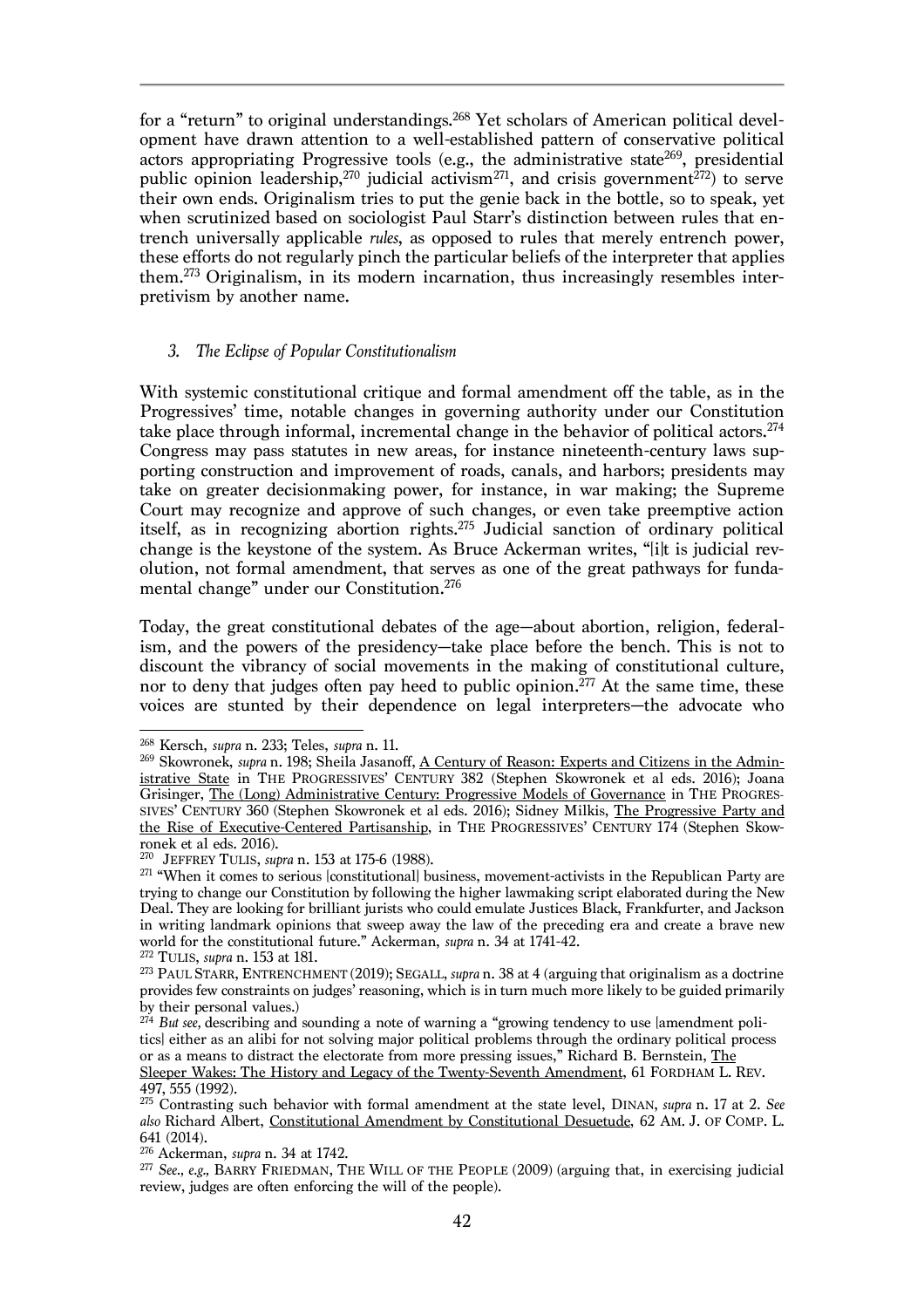translates claims into legally cognizable categories; the judge who passes on such claims; the legal scholar who anoints these struggles with a constitutional imprimatur. Moreover, a left jurisprudence that purports to embody textual fidelity—a doctrinal reasoning inherently at odds with social democratic jurisgenerativity—still shows the lingering effects of the devastating midcentury conservative critique of Progressive anti-formalism as nihilistic or value-free. 278

It is important to recall the vehemence with which Progressives rejected the standard social compact account of the Constitution as the fixed imprint of a contract signed between the sovereign People and its government, the task of courts being to vindicate choices the People had made by faithfully interpreting that contract.279 The Columbia historian J. Allen Smith saw such abstract appeals to the People's sovereignty over "their" higher law as a myth disseminated by conservatives to pacify the masses and insulate judicial review from popular ire.280 Smith would have none of these metaphors of sovereignty when the way the Constitution functioned *in practice* was so different. Smith wanted cold, hard proof of popular mastery of higher law—a national referendum on judicial decisions, for instance. <sup>281</sup> In like fashion, Judge Walter Clark urged, "Let us not be deceived by forms, but look at the substance. Government rests not upon forms, but upon a true reply to the question, 'Where does the governing power reside?'"282

Today, the particular topography of constitutional discourse—constitution-affirming and court-centered—means that, more than ever, when we speak of "constitutional law," we mean the creations of scholars, judges, or other legal practitioners. We could fairly call this *constitutionalism by canonization*. Scholars construe the constitutionalist project as one of insisting that new political settlements are consistent with or in fact vindicate old principles and values. Works of constitutional scholarship treat the New Deal as an epochal "constitutional moment" outside of the text; the feminist wave of the '70s and '80s as establishing a "de facto ERA" compensating for the failure of the real amendment; or LGBT legal mobilization as moving the constitutional needle in unconventional, non-"juricentric" ways.283 The conservative constitutional project purports to being doing nothing of the sort, insisting that its adherents are merely translating "the Constitution's objective communicative content."284 Yet in practice, conservatives can also be seen employing a progressive method of popular constitutionalism to provide shelter under the text for any number of new-fangled conservative projects. 285

 $\overline{a}$ <sup>278</sup> On the concept of jurisgenerativity, Robert Cover, <u>Nomos and Narrative</u>, THE SUPREME COURT 1982 TERM, 97 HARV. L. REV. 4 (1983-84); Siegel, *supra* n. 188 at 1325. On Brandeis' judicial philosophy, PURCELL, *supra* n. 215 at 1-2. On the conservative critique of Progressive value neutrality, *see* Tamanaha,

<sup>&</sup>lt;sup>279</sup> A modern version is KEITH WHITTINGTON, CONSTITUTIONAL INTERPRETATION: TEXTUAL MEAN-ING, ORIGINAL INTENT, AND JUDICIAL REVIEW (1999).

<sup>&</sup>lt;sup>280</sup> SMITH, *supra* n. 42 at 94, 150-51, 256, 275-6 (1903) (critiquing the social compact and summarizing other works of the period critical of the theory).

<sup>&</sup>lt;sup>281</sup> "Popular ratification of all constitutional changes ... is absolutely necessary if the constitution is to afford the people any protection in the enjoyment of their political rights." Id. at 136.<br><sup>282</sup> Clark, *supra* n. 15 at 6.<br><sup>282</sup> BRUCE ACKERMAN, WE THE PEOPLE: TRANSFORMATIONS VOL. 1 (1991); Reva B. Siegel, <u>Constitu-</u>

tional Culture, Social Movement Conflict and Constitutional Change: The Case of the de facto ERA, 94 CAL. L. REV. 1323-1419 (2006); Douglas NeJaime, Winning Through Losing, 96 IOWA L. REV. 941 (2011) and NeJaime, The Family's Constitution, CONST. COMMENTARY 280 (2017). On "juricentric" popular constitutional change, Robert C. Post & Reva B. Siegel, Popular Constitutionalism, Depart-

<sup>&</sup>lt;sup>284</sup> Gary Lawson, Right About the Constitution, BALKINIZATION (Blog post of June 5, 2019).

<sup>285</sup> *See* Reva Siegel, Dead or Alive: Originalism as Popular Constitutionalism in *Heller,* HARV. L. REV. 192, 193-4 (2008) (showing how *Heller*'s originalism enforced understandings of the Second Amendment that were forged in the late twentieth century through popular constitutionalism).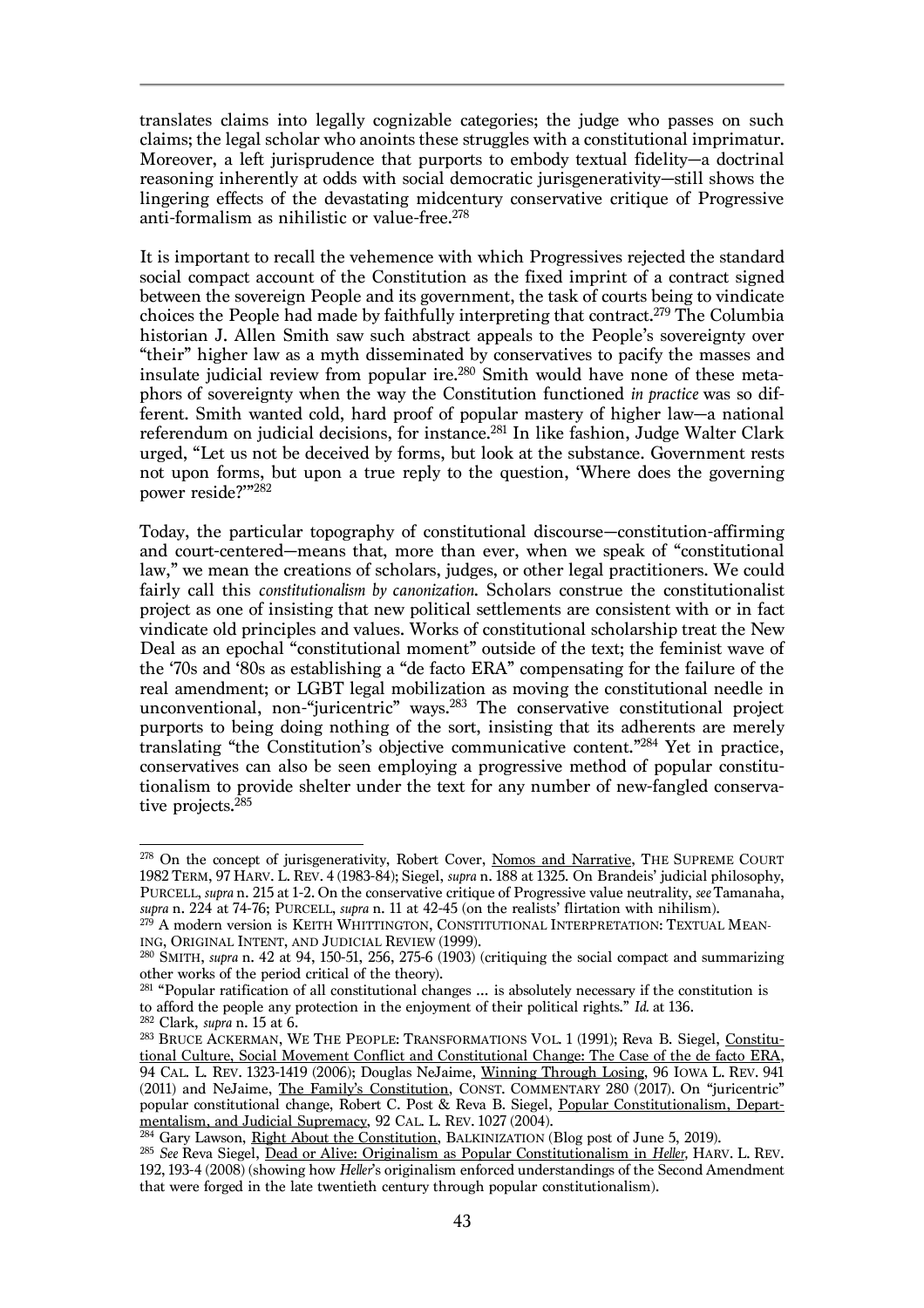Thinking of our present political dysfunction in terms of popular anger at the elite tenor of constitutional politics could be fruitful. For all that popular constitutionalism remains vibrant in a sociological sense, the present situation leaves the popular sovereign with a distinctly truncated role. This augurs problems, not just for the citizenry, but for legal practice itself. As avenues for *literal* popular authorship of constitutional text dry up, American constitutional life becomes a performance of warring legal elites advancing canons of "super-precedents" that, they claim, *definitively* set the proper bounds of what is constitutional. The power claims at stake in these arguments are increasingly obvious, which makes them, in turn, increasingly suspect. Paradoxically, too, as the Constitution itself grows increasingly fixed, features of the "unwritten Constitution" may be harder to entrench. The common law-like body of constitutional interpretation Merrill describes lies, essentially, at the command of judges. <sup>286</sup> Those who view the New Deal or the Civil Rights era as constitutional settlements, for instance, are witnessing with dismay a mounting rollback of the protections of *Roe v. Wade* or the so-called *Auer* principled of deference to administrative agencies.<sup>287</sup> Constitutional canonization is not, it seems, a perfect substitute for a real democratic constitutional politics.288

A rising tide of court-skepticism, particularly on the left, may augur a renaissance of the Progressive-era view of the federal bench as irremediably disposed to protecting private property and corporate enterprise.289 Conceivably, said pessimism could trigger a new practical reach for the work of scholars like Stephen Gardbaum, Ran Hirschl, Mark Tushnet, and Jeremy Waldron, who have long been lobbing small pprogressive attacks on the institution of judicial review.290 Tushnet, in particular, advocates for a "populist" constitutional law in which judicial declarations are given no particular status.291 This could trigger a return to a kind of Progressive-era popular constitutional tradition that linked its critiques of judicial decisions to the *literal* production of higher law. The point, as J. Allen Smith recognized, is that in an enlightened democracy, no abstract appeal to the "popular sovereign" can substitute for productive social conflict over constitutional meaning.<sup>292</sup>

As societal conflicts and challenges prompt increasing comparisons between the Gilded Age and our own time, Progressive critiques of their status quo have insights for concerned citizens in the present day. In their time, the Progressives launched an all-fronts assault on obstacles they saw as standing in the way of their social ambitions. The institutional solutions they contemplated included proposals (some assuredly illadvised) such as the recall of judges and judicial decisions, the redesign of the legislative and executive branches, the abolishment of judicial review, and a lower threshold for constitutional amendments, among many others.

<sup>&</sup>lt;sup>286</sup> Merrill, supra n. 37.

<sup>&</sup>lt;sup>287</sup> On *Auer* deference, Cass R. Sunstein & Adrian Vermeule, <u>The Unbearable Rightness of *Auer*</u>, 84 U. CHI. L. REV. 297 (2017).

<sup>&</sup>lt;sup>288</sup> DAVID E. KYVIG, EXPLICIT AND AUTHENTIC ACTS: AMENDING THE U.S. CONSTITUTION, 1776-1995 xvii (1995) (concluding that "in practice as well as by design formal amendment has no equal in the American constitutional order.")

<sup>&</sup>lt;sup>289</sup> *See., e.g., Samuel Moyn, <u>Resisting the Juristocracy</u>, BOSTON REV. (Oct. 05, 2018).*<br><sup>290</sup> *See, e.g., MARK TUSHNET, TAKING THE CONSTITUTION AWAY FROM THE COURTS (2000); RAN* HIRSCHL, TOWARDS JURISTOCRACY (2004); STEPHEN GARDBAUM, THE COMMONWEALTH MODEL; Jeremy Waldron, The Core of the Case Against Judicial Review, 115 YALE L.J. 1346 (2006). Interestingly, all of these scholars have comparative experience studying the British model, perhaps echoing the similar critique made over a hundred years ago by Bagehot, Bryce, and Dicey.  $^{291}$  TUSHNET, *supra* n. 291f.

<sup>&</sup>lt;sup>292</sup> On the concept of jurisgenerativity, Robert Cover, <u>Nomos and Narrative</u>, THE SUPREME COURT TERM 1982 TERM, 97 HARV. L. REV. 4 (1983-84); Siegel, *supra* n. 283 at 1325.